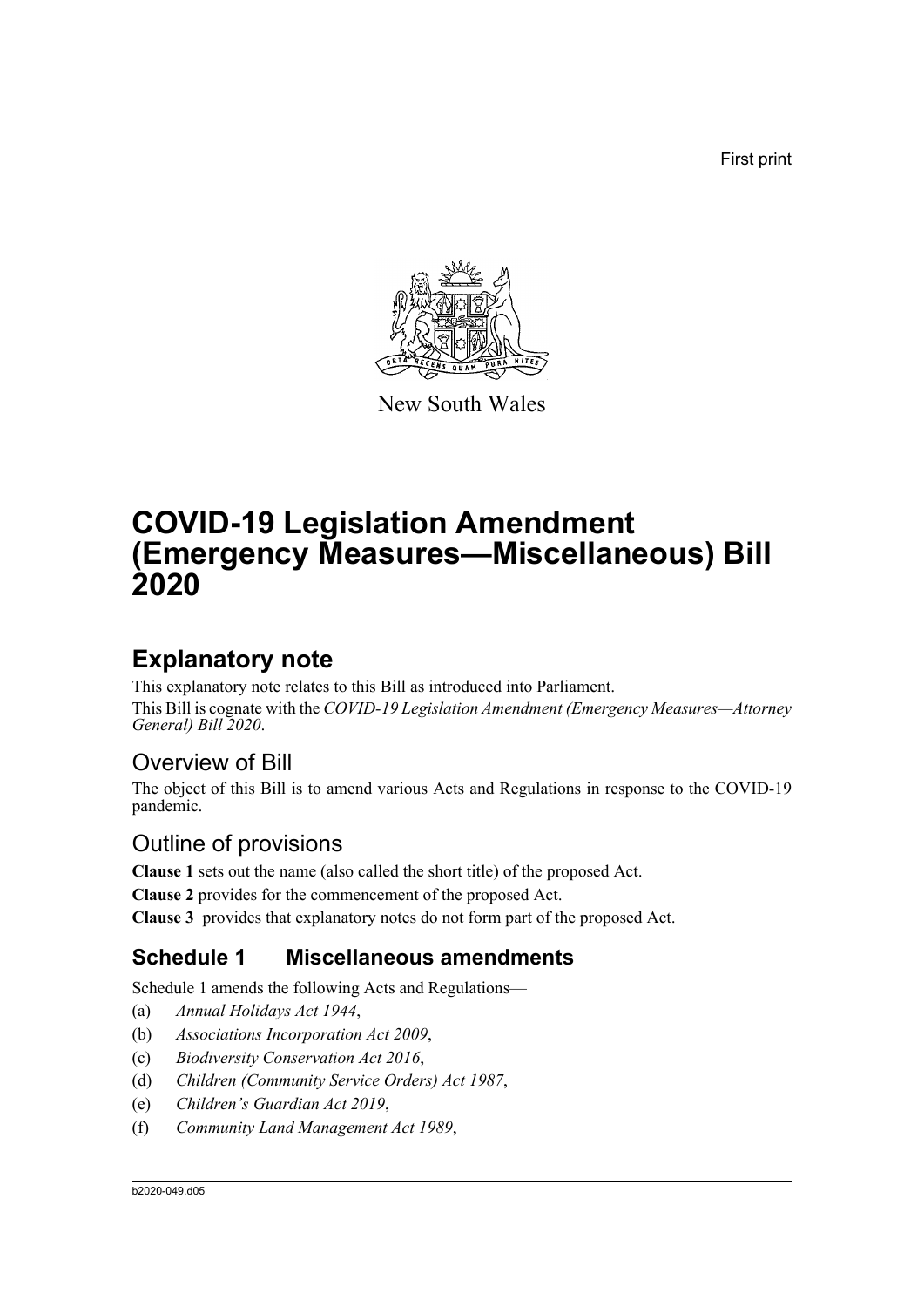COVID-19 Legislation Amendment (Emergency Measures—Miscellaneous) Bill 2020 [NSW] Explanatory note

- (g) *Contract Cleaning Industry (Portable Long Service Leave Scheme) Act 2010*,
- (h) *Crimes (Administration of Sentences) Act 1999*,
- (i) *Crown Land Management Act 2016*,
- (j) *Electricity Supply Act 1995*,
- (k) *Environmental Planning and Assessment Act 1979*,
- (l) *Fair Trading Act 1987*,
- (m) *Fair Trading Legislation Amendment (Reform) Act 2018*,
- (n) *Fisheries Management Act 1994*,
- (o) *Human Tissue Act 1983*,
- (p) *Industrial Relations Act 1996*,
- (q) *Interpretation Act 1987*,
- (r) *Landlord and Tenant Regulation 2015*,
- (s) *Local Government Act 1993*,
- (t) *Long Service Leave Act 1955*,
- (u) *Mental Health Act 2007*,
- (v) *Mining Act 1992*,
- (w) *Private Health Facilities Act 2007*,
- (x) *Property Stock and Agents Act 2002*,
- (y) *Protection of the Environment Operations Act 1997*,
- (z) *Public Health Act 2010*,
- (aa) *Registered Clubs Act 1976*,
- (ab) *Residential Tenancies Act 2010*,
- (ac) *Residential Tenancies Regulation 2019*,
- (ad) *Retirement Villages Act 1999*,
- (ae) *Strata Schemes Management Act 2015*,
- (af) *Valuation of Land Act 1916*,
- (ag) *Waste Avoidance and Resource Recovery Act 2001*,
- (ah) *Water Management Act 2000*.

The amendments are explained in detail in the explanatory note for each Act in Schedule 1.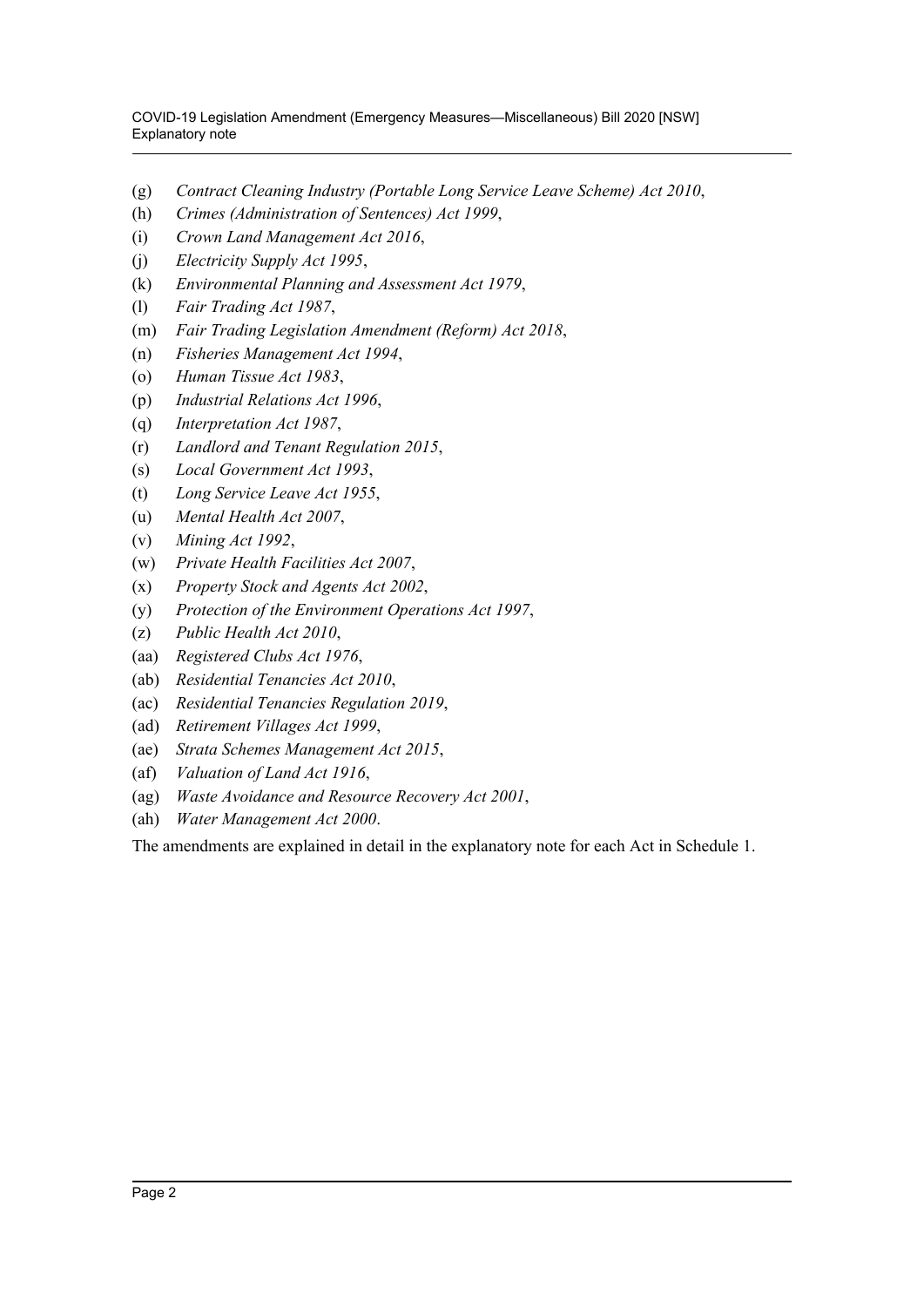First print



New South Wales

# **COVID-19 Legislation Amendment (Emergency Measures—Miscellaneous) Bill 2020**

# **Contents**

|                   |             |                                 | Page |
|-------------------|-------------|---------------------------------|------|
|                   |             | Name of Act                     |      |
|                   | $2^{\circ}$ | Commencement                    | ົ    |
|                   | 3           | <b>Explanatory notes</b>        | ⌒    |
| <b>Schedule 1</b> |             | <b>Miscellaneous amendments</b> |      |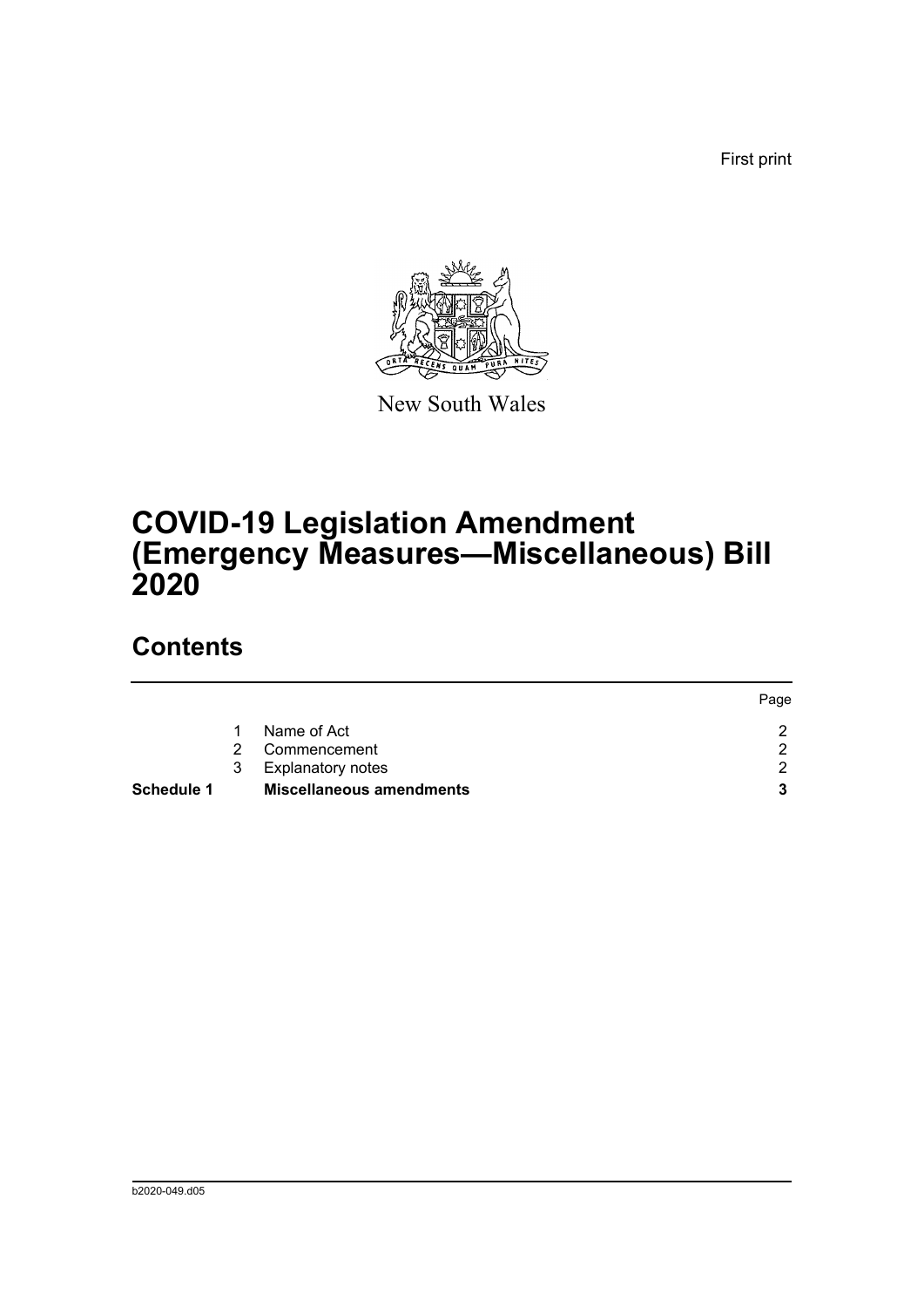

New South Wales

# **COVID-19 Legislation Amendment (Emergency Measures—Miscellaneous) Bill 2020**

No , 2020

# **A Bill for**

An Act to amend certain legislation to implement further emergency measures as a result of the COVID-19 pandemic.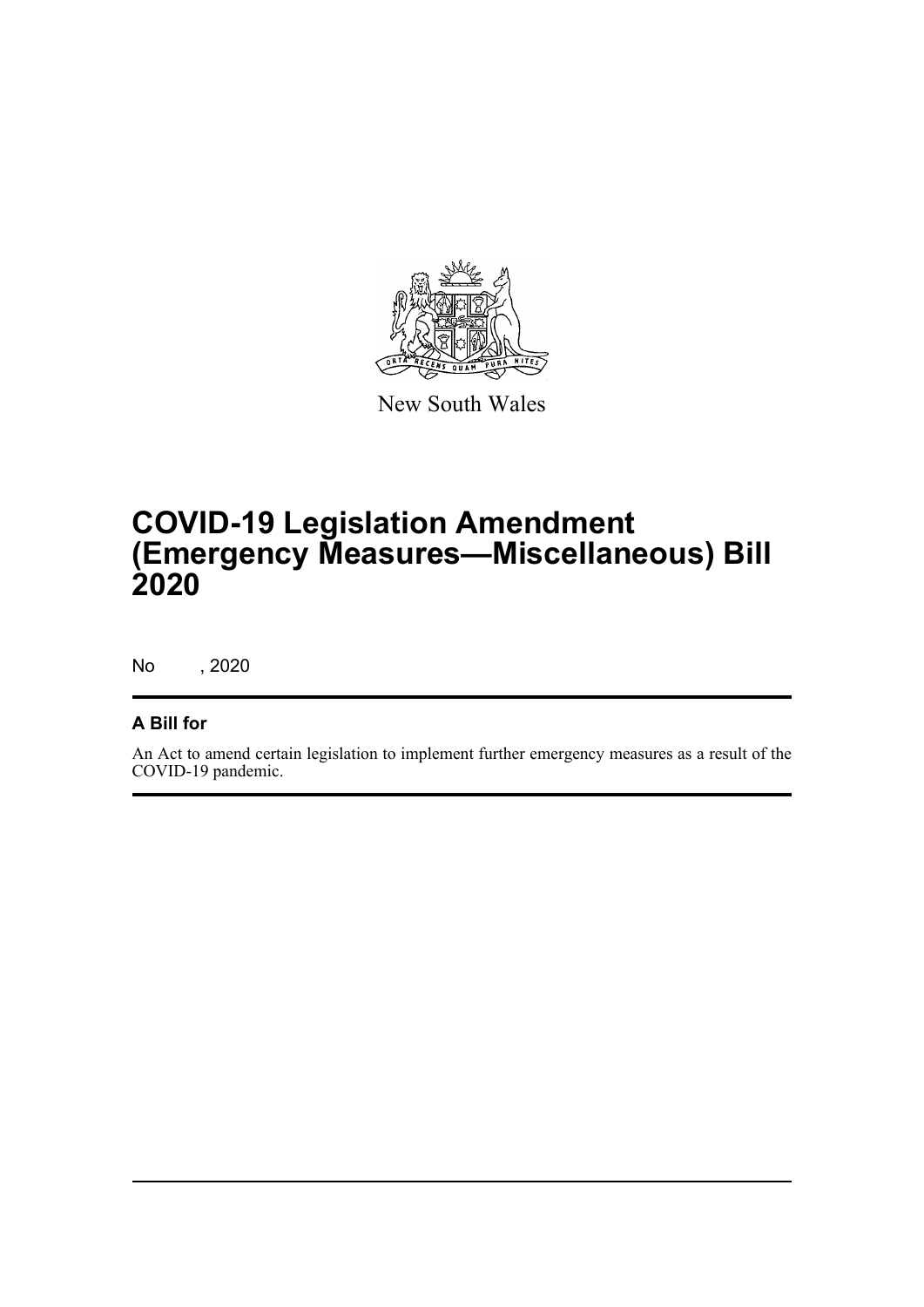COVID-19 Legislation Amendment (Emergency Measures—Miscellaneous) Bill 2020 [NSW]

<span id="page-4-2"></span><span id="page-4-1"></span><span id="page-4-0"></span>

|   |     | The Legislature of New South Wales enacts—                                                                                     |                     |
|---|-----|--------------------------------------------------------------------------------------------------------------------------------|---------------------|
|   |     | Name of Act                                                                                                                    | 2                   |
|   |     | This Act is the COVID-19 Legislation Amendment (Emergency Measures—<br>Miscellaneous) Act 2020.                                | 3<br>$\overline{4}$ |
|   |     | Commencement                                                                                                                   | 5                   |
|   | (1) | This Act, other than Schedule 1.12, commences on the date of assent to this Act.                                               | 6                   |
|   | (2) | Schedule 1.12 commences on the commencement of Schedule 1.1[5] to the Fair<br>Trading Legislation Amendment (Reform) Act 2018. | 7<br>8              |
| 3 |     | <b>Explanatory notes</b>                                                                                                       | 9                   |
|   |     | The matter appearing under the heading "Explanatory note" in Schedule 1 does not<br>form part of this Act.                     | 10<br>11            |
|   |     |                                                                                                                                |                     |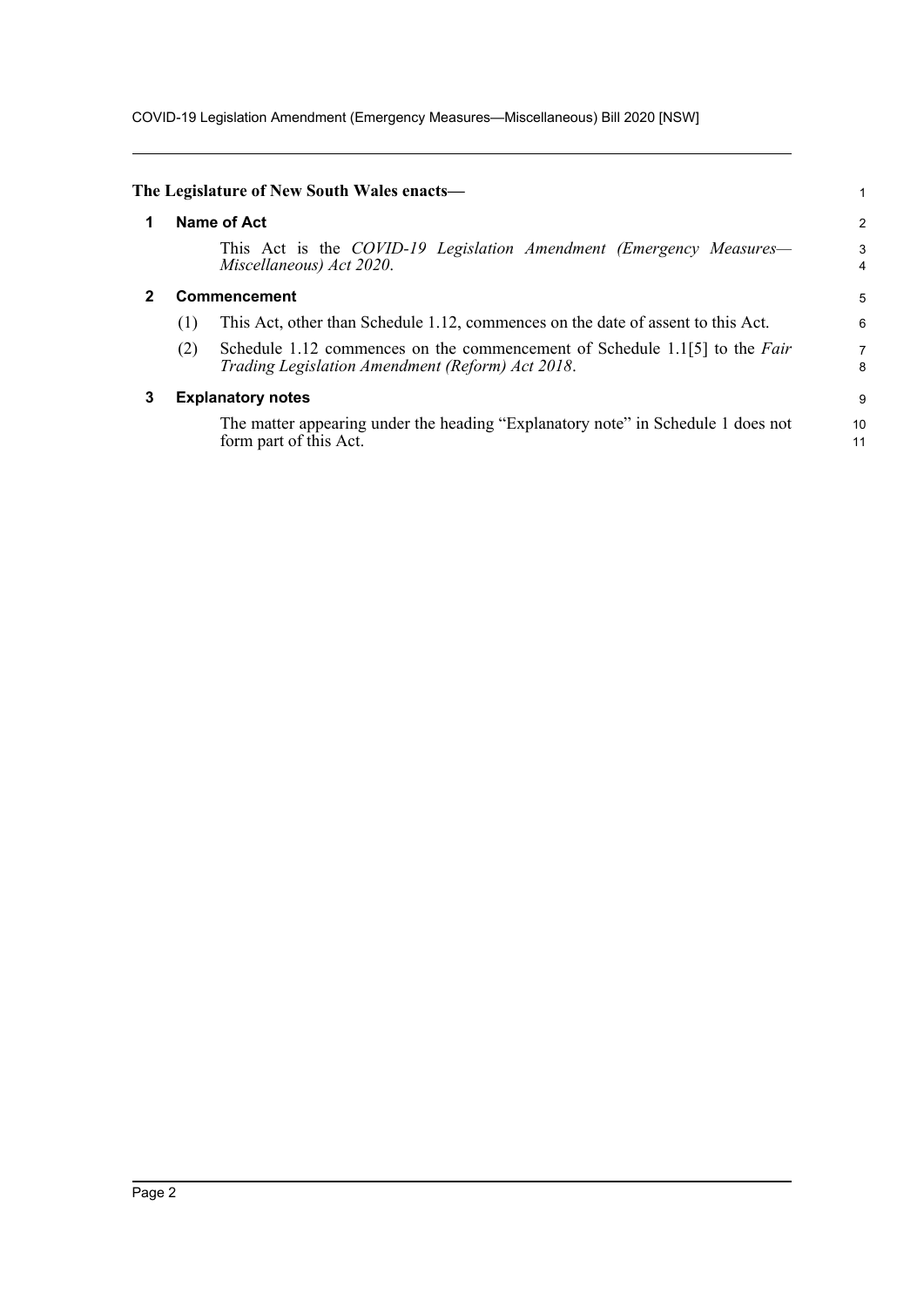<span id="page-5-0"></span>

|     | <b>Schedule 1</b>                                                                                                                                                           |                                                                                                                           |     |                          | <b>Miscellaneous amendments</b>                                                                                                                                 | 1                      |  |  |  |
|-----|-----------------------------------------------------------------------------------------------------------------------------------------------------------------------------|---------------------------------------------------------------------------------------------------------------------------|-----|--------------------------|-----------------------------------------------------------------------------------------------------------------------------------------------------------------|------------------------|--|--|--|
| 1.1 | Annual Holidays Act 1944 No 31                                                                                                                                              |                                                                                                                           |     |                          |                                                                                                                                                                 |                        |  |  |  |
|     |                                                                                                                                                                             | <b>Section 14A</b>                                                                                                        |     |                          |                                                                                                                                                                 |                        |  |  |  |
|     |                                                                                                                                                                             |                                                                                                                           |     | Insert after section 14— |                                                                                                                                                                 | 4                      |  |  |  |
|     | 14A                                                                                                                                                                         |                                                                                                                           |     |                          | Annual holidays for local council workers                                                                                                                       | 5                      |  |  |  |
|     |                                                                                                                                                                             | (1)                                                                                                                       |     | This section-            |                                                                                                                                                                 | 6                      |  |  |  |
|     |                                                                                                                                                                             |                                                                                                                           | (a) |                          | applies to a worker who is an employee of a council (within the meaning<br>of the <i>Local Government Act 1993</i> ), and                                       | 7<br>8                 |  |  |  |
|     |                                                                                                                                                                             |                                                                                                                           | (b) | this Act.                | prevails to the extent of any inconsistency with any other provision of                                                                                         | $\boldsymbol{9}$<br>10 |  |  |  |
|     |                                                                                                                                                                             | (2)                                                                                                                       |     |                          | Payment in lieu of annual holidays                                                                                                                              | 11                     |  |  |  |
|     |                                                                                                                                                                             |                                                                                                                           |     |                          | Despite section $3(5)$ , an employer and worker may agree to a payment in lieu<br>of a period of annual holiday to which the worker is entitled under this Act. | 12<br>13               |  |  |  |
|     |                                                                                                                                                                             | (3)                                                                                                                       | if  |                          | An employer and worker may agree to a payment under subsection (2) only                                                                                         | 14<br>15               |  |  |  |
|     | (a)<br>(b)                                                                                                                                                                  |                                                                                                                           |     |                          | after the payment, the worker will have an accrued annual holiday<br>entitlement of not less than 4 weeks, and                                                  | 16<br>17               |  |  |  |
|     |                                                                                                                                                                             |                                                                                                                           |     |                          | the total number of weeks for which the worker receives payment in lieu<br>of a period of annual holiday does not exceed 2 weeks in any 12 month<br>period, and |                        |  |  |  |
|     | the payment in lieu of a period of annual holiday is not less than the<br>(c)<br>worker's ordinary pay for that period.<br>(4)<br>Annual holidays at half pay or double pay |                                                                                                                           |     |                          | 21<br>22                                                                                                                                                        |                        |  |  |  |
|     |                                                                                                                                                                             |                                                                                                                           |     |                          | 23                                                                                                                                                              |                        |  |  |  |
|     | Despite section 3, an employer and worker may agree to the worker taking a<br>specified period of annual holiday at double pay or at half pay.                              |                                                                                                                           |     | 24<br>25                 |                                                                                                                                                                 |                        |  |  |  |
|     |                                                                                                                                                                             | An employer and worker may agree on a worker taking a specified period of<br>(5)<br>annual holiday at double pay only if— |     |                          |                                                                                                                                                                 | 26<br>27               |  |  |  |
|     |                                                                                                                                                                             |                                                                                                                           | (a) |                          | after taking the holiday, the worker will have an accrued annual holiday<br>entitlement of not less than 4 weeks, and                                           | 28<br>29               |  |  |  |
|     |                                                                                                                                                                             |                                                                                                                           | (b) |                          | the specified period of annual holiday at double pay does not exceed 2<br>weeks in any 12 month period.                                                         | 30<br>31               |  |  |  |
|     |                                                                                                                                                                             | (6)                                                                                                                       |     |                          | For the purposes of this section—                                                                                                                               | 32                     |  |  |  |
|     | a worker takes a specified period of annual holiday at double pay if the<br>(a)<br>worker—                                                                                  |                                                                                                                           |     |                          |                                                                                                                                                                 | 33<br>34               |  |  |  |
|     |                                                                                                                                                                             |                                                                                                                           |     | (i)                      | redeems the specified period of accrued annual holiday<br>entitlement, and                                                                                      | 35<br>36               |  |  |  |
|     |                                                                                                                                                                             |                                                                                                                           |     | (11)                     | takes leave for half that specified period of time, and                                                                                                         | 37                     |  |  |  |
|     |                                                                                                                                                                             |                                                                                                                           |     | (iii)                    | is paid during that period of leave at twice the worker's ordinary<br>pay, and                                                                                  | 38<br>39               |  |  |  |
|     |                                                                                                                                                                             |                                                                                                                           | (b) | worker—                  | a worker takes a specified period of annual holiday at half pay if the                                                                                          | 40<br>41               |  |  |  |
|     |                                                                                                                                                                             |                                                                                                                           |     | (i)                      | redeems the specified period of accrued annual holiday<br>entitlement, and                                                                                      | 42<br>43               |  |  |  |
|     |                                                                                                                                                                             |                                                                                                                           |     | (ii)                     | takes leave for twice that specified period of time, and                                                                                                        | 44                     |  |  |  |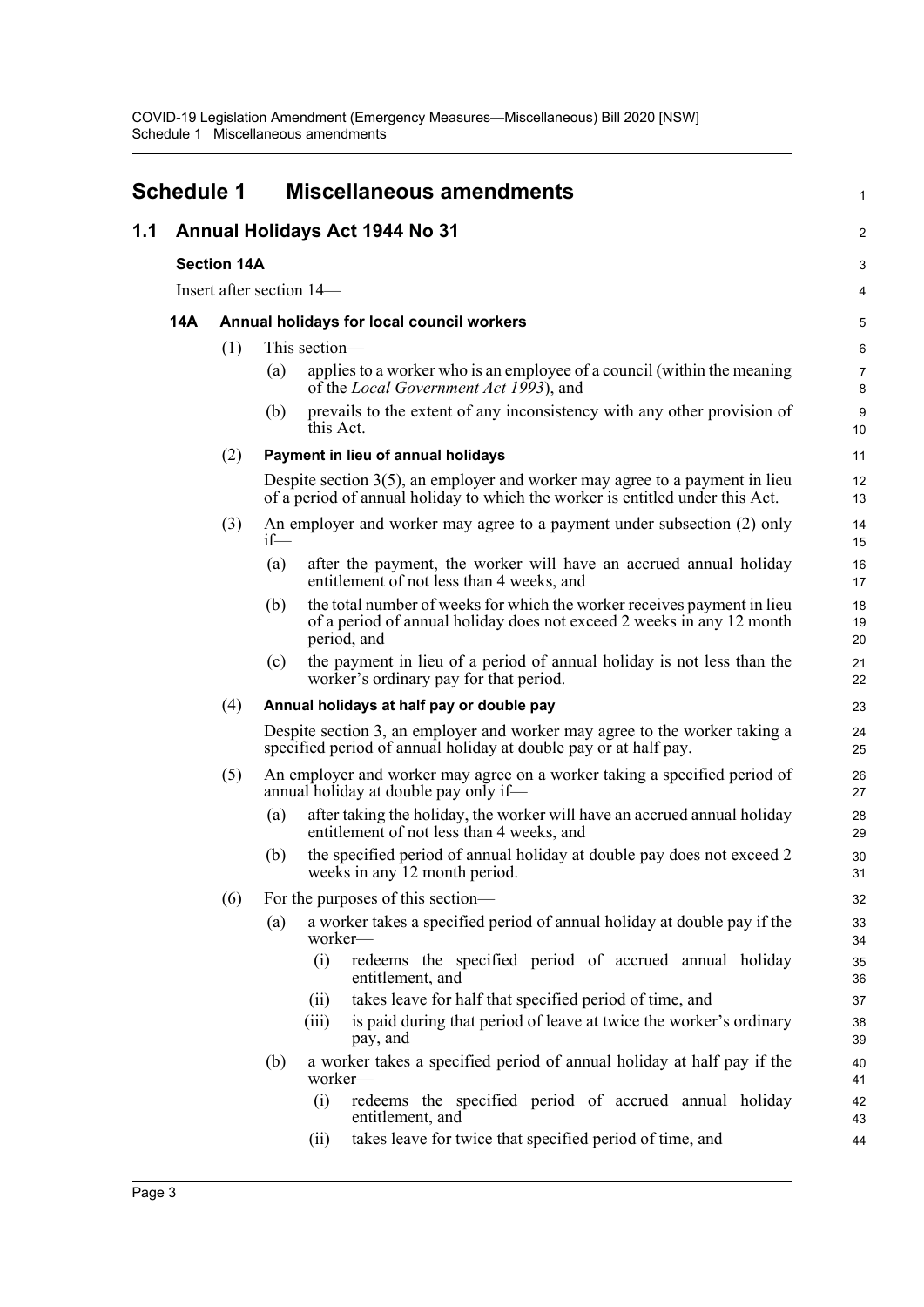|     |        |                         | (iii)                     | is paid during that period of leave at half the worker's ordinary<br>pay.                                                                                                                                                                                                                                                           | 1<br>$\overline{c}$        |
|-----|--------|-------------------------|---------------------------|-------------------------------------------------------------------------------------------------------------------------------------------------------------------------------------------------------------------------------------------------------------------------------------------------------------------------------------|----------------------------|
|     |        | <b>Explanatory note</b> |                           | The proposed amendment allows an employee of a local council and the local council to agree, in<br>certain circumstances, to a payment in lieu of an annual holiday or part of an annual holiday or for an                                                                                                                          | 3<br>4<br>5                |
|     |        |                         |                           | annual holiday to be taken at double or half pay.                                                                                                                                                                                                                                                                                   | 6                          |
| 1.2 |        |                         |                           | <b>Associations Incorporation Act 2009 No 7</b>                                                                                                                                                                                                                                                                                     | 7                          |
|     |        |                         |                           | Schedule 4 Savings, transitional and other provisions                                                                                                                                                                                                                                                                               | 8                          |
|     |        |                         | Insert after Part 5-      |                                                                                                                                                                                                                                                                                                                                     | 9                          |
|     | Part 6 |                         |                           | <b>Meetings and voting during COVID-19 pandemic</b>                                                                                                                                                                                                                                                                                 | 10                         |
|     | 17     | <b>Definition</b>       |                           |                                                                                                                                                                                                                                                                                                                                     | 11                         |
|     |        |                         | In this Part—             |                                                                                                                                                                                                                                                                                                                                     | 12                         |
|     |        |                         |                           | <i>prescribed period</i> means the period—                                                                                                                                                                                                                                                                                          | 13                         |
|     |        |                         | (a)                       | starting on the commencement of this Part, and                                                                                                                                                                                                                                                                                      | 14                         |
|     |        |                         | (b)                       | ending on-                                                                                                                                                                                                                                                                                                                          | 15                         |
|     |        |                         | (i)                       | 26 September 2020, or                                                                                                                                                                                                                                                                                                               | 16                         |
|     |        |                         | (i)                       | the later day, not later than 26 March 2021, prescribed by the<br>regulations.                                                                                                                                                                                                                                                      | 17<br>18                   |
|     | 18     |                         | <b>Committee meetings</b> |                                                                                                                                                                                                                                                                                                                                     | 19                         |
|     |        | (1)                     | be held in that way.      | Despite section $30(2)$ , a committee meeting of an association may, during the<br>prescribed period, be held at 2 or more venues using any technology that gives<br>each of the committee members a reasonable opportunity to participate, even<br>if the association's constitution does not provide for the committee meeting to | 20<br>21<br>22<br>23<br>24 |
|     |        | (2)                     | subclause $(1)$ .         | Section $30(3)$ extends to a committee meeting held in accordance with                                                                                                                                                                                                                                                              | 25<br>26                   |
|     | 19     |                         | <b>General meetings</b>   |                                                                                                                                                                                                                                                                                                                                     | 27                         |
|     |        | (1)                     | to be held in that way.   | Despite section $37(3)$ , a general meeting of an association may, during the<br>prescribed period, be held at 2 or more venues using any technology that gives<br>each of the association's members a reasonable opportunity to participate,<br>even if the association's constitution does not provide for the general meeting    | 28<br>29<br>30<br>31<br>32 |
|     |        | (2)                     | (1).                      | Section 37(4) extends to a general meeting held in accordance with subclause                                                                                                                                                                                                                                                        | 33<br>34                   |
|     | 20     |                         |                           | Voting on ordinary resolutions                                                                                                                                                                                                                                                                                                      | 35                         |
|     |        | (1)                     | on in that way.           | Despite section 38(2), a postal or electronic ballot may, during the prescribed<br>period, be conducted in relation to an ordinary resolution even if the<br>association's constitution does not permit the ordinary resolution to be voted                                                                                         | 36<br>37<br>38<br>39       |
|     |        | (2)                     | with the regulations.     | However, the postal or electronic ballot must still be conducted in accordance                                                                                                                                                                                                                                                      | 40<br>41                   |
|     |        |                         |                           |                                                                                                                                                                                                                                                                                                                                     |                            |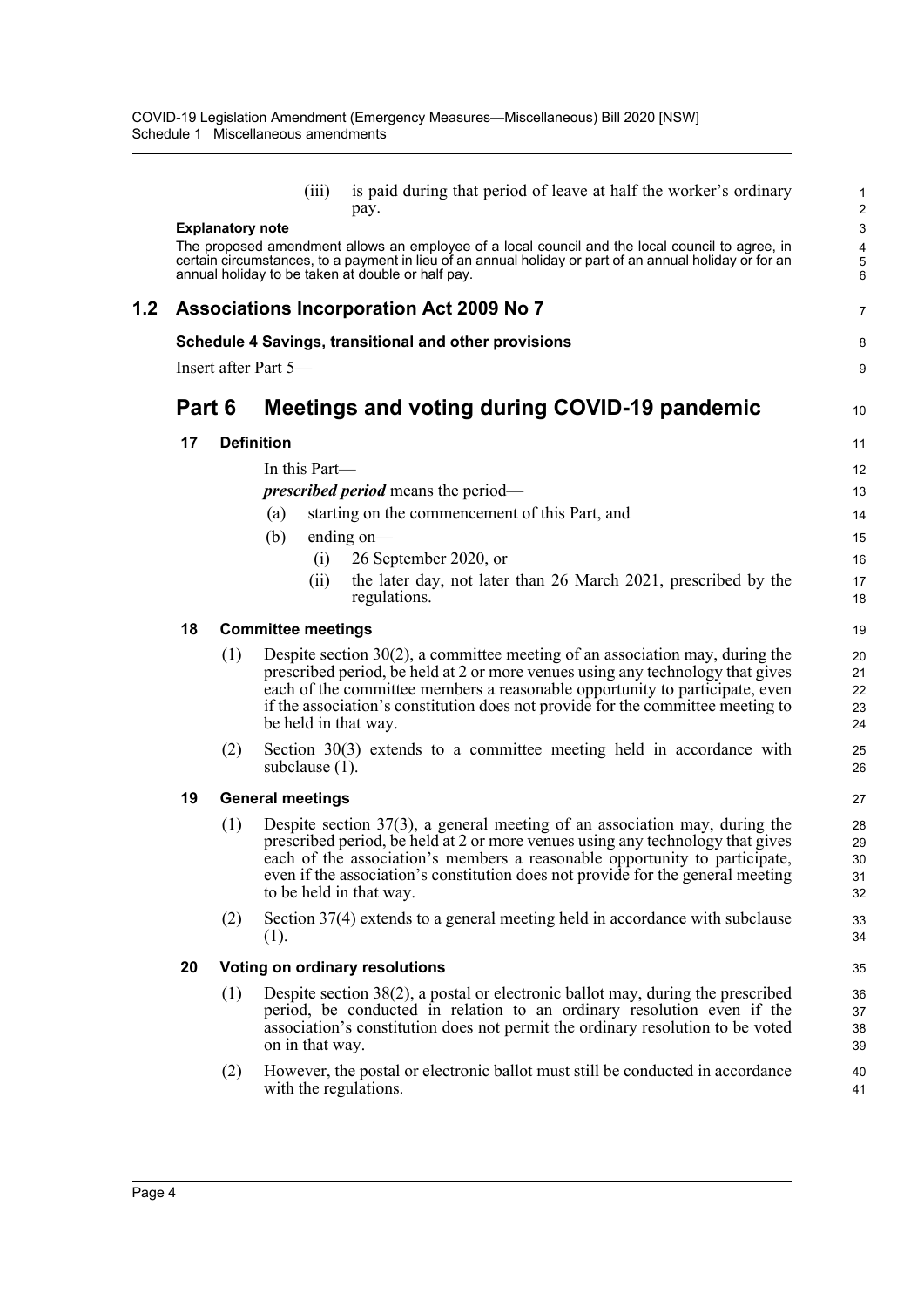# **21 Voting on special resolutions**

- (1) Despite section 39(3), a postal or electronic ballot may, during the prescribed period, be conducted in relation to a special resolution even if the association's constitution does not permit the special resolution to be voted on in that way.
- (2) However, the postal or electronic ballot must still be conducted in accordance with the regulations.

## **22 Application of Part**

To avoid doubt, this Part—

- (a) extends to an association's constitution that was recorded in the Register of Incorporated Associations immediately before this Part commenced, and
- (b) continues to apply to a meeting, or a ballot, that is begun, but not completed, during the prescribed period.

#### **Explanatory note**

The proposed amendment allows an association to hold a meeting at multiple venues using technology (such as audiovisual link software) that gives a reasonable opportunity for participation in the meeting. The amendment also allows voting on resolutions by the members of an association to be conducted by postal or electronic ballot. These alternative arrangements are permitted, on a temporary basis, even if the association's constitution does not currently allow meetings and votes to take place remotely.

# **1.3 Biodiversity Conservation Act 2016 No 63**

## **Section 12.19 Power of authorised officers to require answers**

Insert after section 12.19(5)—

- (6) The authorised officer may, in the notice under subsection (4) or in a subsequent notice, authorise the person to answer the questions using an audio link or audio visual link of a kind approved by the authorised officer.
- (7) If the questions are to be answered by the person using an audio link or audio visual link—
	- (a) the place at which the person is required to attend is taken to be any place having adequate facilities for the answering of questions in that manner at the time nominated under subsection (5), and
	- (b) the person must ensure that the audio link or audio visual link is operated appropriately so that the answers given to the questions are clear to the authorised officer.
- (8) In this section—

*audio link* means technology that enables continuous and contemporaneous audio communication between persons at different places, including telephones.

*audio visual link* means technology that enables continuous and contemporaneous audio and visual communication between persons at different places, including video conferencing.

(9) This subsection and subsections (6)–(8) are repealed on 13 November 2020.

#### **Explanatory note**

Section 12.19 of the *Biodiversity Conservation Act 2016* permits an authorised officer under that Act to require a person to answer questions about certain matters if the authorised officer suspects on reasonable grounds that the person has knowledge of those matters. The proposed amendment enables the authorised officer to authorise the questions to be answered using an audio link (for example a telephone) or an audio visual link (for example a video conferencing application).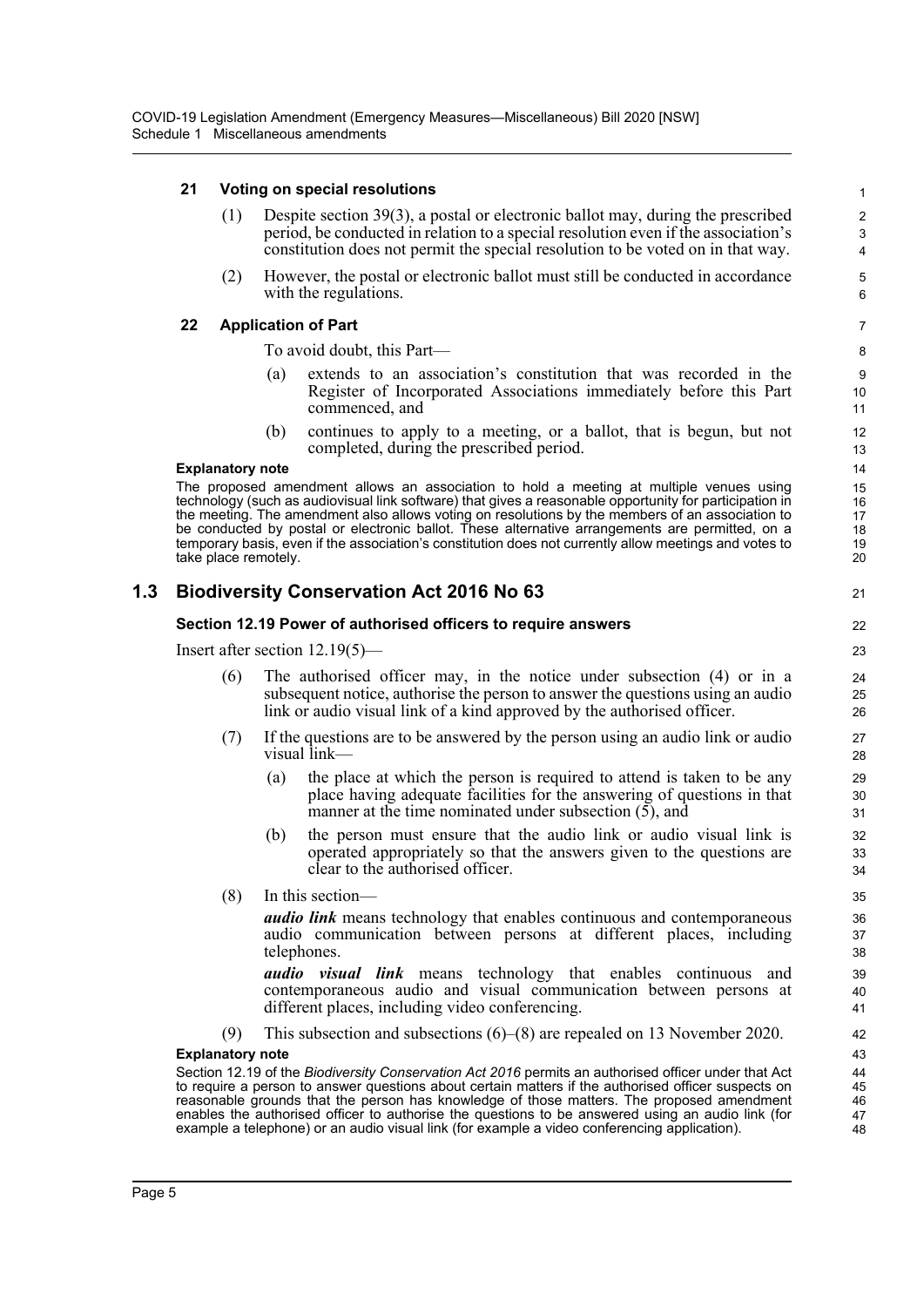| 1.4   |                   |                         | <b>Children (Community Service Orders) Act 1987 No 56</b>                                                                                                                                                                                                                                 | $\mathbf{1}$            |  |  |  |  |
|-------|-------------------|-------------------------|-------------------------------------------------------------------------------------------------------------------------------------------------------------------------------------------------------------------------------------------------------------------------------------------|-------------------------|--|--|--|--|
| [1]   | <b>Section 9A</b> |                         |                                                                                                                                                                                                                                                                                           |                         |  |  |  |  |
|       |                   | Insert after section 9- |                                                                                                                                                                                                                                                                                           |                         |  |  |  |  |
|       | <b>9A</b>         |                         | COVID-19 pandemic-availability of work                                                                                                                                                                                                                                                    | 4                       |  |  |  |  |
|       |                   | (1)                     | This section has effect for the prescribed period and prevails to the extent of<br>any inconsistency with any other provision of this Act.                                                                                                                                                | 5<br>$6\phantom{1}6$    |  |  |  |  |
|       |                   | (2)                     | Despite section 9(b)(ii), a court may make a community service order under<br>section 5 in respect of a person if—                                                                                                                                                                        | $\overline{7}$<br>8     |  |  |  |  |
|       |                   |                         | the court is not satisfied that community service work can be provided<br>(a)<br>for the person under the arrangements referred to in section $9(a)$ only<br>because those arrangements have been or may be affected by the<br>COVID-19 pandemic, and                                     | $9\,$<br>10<br>11<br>12 |  |  |  |  |
|       |                   |                         | the court is satisfied that community service work is likely to be<br>(b)<br>provided for the person before the end of the relevant maximum period.                                                                                                                                       | 13<br>14                |  |  |  |  |
|       |                   | (3)                     | In this section-                                                                                                                                                                                                                                                                          | 15                      |  |  |  |  |
|       |                   |                         | <i>prescribed period</i> means the period—                                                                                                                                                                                                                                                | 16                      |  |  |  |  |
|       |                   |                         | starting on the commencement of this section, and<br>(a)                                                                                                                                                                                                                                  | 17                      |  |  |  |  |
|       |                   |                         | (b)<br>ending on—                                                                                                                                                                                                                                                                         | 18                      |  |  |  |  |
|       |                   |                         | 26 September 2020, or<br>(i)                                                                                                                                                                                                                                                              | 19                      |  |  |  |  |
|       |                   |                         | the later day, not later than 26 March 2021, prescribed by the<br>(ii)<br>regulations.                                                                                                                                                                                                    | 20<br>21                |  |  |  |  |
| $[2]$ |                   | <b>Section 14A</b>      |                                                                                                                                                                                                                                                                                           | 22                      |  |  |  |  |
|       |                   |                         | Insert after section 14—                                                                                                                                                                                                                                                                  | 23                      |  |  |  |  |
|       | 14A               |                         | <b>COVID-19 pandemic-presentation for work</b>                                                                                                                                                                                                                                            | 24                      |  |  |  |  |
|       |                   | (1)                     | This section has effect for the prescribed period and prevails to the extent of<br>any inconsistency with any other provision of this Act.                                                                                                                                                | 25<br>26                |  |  |  |  |
|       |                   | (2)                     | For the purposes of section $14(1)$ , a person may present himself or herself by<br>audio link or audio visual link.                                                                                                                                                                      | 27<br>28                |  |  |  |  |
|       |                   | (3)                     | In this section-                                                                                                                                                                                                                                                                          | 29                      |  |  |  |  |
|       |                   |                         | audio link has the same meaning as it has in the Evidence (Audio and Audio<br>Visual Links) Act 1998.                                                                                                                                                                                     | 30<br>31                |  |  |  |  |
|       |                   |                         | <b><i>audio visual link</i></b> has the same meaning as it has in the <i>Evidence (Audio and</i><br>Audio Visual Links) Act 1998.                                                                                                                                                         | 32<br>33                |  |  |  |  |
|       |                   |                         | <i>prescribed period</i> means the period—                                                                                                                                                                                                                                                | 34                      |  |  |  |  |
|       |                   |                         | starting on the commencement of this section, and<br>(a)                                                                                                                                                                                                                                  | 35                      |  |  |  |  |
|       |                   |                         | (b)<br>ending on $-$                                                                                                                                                                                                                                                                      | 36                      |  |  |  |  |
|       |                   |                         | 26 September 2020, or<br>(i)                                                                                                                                                                                                                                                              | 37                      |  |  |  |  |
|       |                   |                         | the later day, not later than 26 March 2021, prescribed by the<br>(i)<br>regulations.                                                                                                                                                                                                     | 38<br>39                |  |  |  |  |
|       |                   | <b>Explanatory note</b> |                                                                                                                                                                                                                                                                                           | 40                      |  |  |  |  |
|       |                   |                         | Item [1] of the proposed amendments enables a court to make a children's community service order<br>if it is satisfied that community service work will become available during the period of the proposed<br>order, even if work is not available when the order is proposed to be made. | 41<br>42<br>43          |  |  |  |  |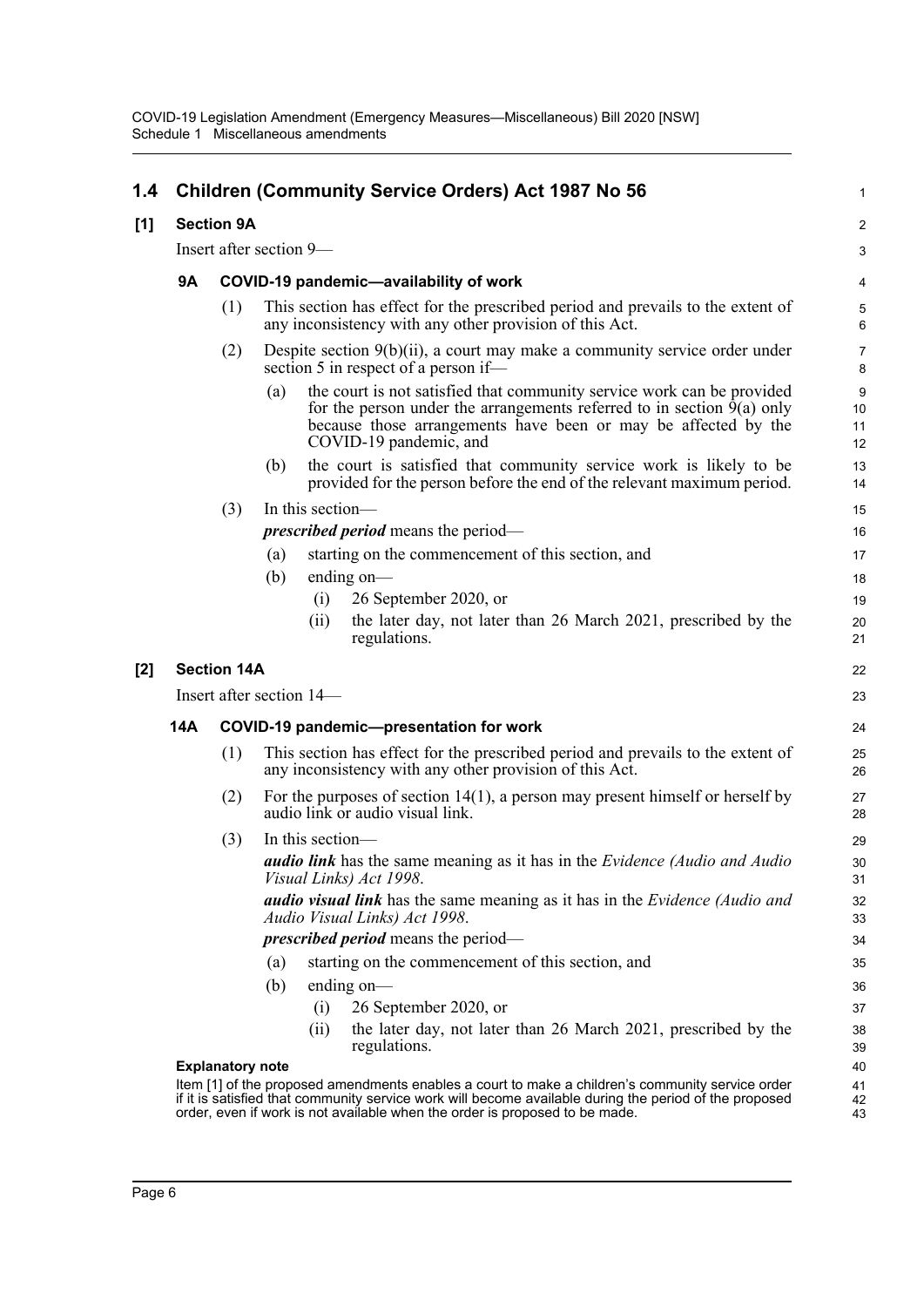Item [2] provides that, during the COVID-19 pandemic period, a person may present himself or herself by audio link or audio visual link for the purpose of enabling the administration of a community service order to be commenced.

1 2  $\mathbf{\overline{3}}$ 

4

13

14 15

# **1.5 Children's Guardian Act 2019 No 25**

## **Schedule 4 Savings, transitional and other provisions**

Omit "30 June 2020" from clause 2(3). Insert instead "1 March 2021".

#### **Explanatory note**

The proposed amendment extends a transitional arrangement that provides for certain provisions of regulations made under the *Adoption Act 2000*, the *Children and Young Persons (Care and Protection) Act 1998*, the *Community Services (Complaints, Reviews and Monitoring) Act 1993* and the *Ombudsman Act 1974* to continue in force despite the commencement of the *Children's Guardian Act 2019* or a regulation under that Act.

# **1.6 Community Land Management Act 1989 No 202**

## **[1] Section 122A**

Insert after section 122—

## **122A Regulation-making power for COVID-19 pandemic**

- (1) The regulations under this Act may provide for the following matters for the purposes of responding to the public health emergency caused by the COVID-19 pandemic-
	- (a) altered arrangements for convening an association meeting, including arrangements for the issue or service of notices and other documents in relation to the meeting,
	- (b) altered arrangements for the way voting may be conducted at an association meeting, including—
		- (i) the circumstances in which the altered arrangements for voting may apply, and
		- (ii) conditions that apply to the way the vote is exercised,
	- (c) an alternative to affixing the seal of the association, including any requirements for witnessing or attesting to the alternative way,
	- (d) extension of a time period in which a thing is required to be done under the Act.
- (2) However, a regulation made under subsection  $(1)(d)$  must not result in the total time period within which the thing is required to be done to be extended to be a time period of more than 6 months.

# (3) Regulations made under this section—

- (a) are not limited by the regulation-making power in this Act, and
- (b) may override a provision of this Act.
- (4) Regulations made under this section expire on—
	- (a) the day that is 6 months after its commencement, or
	- (b) the earlier day decided by Parliament by resolution of either House of Parliament.

## (5) This section is repealed on—

- (a) 13 November 2020, or
- (b) a later day, not later than 13 May 2021, prescribed by the regulations.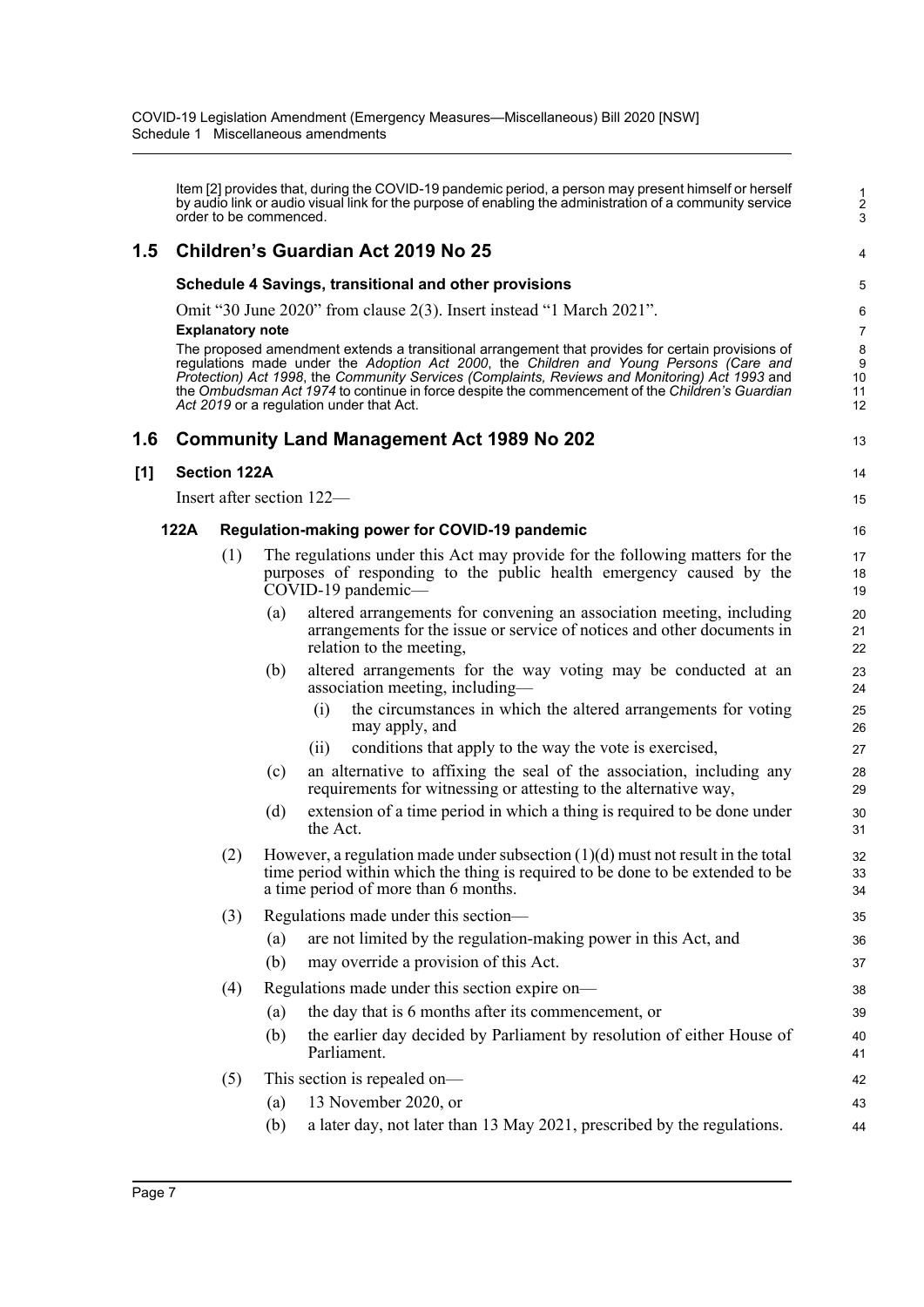|     |             | (6)                     | In this section-                                                                                                                                                                                               | 1              |
|-----|-------------|-------------------------|----------------------------------------------------------------------------------------------------------------------------------------------------------------------------------------------------------------|----------------|
|     |             |                         | <i>association meeting</i> means—                                                                                                                                                                              | $\overline{c}$ |
|     |             |                         | a first annual general meeting of the association, or<br>(a)                                                                                                                                                   | 3              |
|     |             |                         | an annual general meeting of the association, other than the first annual<br>(b)<br>general meeting, or                                                                                                        | 4<br>5         |
|     |             |                         | a special general meeting of the association, or<br>(c)                                                                                                                                                        | 6              |
|     |             |                         | (d)<br>a meeting of the executive committee of an association.                                                                                                                                                 | $\overline{7}$ |
|     |             |                         | special general meeting, in relation to an association, means a meeting that is<br>not the first annual general meeting of the association or an annual general                                                | 8<br>9         |
|     |             |                         | meeting of the association.                                                                                                                                                                                    | 10             |
| [2] |             |                         | Schedule 7 Savings, transitional and other provisions                                                                                                                                                          | 11             |
|     |             |                         | Insert after clause 6—                                                                                                                                                                                         | 12             |
|     | 7           |                         | Saving of a variation of a time period prescribed by regulation for COVID-19                                                                                                                                   | 13             |
|     |             |                         | A regulation made under section $122A(1)(d)$ continues to have effect until the                                                                                                                                | 14             |
|     |             |                         | end of the time period specified by the regulation, despite the repeal of section                                                                                                                              | 15             |
|     |             |                         | 122A or the regulation.                                                                                                                                                                                        | 16             |
|     |             | <b>Explanatory note</b> | The proposed amendments provide that regulations may be made to provide for the following                                                                                                                      | 17<br>18       |
|     | matters-    |                         |                                                                                                                                                                                                                | 19             |
|     | (a)         |                         | altered arrangements for convening meetings of associations, including for the issue or<br>service of notices and other documents in relation to those meetings,                                               | 20<br>21       |
|     | (b)         |                         | altered arrangements for the way a vote may be conducted at meetings,                                                                                                                                          | 22             |
|     | (c)         |                         | an alternative to affixing the seal of the association,                                                                                                                                                        | 23             |
|     | (d)         |                         | extending the time period in which a thing is required to be done under the Act.                                                                                                                               | 24             |
|     | regulation. |                         | The proposed amendments also provide that a variation of a time period prescribed by the regulations<br>continues to have effect for the specified time despite the repeal of the section or the expiry of the | 25<br>26<br>27 |
|     |             |                         | The regulations expire 6 months after commencement, unless earlier resolved by Parliament.                                                                                                                     | 28             |
|     |             |                         | The proposed amendments are repealed on 13 November 2020, unless the regulations prescribe a<br>later date for the repeal, being not later than 13 May 2021.                                                   | 29<br>30       |
| 1.7 |             | 2010 No 122             | <b>Contract Cleaning Industry (Portable Long Service Leave Scheme) Act</b>                                                                                                                                     | 31<br>32       |
|     |             |                         |                                                                                                                                                                                                                |                |
|     |             | <b>Section 118</b>      |                                                                                                                                                                                                                | 33             |
|     |             |                         | Insert after section 117-                                                                                                                                                                                      | 34             |
|     | 118         |                         | Special provision for pro rata payment during COVID-19 pandemic                                                                                                                                                | 35             |
|     |             | (1)                     | Section $63(1)(b)$ and (c) do not apply during the prescribed period.                                                                                                                                          | 36             |
|     |             | (2)                     | During the prescribed period, a reference in this Act to section 63 is to be read<br>as a reference to section 63 as modified by this section.                                                                 | 37<br>38       |
|     |             | (3)                     | In this section-                                                                                                                                                                                               | 39             |
|     |             |                         | <i>prescribed period</i> means the period—                                                                                                                                                                     | 40             |
|     |             |                         | starting on the commencement of this section, and<br>(a)                                                                                                                                                       | 41             |
|     |             |                         | ending on the day that is 6 months after the commencement.<br>(b)                                                                                                                                              | 42             |
|     |             | <b>Explanatory note</b> |                                                                                                                                                                                                                | 43             |
|     |             |                         | The proposed amendment provides that a registered worker for the contract cleaning industry who<br>has 5 years of recognised service and who has permanently left the industry is entitled to payment          | 44<br>45       |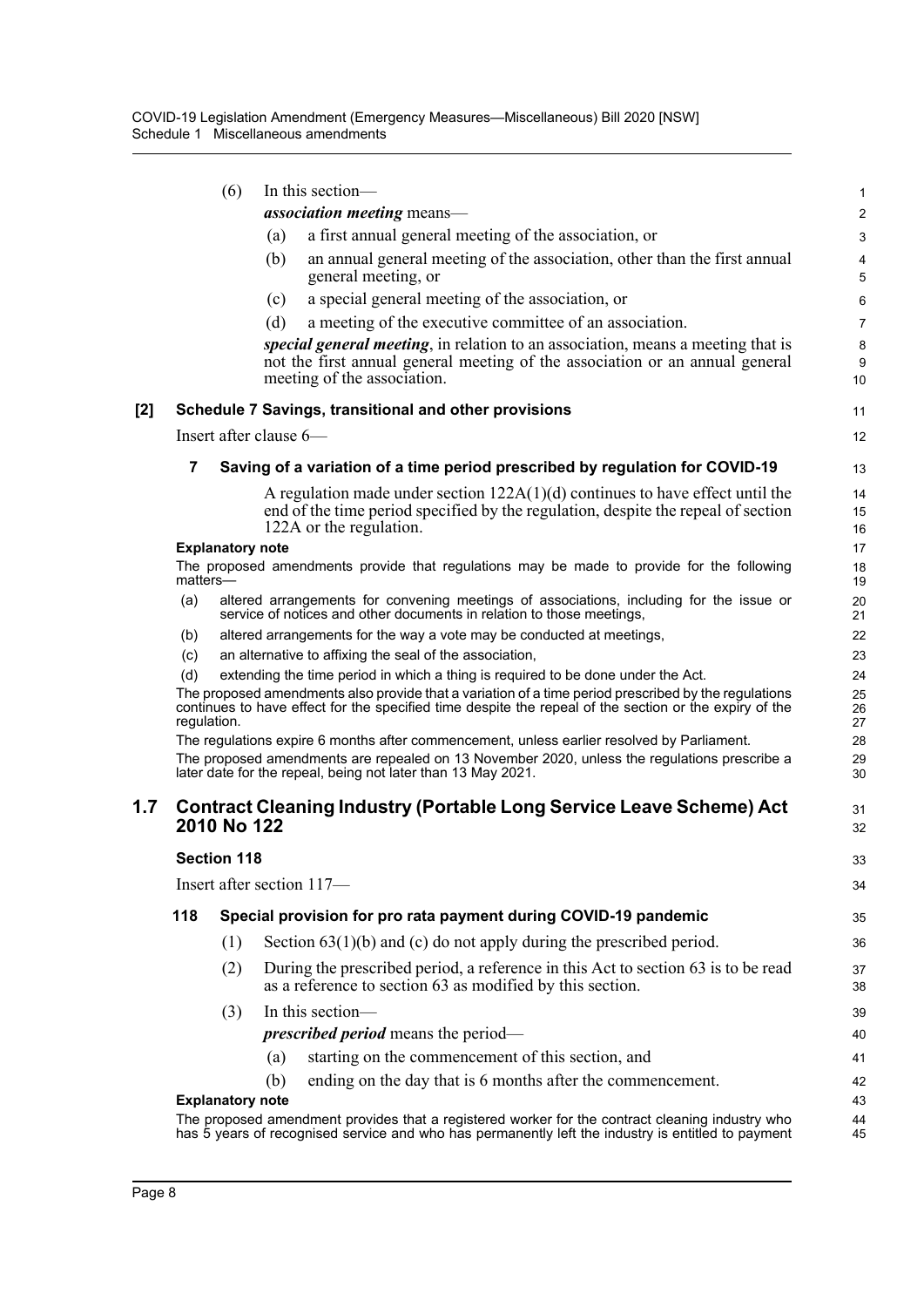instead of long service leave during the COVID-19 pandemic. Currently, the registered worker would only be entitled to this payment if 20 weeks had passed since the worker left the industry and the worker had not been credited with service in the Long Service Corporation's workers register for any days during that period.

5

23 24

25 26 27

# **1.8 Crimes (Administration of Sentences) Act 1999 No 93**

## **[1] Section 3 Interpretation**

Insert ", 159" after "158" in the definition of *parole order* in section 3(1).

## **[2] Section 159**

Insert after section 158—

## **159 Making of parole orders by Parole Authority**

- (1) This section applies to an offender who—
	- (a) is subject to a sentence of 3 years or less, being a sentence for which a non-parole period was set, and
	- (b) is no longer subject to a statutory parole order or a parole order under this section because the order has been revoked.
- (2) The Parole Authority may make a parole order directing the release on parole of an offender to whom this section applies.
- (3) Division 2 applies to an offender to whom this section applies and to the making of a parole order under this section, subject to subsection (4).
- (4) Section 137 or 143 (as the case requires) does not apply to an offender to whom this section applies whose statutory parole order is revoked prior to release under section 130.

# **[3] Schedule 5 Savings, transitional and other provisions**

Insert after Part 25—

# **Part 26 Provision consequent on enactment of COVID-19 Legislation Amendment (Emergency Measures— Miscellaneous) Act 2020**

## **137 Parole orders for sentences of 3 years or less**

- (1) Anything done or omitted to be done by or on behalf of the Parole Authority in respect of an offender subject to a sentence of 3 years or less during the relevant period is taken to have been validly done or omitted, if it would have been validly done or omitted after the relevant period.
- (2) In this clause, *relevant period* means the period commencing on 26 February 2018 and ending on the date on which section 159 was inserted by the *COVID-19 Legislation Amendment (Emergency Measures—Miscellaneous) Act 2020*.

## **Explanatory note**

Item [2] of the proposed amendments applies to an offender who is sentenced to imprisonment for 3 years or less and who is in custody following revocation of the offender's statutory parole order or a parole order under the proposed section. Under the proposed section, the State Parole Authority (the *Parole Authority*) will be able to make an order releasing an offender on parole in the same way as it can for an offender sentenced to more than 3 years of imprisonment. The Parole Authority will also be required to consider releasing an offender on parole at least 60 days before the offender's parole eligibility date, except in the case of an offender whose statutory parole order is revoked prior to release. Item [1] is a consequential amendment.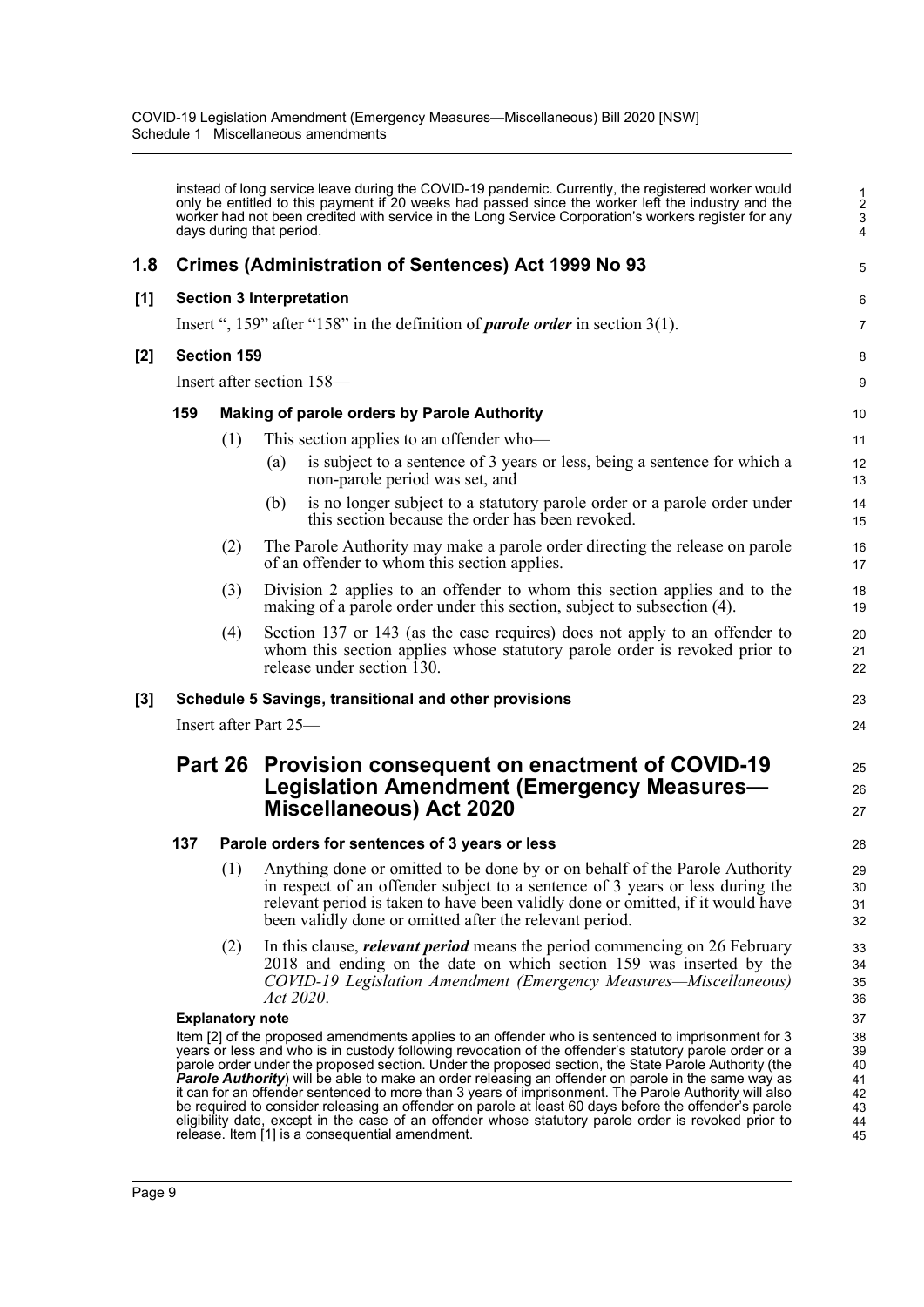Item [3] validates anything done by the Parole Authority between 26 February 2018 and the commencement of the proposed amendments if it would have been valid had the proposed amendments been in force.

# **1.9 Crown Land Management Act 2016 No 58**

## **[1] Section 10.23 Power of authorised officers to require answers**

Insert after section 10.23(5)—

- (6) The authorised officer may, in the notice under subsection (4) or in a subsequent notice, authorise the person to answer the questions using an audio link or audio visual link of a kind approved by the authorised officer.
- (7) If the questions are to be answered by the person using an audio link or audio visual link—
	- (a) the place at which the person is required to attend is taken to be any place having adequate facilities for the answering of questions in that manner at the time nominated under subsection (5), and
	- (b) the person must ensure that the audio link or audio visual link is operated appropriately so that the answers given to the questions are clear to the authorised officer.
- (8) In this section—

*audio link* means technology that enables continuous and contemporaneous audio communication between persons at different places, including telephones.

*audio visual link* means technology that enables continuous and contemporaneous audio and visual communication between persons at different places, including video conferencing.

(9) This subsection and subsections (6)–(8) are repealed on 13 November 2020.

# **[2] Section 12.18 Preparation of draft State strategic plan for Crown land**

Omit "within 2 years of the commencement of this Part" from section 12.18(2).

Insert instead "before 1 July 2021".

#### **Explanatory note**

Section 10.23 of the *Crown Land Management Act 2016* permits an authorised officer under that Act to require a person to answer questions about certain matters if the authorised officer suspects on reasonable grounds that the person has knowledge of those matters. Item [1] of the proposed amendments enables the authorised officer to authorise the questions to be answered using an audio link (for example a telephone) or an audio visual link (for example a video conferencing application). Item [2] extends by 1 year the period during which the Secretary of the Department of Planning, Industry and Environment must prepare a draft State strategic plan for Crown land and submit the draft plan to the Minister for Planning and Public Spaces for approval.

# **1.10 Electricity Supply Act 1995 No 94**

# **[1] Part 8B**

Insert after Part 8A—

39 40

38

1 2  $\mathbf{\overline{3}}$ 

4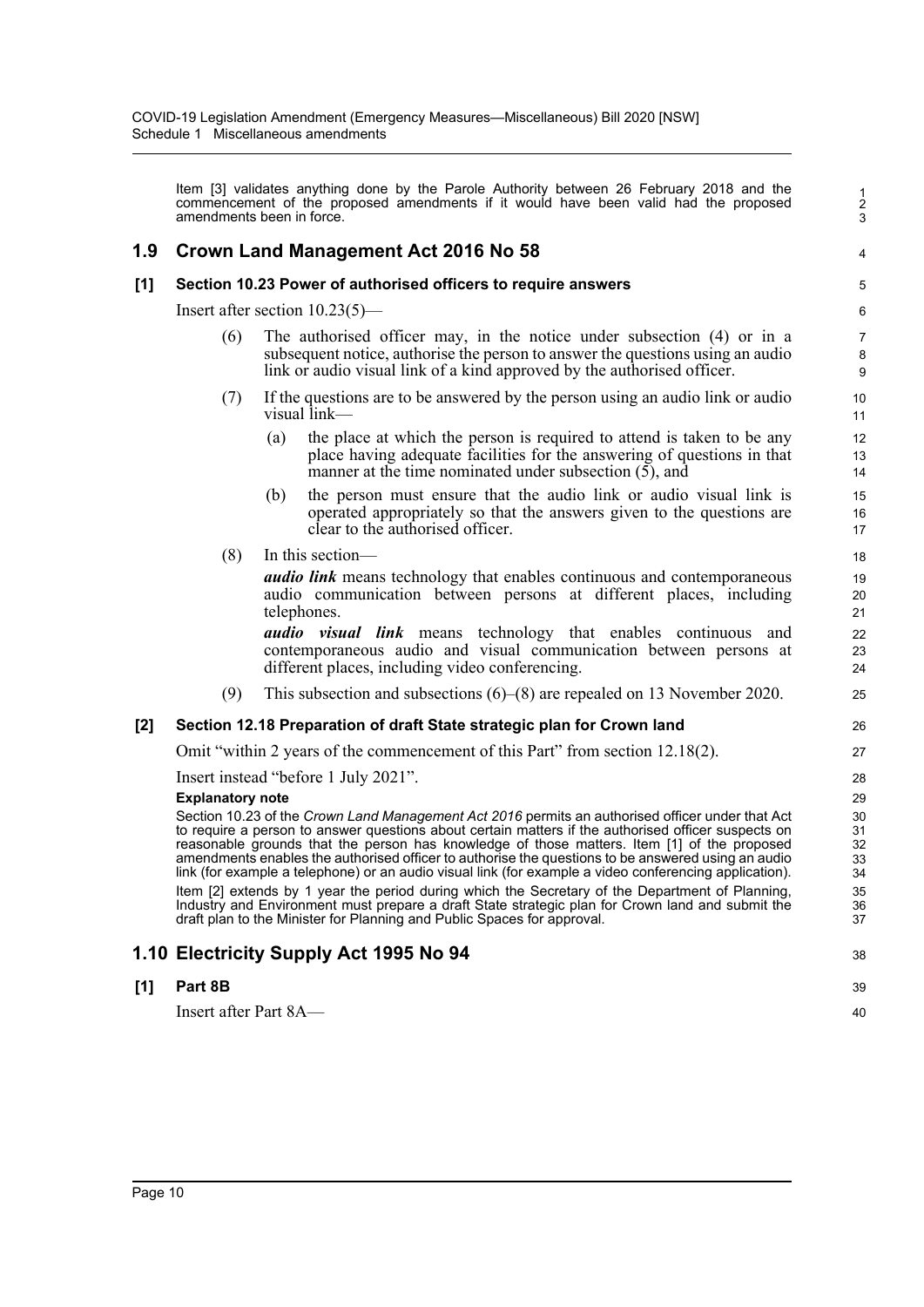|            |                   |                    | <b>Part 8B Energy security safeguard</b>                                                                                                                                                                                                    | 1                    |
|------------|-------------------|--------------------|---------------------------------------------------------------------------------------------------------------------------------------------------------------------------------------------------------------------------------------------|----------------------|
|            | <b>Division 1</b> |                    | <b>Preliminary</b>                                                                                                                                                                                                                          | $\overline{2}$       |
| 98A        |                   | <b>Definitions</b> |                                                                                                                                                                                                                                             | 3                    |
|            |                   |                    | In this Part-                                                                                                                                                                                                                               | 4                    |
|            |                   |                    | energy activity—see section 98C.                                                                                                                                                                                                            | 5                    |
|            |                   |                    | safeguard—see section 98B.                                                                                                                                                                                                                  | 6                    |
|            |                   |                    | <i>scheme object</i> —see section $98D(1)$ .                                                                                                                                                                                                | $\overline{7}$       |
|            | <b>Division 2</b> |                    | <b>Constitution and object of safeguard</b>                                                                                                                                                                                                 | 8                    |
| 98B        |                   |                    | <b>Constitution of safeguard</b>                                                                                                                                                                                                            | 9                    |
|            |                   |                    | The energy security safeguard (the <i>safeguard</i> ) is constituted by the schemes<br>provided for in Schedule 4A.                                                                                                                         | 10<br>11             |
| <b>98C</b> |                   |                    | <b>Object of safeguard</b>                                                                                                                                                                                                                  | $12 \overline{ }$    |
|            |                   |                    | The object of the safeguard is to improve the affordability, reliability and                                                                                                                                                                | 13                   |
|            |                   |                    | sustainability of energy through the creation of financial incentives that                                                                                                                                                                  | 14                   |
|            |                   |                    | encourage the consumption, contracting or supply of energy in particular ways<br>(that consumption, contracting or supply of energy being an <i>energy activity</i> ).                                                                      | 15<br>16             |
|            | <b>Division 3</b> |                    | Schemes to give effect to object of safeguard                                                                                                                                                                                               | 17                   |
| 98D        |                   |                    | Giving effect to object of safeguard through schemes                                                                                                                                                                                        | 18                   |
|            | (1)               | <i>object</i> ).   | The object of the safeguard may be given effect to by the establishment, by a<br>regulation that amends Schedule 4A (other than Part 1 of Schedule 4A), of a<br>scheme whose object is to encourage a specified energy activity (the scheme | 19<br>20<br>21<br>22 |
|            | (2)               |                    | A scheme so established may deal with the following matters—                                                                                                                                                                                | 23                   |
|            |                   | (a)                | the persons who may or are required to participate in the scheme<br><i>(scheme participants)</i> and the classes of scheme participants,                                                                                                    | 24<br>25             |
|            |                   | (b)                | the scheme's annual target or targets in respect of or related to energy<br>activities for each class of scheme participant (the <i>scheme target</i> or<br>scheme targets),                                                                | 26<br>27<br>28       |
|            |                   | (c)                | annual individual targets (individual targets), which may involve<br>contingencies,                                                                                                                                                         | 29<br>30             |
|            |                   | (d)                | the requirement for scheme participants to meet individual targets,                                                                                                                                                                         | 31                   |
|            |                   | (e)                | the penalty payable per certificate which is not surrendered as required<br>to satisfy an individual target,                                                                                                                                | 32<br>33             |
|            |                   | (f)                | the carrying forward, to a later year, of an individual target shortfall,                                                                                                                                                                   | 34                   |
|            |                   | (g)                | exemptions from the scheme, and the effect of those exemptions,                                                                                                                                                                             | 35                   |
|            |                   | (h)                | the lodging, by a scheme participant, of an annual statement regarding<br>the scheme participant's individual target and the estimated penalty<br>payable in respect of an individual target shortfall,                                     | 36<br>37<br>38       |
|            |                   | (i)                | the assessment of a scheme participant's liability for the payment of<br>penalties under the scheme,                                                                                                                                        | 39<br>40             |
|            |                   | (j)                | certificates in respect of energy activities, including the circumstances<br>in which, and terms upon which, certificates may be or are created,                                                                                            | 41<br>42             |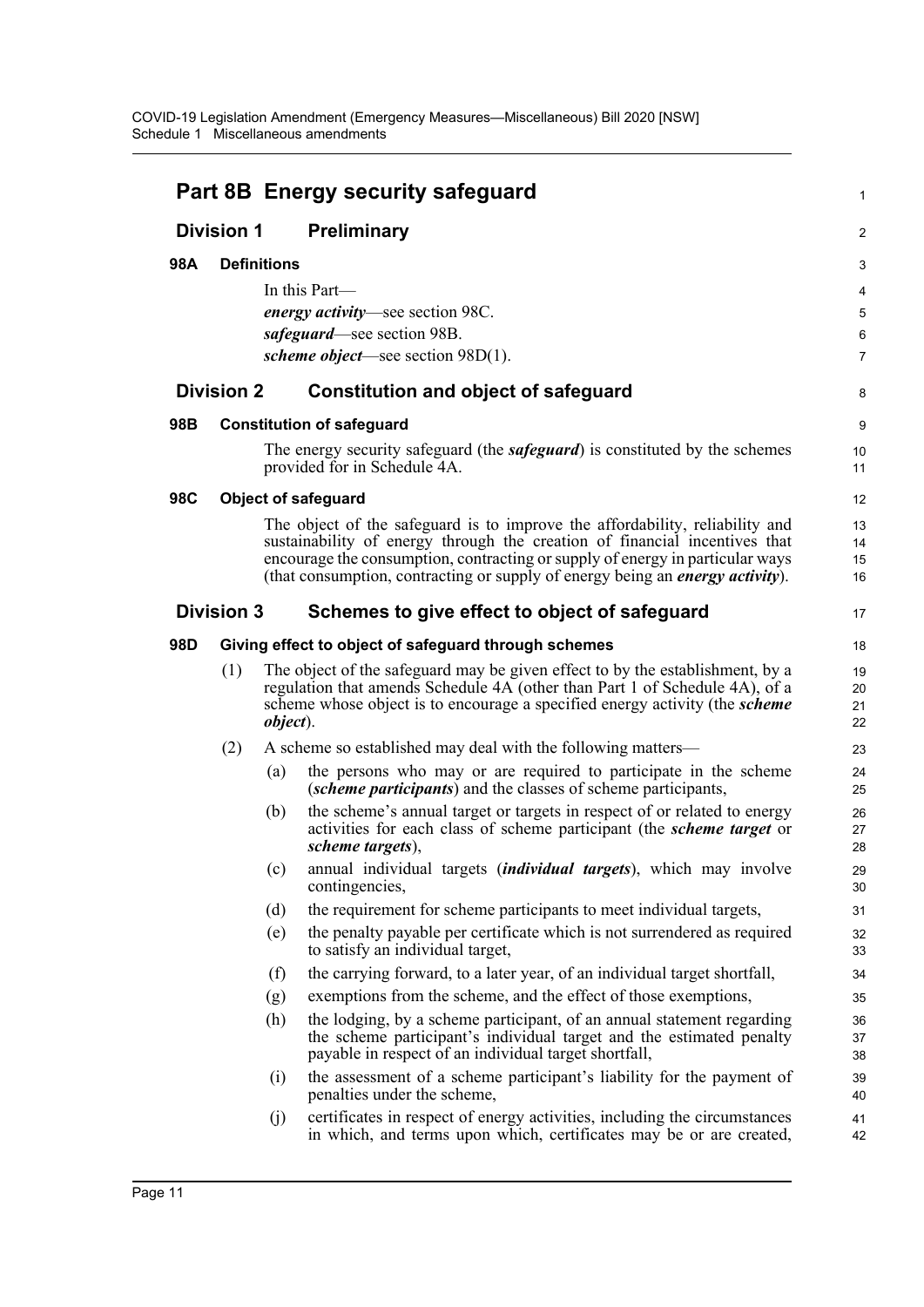allocated, traded, transferred, sold, forfeited, or surrendered (including the specific energy activities in respect of which those certificates may be created, and the circumstances in which, and terms upon which, the energy activity needs to occur for certificates to be created), the persons by whom certificates may be created (*certificate providers*), offences for the improper creation of certificates, and the surrender of certificates by scheme participants to a scheme regulator to meet an individual target,

- (k) the accreditation of certificate providers and accreditation in respect of energy activities including eligibility and applications for accreditation, duration and conditions of accreditation, the transfer of accreditation, and information and records of accredited certificate providers and accreditation in respect of energy activities,
- (l) the registration, form and duration of certificates,
- (m) transfers and other dealings in certificates, including the purchase, transfer, sale, surrender or forfeiture of certificates and the price of certificates (including by a scheme administrator),
- (n) administration of the scheme, including the appointment, functions (including functions with respect to contracting), entitlements and removal or replacement of a scheme regulator and a scheme administrator, the establishment, custody and keeping of accounts, the maintenance and custody of records, application of funds from the scheme administrator's sale of certificates, novation or transfer of a scheme regulator or administrator's rights, powers and obligations to a replacement scheme regulator or scheme administrator, and the conduct of audits and the provision of information in connection with the scheme (including the requirements made by the scheme regulator or scheme administrator for a person to provide information in connection with the scheme),
- (o) the establishment and keeping of registers in connection with the scheme, including a register of certificates and of accredited certificate providers, and the information in those registers,
- (p) the application of the scheme to a person who ceases to be a scheme participant,
- (q) administrative review under the *Administrative Decisions Review Act 1997* of a decision by the scheme regulator or the scheme administrator,
- (r) the periodic review of the scheme by the Minister,
- (s) waiver or suspension by the Minister of a scheme participant's obligations,
- (t) the termination of the scheme,
- (u) the functions of the Minister.

## **98E Regulations to amend Schedule 4A**

In establishing a scheme, the regulations may amend Schedule 4A (other than Part 1 of Schedule 4A) to make provision for or with respect to any matter that is necessary or convenient for carrying out or giving effect to the object of the safeguard and, in particular, for or with respect to the following—

- (a) a matter referred to in section 98D,
- (b) any other matter that is consequent on, or ancillary or incidental to, a matter referred to in section 98D,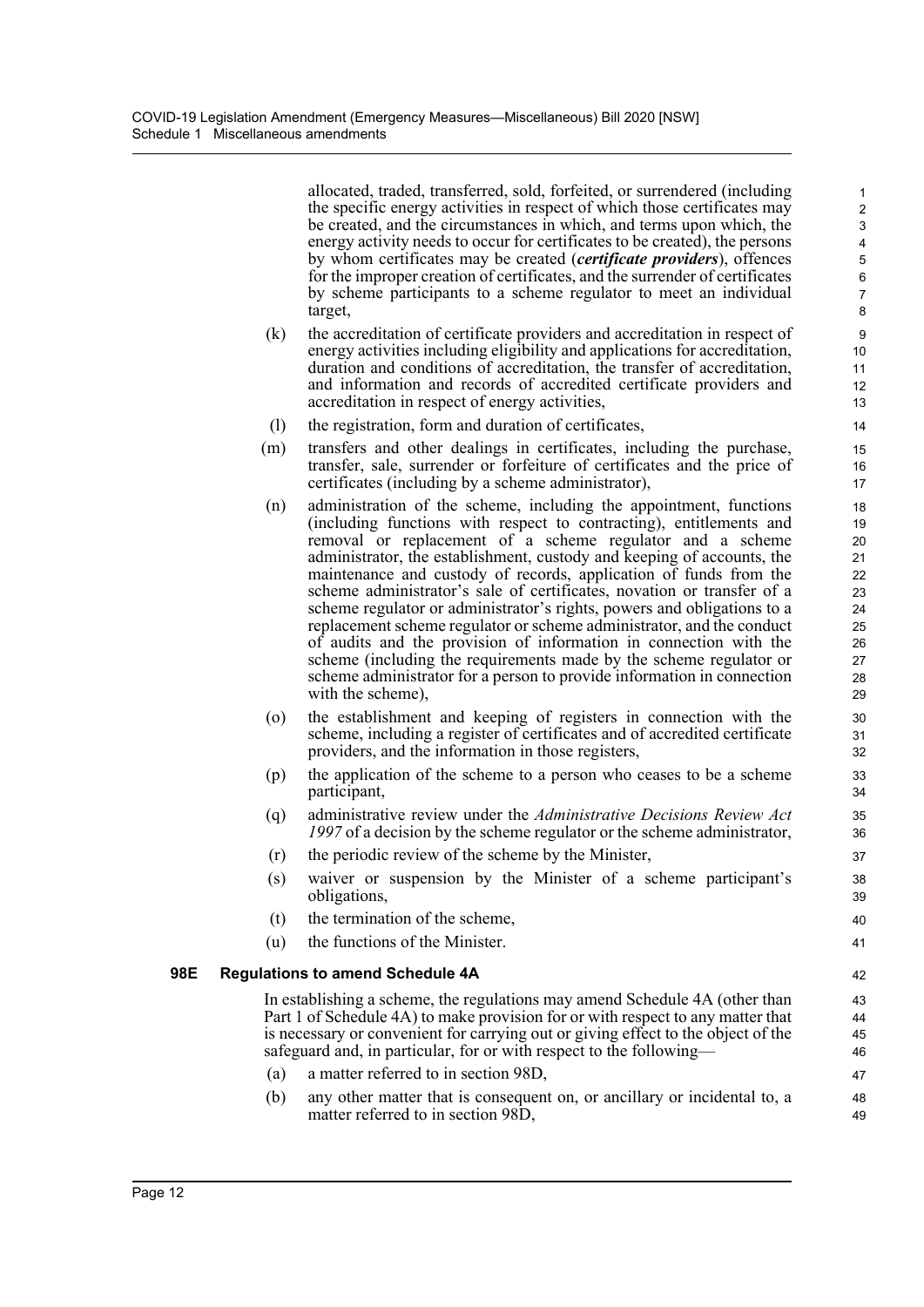|                   |        | (c)                            | the subdelegation, to rules approved by the Minister (scheme rules), of<br>provision with respect to a matter referred to in section 98D or<br>paragraph (b) (but only if the scheme rules are not inconsistent with this<br>Act or the regulations), | 1<br>$\overline{\mathbf{c}}$<br>3<br>4 |
|-------------------|--------|--------------------------------|-------------------------------------------------------------------------------------------------------------------------------------------------------------------------------------------------------------------------------------------------------|----------------------------------------|
|                   |        | (d)                            | the creation of an offence punishable by a penalty not exceeding 10,000<br>penalty units (in the case of a corporation) and 5,000 penalty units (in<br>any other case).                                                                               | 5<br>6<br>$\overline{7}$               |
|                   |        | <b>Division 4</b>              | <b>Limitations on schemes</b>                                                                                                                                                                                                                         | 8                                      |
|                   | 98F    |                                | Schemes must have scheme objects consistent with object of safeguard                                                                                                                                                                                  | 9                                      |
|                   |        |                                | The regulations cannot amend Schedule 4A to establish a scheme unless the<br>scheme includes a scheme object that is consistent with the object of the<br>safeguard.                                                                                  | 10<br>11<br>12                         |
|                   | 98G    |                                | No further provision for schemes after 2021                                                                                                                                                                                                           | 13                                     |
|                   |        |                                | The regulations cannot amend Schedule 4A after 31 December 2021.                                                                                                                                                                                      | 14                                     |
| [2]               |        |                                | Section 116 Energy savings shortfalls may be carried forward                                                                                                                                                                                          | 15                                     |
|                   |        |                                | Omit "2025" wherever occurring in section $116(6)$ and the note. Insert instead "2050".                                                                                                                                                               | 16                                     |
| $\left[3\right]$  |        | Section 178, heading           |                                                                                                                                                                                                                                                       | 17                                     |
|                   |        |                                | Omit "2025". Insert instead "2050".                                                                                                                                                                                                                   | 18                                     |
| [4]               |        | Section 178(1) and (3)         |                                                                                                                                                                                                                                                       | 19                                     |
|                   |        |                                | Omit "2025" wherever occurring. Insert instead "2050".                                                                                                                                                                                                | 20                                     |
| [5]               |        | <b>Section 191 Regulations</b> |                                                                                                                                                                                                                                                       | 21                                     |
|                   |        |                                | Omit "Part 9" from section 191(1)(h1). Insert instead "Schedule 4A".                                                                                                                                                                                  | 22                                     |
| [6]               |        | Section 191(1)(h2)             |                                                                                                                                                                                                                                                       | 23                                     |
|                   |        |                                | Omit "the Scheme Regulator or the Scheme Administrator under Part 9".                                                                                                                                                                                 | 24                                     |
|                   |        |                                | Insert instead "a scheme regulator or scheme administrator under Schedule 4A".                                                                                                                                                                        | 25                                     |
| $\left[ 7\right]$ |        | <b>Schedule 4A</b>             |                                                                                                                                                                                                                                                       | 26                                     |
|                   |        | Insert after Schedule 4-       |                                                                                                                                                                                                                                                       | 27                                     |
|                   |        | <b>Schedule 4A</b>             | <b>Energy security safeguard schemes</b>                                                                                                                                                                                                              | 28                                     |
| [8]               |        | Schedule 4A, Part 1            |                                                                                                                                                                                                                                                       | 29                                     |
|                   |        |                                | Transfer Part 9 (sections 98–178) of the Act (as amended by this Schedule) to Schedule 4A<br>(as inserted by item [7]), and renumber as Part 1 (clauses 1–80) of that Schedule, and amend<br>cross-references in the Part accordingly.                | 30<br>31<br>32                         |
| [9]               |        | Schedule 4A, Part 2            |                                                                                                                                                                                                                                                       | 33                                     |
|                   |        |                                | Insert after Part 1 (as transferred by item $[8]$ )—                                                                                                                                                                                                  | 34                                     |
|                   | Part 2 |                                |                                                                                                                                                                                                                                                       | 35                                     |
|                   |        |                                | (When this Part was inserted it was blank)                                                                                                                                                                                                            | 36                                     |
|                   |        |                                |                                                                                                                                                                                                                                                       |                                        |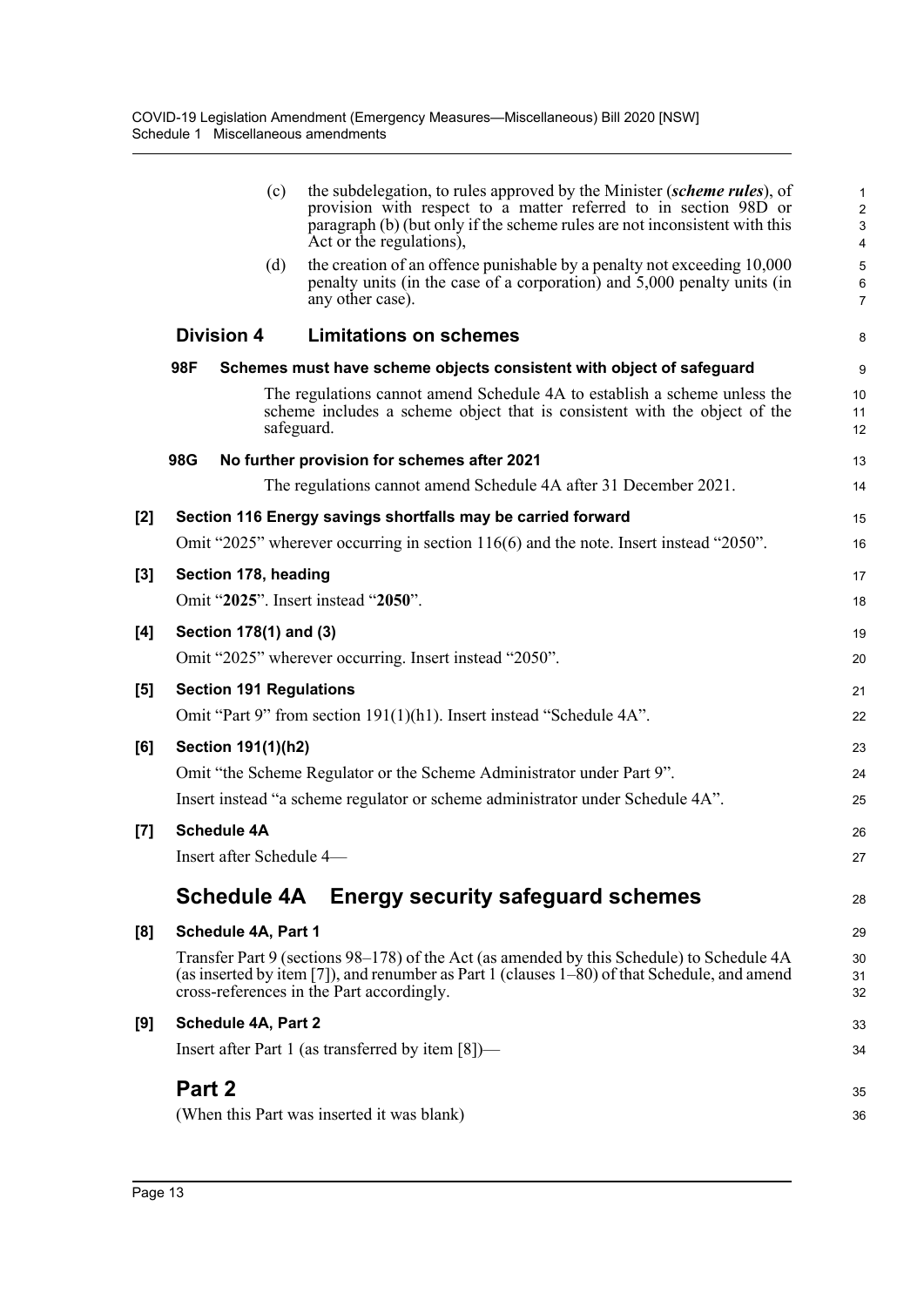#### **Explanatory note**

Item [1] of the proposed amendments constitutes the energy security safeguard, whose object is to improve the affordability, reliability and sustainability of energy through the creation of financial incentives that encourage the consumption, contracting or supply of energy in particular ways. The safeguard consists of the energy savings scheme under the *Electricity Supply Act 1995* and any other schemes that may be created, by regulation, to give effect to the object of the safeguard. Items [5]–[9] make consequential amendments.

10

42 43

Item [4] postpones the date of automatic termination of the energy savings scheme from the end of 2025 to the end of 2050. Items [2] and [3] make consequential amendments.

# **1.11 Environmental Planning and Assessment Act 1979 No 203**

# **[1] Section 4.53 Lapsing of consent**

Omit section 4.53(1)–(3A). Insert instead—

- (1) A development consent lapses—
	- (a) 5 years after the date from which it operates if the development consent commences operation after the prescribed period, or
	- (b) 7 years after the date from which it operates if the development consent commences operation during the prescribed period, or
	- (c) 2 years after the date on which the development consent would otherwise have lapsed if the development consent commenced operation before, and has not lapsed at, the commencement of the prescribed period.
- (2) A consent authority may reduce a period specified in subsection  $(1)(a)$  or  $(b)$ in granting development consent.
- (3) Subsection (2) does not—
	- (a) apply to development consent granted to a concept development application under Division 4.4 for development that requires a subsequent development application and consent, or
	- (b) authorise a reduction to be made that would cause—
		- (i) a development consent to erect or demolish a building or to subdivide land to lapse within 2 years after the date from which the consent operates, or
		- (ii) a development consent that commences operation during the prescribed period to lapse within 5 years after the date from which the consent operates, or
		- (iii) a development consent of a kind prescribed by the regulations to lapse within the period prescribed by the regulations in relation to the consent.
- (3A) For a development consent that lapsed after the commencement of the prescribed period and before the commencement of subsection  $(1)(c)$ 
	- (a) the development consent is taken not to have lapsed, and
	- (b) subsection (1)(c) applies to the development consent.

## **[2] Section 4.53(6)–(6C)**

Omit section 4.53(6). Insert instead—

(6) Despite any other provision of this section, a development consent that is subject to a deferred commencement condition under section 4.16(3) lapses if the applicant fails to satisfy the consent authority as to the matter specified in the condition within— 44 45 46 47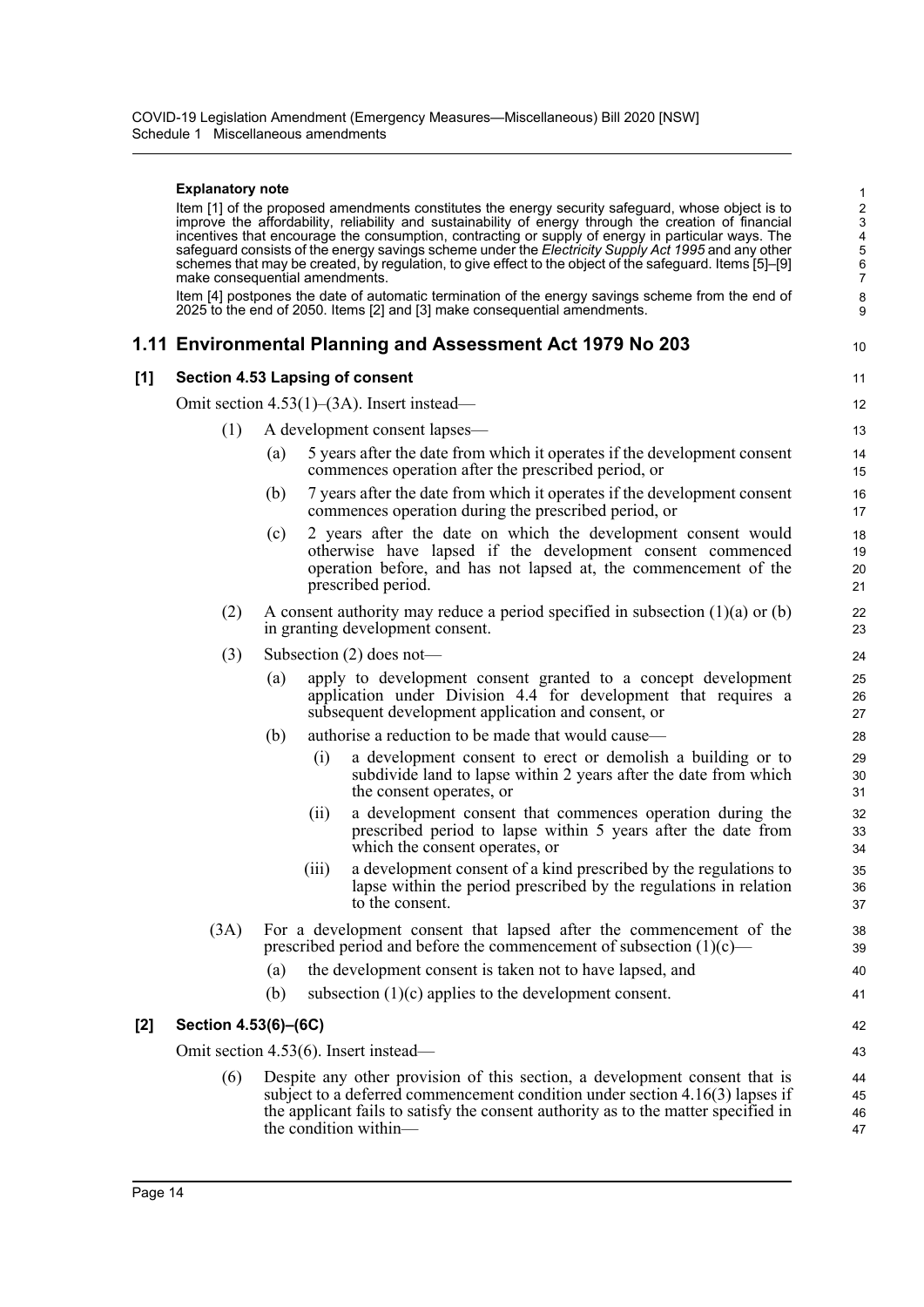| 7 years after the grant of consent if the consent is granted during the<br>$\ensuremath{\mathsf{3}}$<br>$\overline{4}$<br>2 years after the date on which the development consent would<br>5                                                          |
|-------------------------------------------------------------------------------------------------------------------------------------------------------------------------------------------------------------------------------------------------------|
|                                                                                                                                                                                                                                                       |
| 6                                                                                                                                                                                                                                                     |
| the grant of consent was before the commencement of the<br>$\boldsymbol{7}$<br>8                                                                                                                                                                      |
| the development consent has not lapsed at that commencement.<br>$\boldsymbol{9}$                                                                                                                                                                      |
| A consent authority may reduce a period specified in subsection $(6)(a)$ or $(b)$<br>10<br>11                                                                                                                                                         |
| Subsection (6A) does not authorise a reduction to be made that would cause a<br>12<br>development consent granted during the prescribed period to lapse within 5<br>13<br>14                                                                          |
| For a development consent that lapsed after the commencement of the<br>15<br>prescribed period and before the commencement of subsection $(6)(c)$ —<br>16                                                                                             |
| the development consent is taken not to have lapsed, and<br>17                                                                                                                                                                                        |
| subsection $(6)(c)$ applies to the development consent.<br>18                                                                                                                                                                                         |
| 19                                                                                                                                                                                                                                                    |
| 20                                                                                                                                                                                                                                                    |
| 21                                                                                                                                                                                                                                                    |
| <i>prescribed period</i> means the period commencing on 25 March 2020 and<br>22<br>23                                                                                                                                                                 |
| Section 4.66 Continuance of and limitations on existing use<br>24                                                                                                                                                                                     |
| 25                                                                                                                                                                                                                                                    |
| During the period commencing on 25 March 2020 and ending on 25 March<br>26<br>2022, the reference to 12 months in subsection $(3)$ is taken to be a reference to<br>27<br>28                                                                          |
| Section 4.68 Continuance of and limitations on other lawful uses<br>29                                                                                                                                                                                |
| 30                                                                                                                                                                                                                                                    |
| During the period commencing on 25 March 2020 and ending on 25 March<br>31<br>2022, the reference to 12 months in subsection $(3)$ is taken to be a reference to<br>32<br>33                                                                          |
| 34                                                                                                                                                                                                                                                    |
| 35                                                                                                                                                                                                                                                    |
| 36                                                                                                                                                                                                                                                    |
| how money paid under this Division for different purposes in<br>37<br>accordance with the conditions of development consents is to be pooled<br>38<br>and applied progressively for those purposes, or<br>39                                          |
| the time at which a monetary contribution or levy is to be paid.<br>40                                                                                                                                                                                |
| A provision of a development consent granted before and inconsistent with a<br>41<br>direction under subsection $(1A)(h)$ is taken to be modified so as to be<br>42<br>consistent with the direction, but only for a contribution or levy (or a<br>43 |
|                                                                                                                                                                                                                                                       |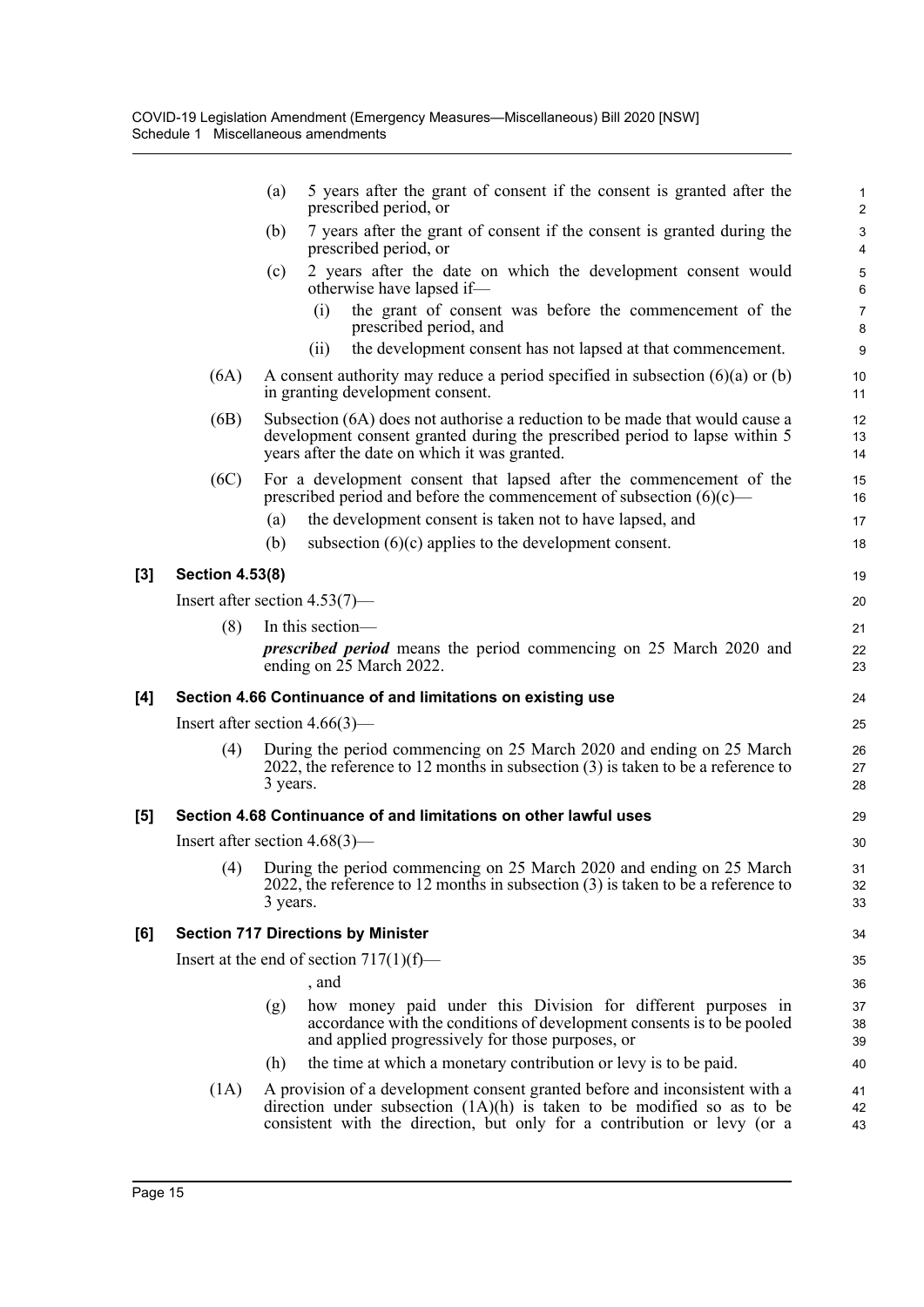component of a contribution or levy) that has not been paid before the direction is given.

1 2

3 4

# **[7] Section 8.10**

Omit the section. Insert instead—

# **8.10 Time within which appeals may be made**

- (1) An appeal under this Division (except by an objector) may be made only within the following periods after the *relevant date* (being the date the decision appealed against is notified or registered on the NSW planning portal or the date of deemed refusal under section 8.11)—
	- (a) 6 months after the relevant date, if the relevant date occurs after the prescribed period, or
	- (b) 12 months after the relevant date, if the relevant date occurs—
		- (i) during the prescribed period, or
		- (ii) during the 6-month period immediately before the prescribed period.
- (2) An appeal under this Division by an objector may be made only within the following periods after the *relevant date* (being the date the objector is notified of the decision appealed against)—
	- 28 days after the relevant date, if the relevant date occurs after the prescribed period, or
	- (b) 56 days after the relevant date, if the relevant date occurs—
		- (i) during the prescribed period, or
		- (ii) during the 28-day period immediately before the prescribed period.
- (3) In this section *prescribed period* means the period commencing on 25 March 2020 and ending on 25 March 2022.

# **[8] Section 9.23 Power of investigation officers to require answers and record evidence**

Insert after section 9.23(5)—

- (6) An investigation officer may, in the notice under subsection (3) or in a subsequent notice, authorise the person to answer the questions using an audio link or audio visual link of a kind approved by the investigation officer.
- (7) If the questions are to be answered by the person using an audio link or audio visual link—
	- (a) the place at which the person is required to attend is taken to be any place having adequate facilities for the answering of questions in that manner at the time nominated under subsection (4), and
	- (b) the person must ensure that the audio link or audio visual link is operated appropriately so that the answers given to the questions are clear to the investigation officer.
- (8) In this section *audio link* means technology that enables continuous and contemporaneous audio communication between persons at different places, including telephones.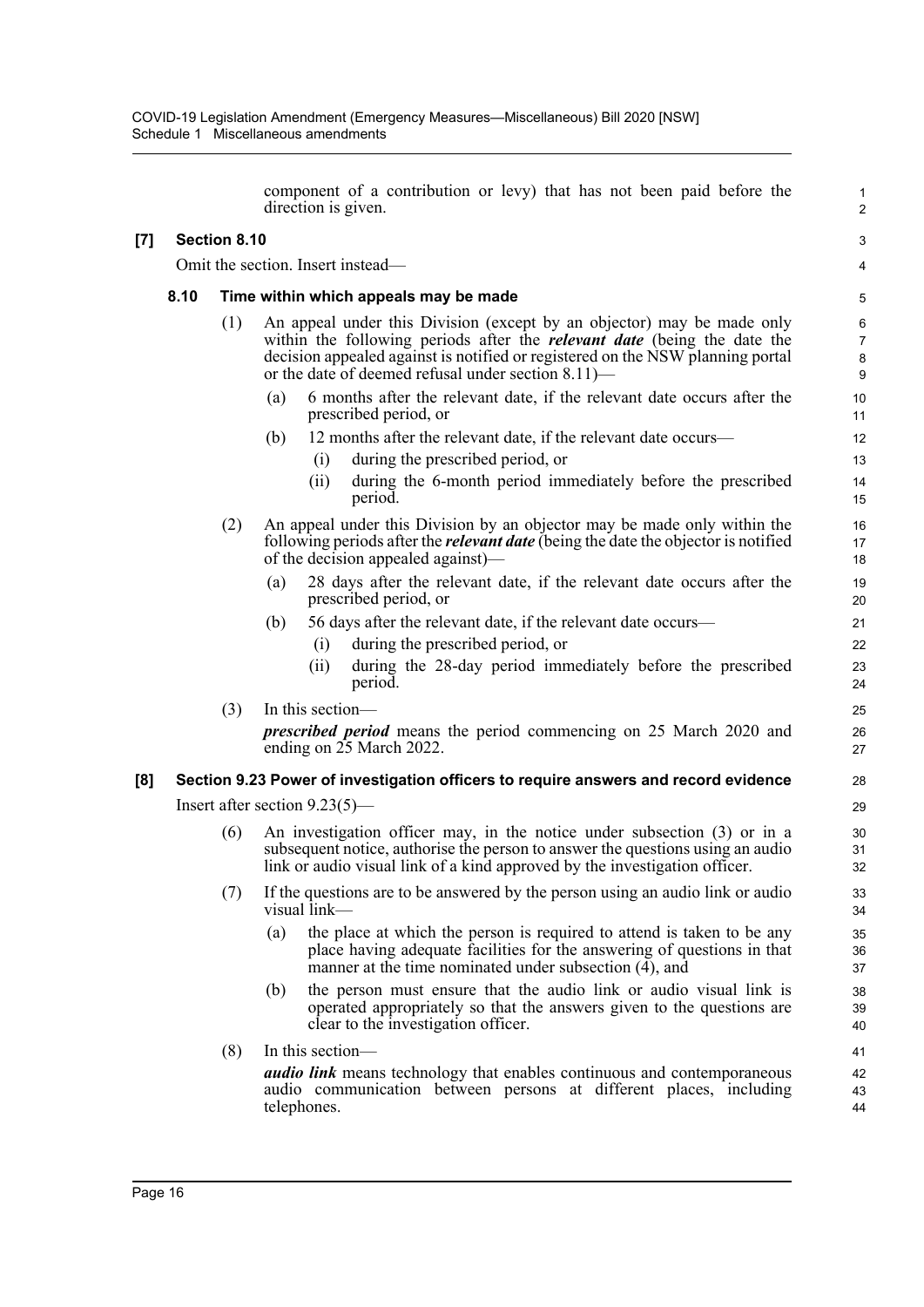*audio visual link* means technology that enables continuous and contemporaneous audio and visual communication between persons at different places, including video conferencing.

34 35

51

(9) This subsection and subsections (6)–(8) are repealed on 13 November 2020.

#### **Explanatory note**

Item [1] of the proposed amendments to the *Environmental Planning and Assessment Act 1979* (the *Principal Act*) extends the period for the lapsing of development consents that come into operation during the period of 2 years after 25 March 2020 (the *prescribed period*) or that were already in operation when the prescribed period commenced. The lapsing of those development consents is extended by 2 years. A development consent granted during the prescribed period will now lapse 7 years after it comes into operation unless the consent authority specifies a lesser period when granting consent. However, that lesser period must not be less than 5 years after the development consent comes into operation. Item [2] of the proposed amendments makes similar changes to the lapsing of development consents with deferred commencement provisions. Item [3] makes a consequential amendment.

Items [4] and [5] provide that, during the prescribed period, an existing use, or other lawful use, under the Principal Act is abandoned if that use ceases for a continuous period of 3 years (rather than 12 months as is currently the case).

Item [6] permits the Minister for Planning and Public Spaces (the *Minister*) to give 2 additional directions to a consent authority in relation to local infrastructure contributions. The first relates to the pooling of funds received by the consent authority for different purposes under a contributions plan or under different contributions plans. The second permits the Minister to specify the time at which a monetary contribution or levy is to be paid.

Item [7] extends the period within which a person may appeal against a decision relating to a development consent if the right to the appeal arises during the prescribed period or had arisen before the prescribed period and had not lapsed at the commencement of the prescribed period. In the case of an appeal by an objector, the period is extended from 28 days to 56 days and for any other appeal the period is extended from 6 months to 12 months.

Section 9.23 of the Principal Act permits an investigation officer under that Act to require a person to answer questions about certain matters if the investigation officer suspects on reasonable grounds that the person has knowledge of the matter. Item [8] enables the investigation officer to authorise the questions to be answered using an audio link (for example a telephone) or an audio visual link (for example a video conferencing application).

# **1.12 Fair Trading Act 1987 No 68 (as amended by the Fair Trading Legislation Amendment (Reform) Act 2018)**

## **Section 70 Remedy provisions of ACL that extend to local matters**

Insert "to the extent that it relates to a provision of Part  $3-1$  (other than section  $47(1)$ ) of that Law" after "(Pecuniary penalties)" in section  $70(3)(a)$ .

#### **Explanatory note**

The proposed amendment specifies which pecuniary penalties in the ACL apply to a contravention of proposed sections 47A and 47B of the *Fair Trading Act 1987* that are to be inserted by Schedule 1.1[3] of the *Fair Trading Legislation Amendment (Reform) Act 2018*. Proposed section 47A requires a supplier, before supplying a consumer with goods or services, to take reasonable steps to ensure the consumer is aware of any term or condition relating to the supply that may substantially prejudice the consumer's interests. Proposed section 47B applies to an intermediary who, under an arrangement that provides for the intermediary to receive a financial incentive, arranges contracts for the supply of goods or services as an agent or refers consumers to another supplier of goods and services. The intermediary is required, before acting under the arrangement, to take reasonable steps to ensure the consumer who will be supplied with the goods or services to which the financial incentive relates is aware of the arrangement.

# **1.13 Fair Trading Legislation Amendment (Reform) Act 2018 No 65**

| [1] Section 2 Commencement                               | 52  |
|----------------------------------------------------------|-----|
| Omit "Schedule $2.7[2]$ " from section $2(2)$ .          | 53  |
| Insert instead "Schedules $2.13$ , $4.1$ and $4.2[2]$ ". | .54 |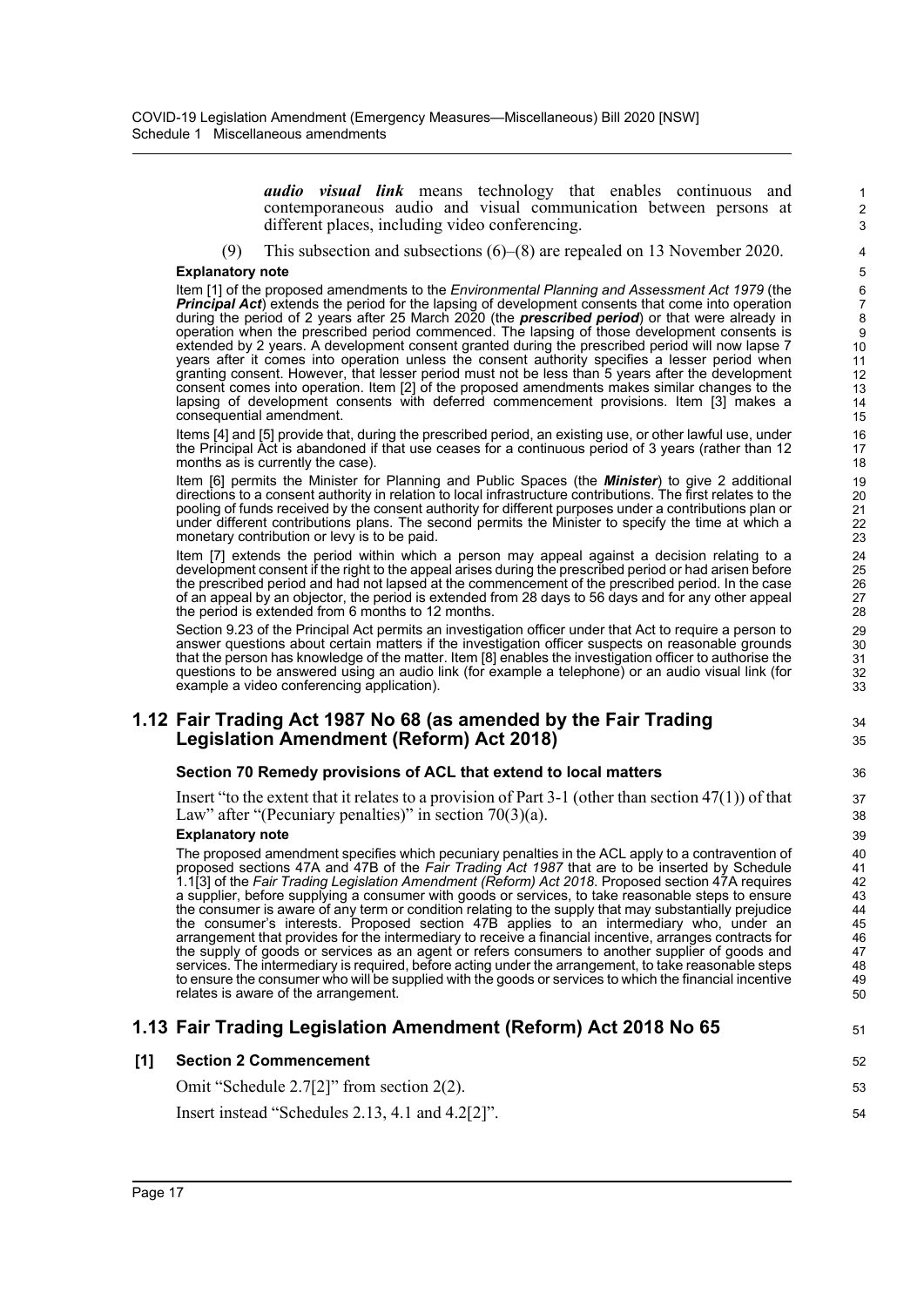| $[2]$ | Section 2(3)                                                                                                                                                        |                         |                       |                                    |                                                                                                                                                                                                                                                                                                                                                                                             |                                   |  |  |  |
|-------|---------------------------------------------------------------------------------------------------------------------------------------------------------------------|-------------------------|-----------------------|------------------------------------|---------------------------------------------------------------------------------------------------------------------------------------------------------------------------------------------------------------------------------------------------------------------------------------------------------------------------------------------------------------------------------------------|-----------------------------------|--|--|--|
|       |                                                                                                                                                                     |                         |                       | Insert after section $2(2)$ —      |                                                                                                                                                                                                                                                                                                                                                                                             | $\sqrt{2}$                        |  |  |  |
|       |                                                                                                                                                                     | (3)                     |                       | proclamation.                      | Schedules 2.13, 4.1 and 4.2[2] commence on a day or days to be appointed by                                                                                                                                                                                                                                                                                                                 | 3<br>4                            |  |  |  |
|       | <b>Explanatory note</b>                                                                                                                                             |                         |                       |                                    |                                                                                                                                                                                                                                                                                                                                                                                             |                                   |  |  |  |
|       | The proposed amendments provide for the commencement of amendments to the Home Building Act<br>1989 and the Surveying and Spatial Information Act 2002 relating to- |                         |                       |                                    |                                                                                                                                                                                                                                                                                                                                                                                             |                                   |  |  |  |
|       | (a)                                                                                                                                                                 |                         |                       |                                    | the terms of authorities, licences, registrations and certificates (the relevant authorities), and<br>the periods within which the relevant authorities may be restored, under those Acts to<br>commence on a day or days to be appointed by proclamation to enable the registration system<br>to be updated to facilitate the new terms, and                                               | 8<br>$\boldsymbol{9}$<br>10<br>11 |  |  |  |
|       | (b)                                                                                                                                                                 |                         | relevant authorities. |                                    | the amount of the fee that must accompany an application for the continuation of particular                                                                                                                                                                                                                                                                                                 | 12<br>13                          |  |  |  |
|       |                                                                                                                                                                     |                         |                       |                                    | 1.14 Fisheries Management Act 1994 No 38                                                                                                                                                                                                                                                                                                                                                    | 14                                |  |  |  |
| $[1]$ | receivers                                                                                                                                                           |                         |                       |                                    | Section 256 Production of records relating to commercial fishing activities and fish                                                                                                                                                                                                                                                                                                        | 15<br>16                          |  |  |  |
|       |                                                                                                                                                                     |                         |                       |                                    | Insert after section $256(2A)(c)$ —                                                                                                                                                                                                                                                                                                                                                         | 17                                |  |  |  |
|       |                                                                                                                                                                     |                         | (d)                   |                                    | that the answer be given by audio link or audio visual link.                                                                                                                                                                                                                                                                                                                                | 18                                |  |  |  |
| $[2]$ |                                                                                                                                                                     | Section 256(5) and (6)  |                       |                                    |                                                                                                                                                                                                                                                                                                                                                                                             | 19                                |  |  |  |
|       |                                                                                                                                                                     |                         |                       | Insert after section $256(4)$ —    |                                                                                                                                                                                                                                                                                                                                                                                             | 20                                |  |  |  |
|       |                                                                                                                                                                     | (5)                     |                       | In this section-                   |                                                                                                                                                                                                                                                                                                                                                                                             | 21                                |  |  |  |
|       |                                                                                                                                                                     |                         |                       | telephones.                        | <b><i>audio link</i></b> means technology that enables continuous and contemporaneous<br>audio communication between persons at different places, including                                                                                                                                                                                                                                 | 22<br>23<br>24                    |  |  |  |
|       |                                                                                                                                                                     |                         |                       |                                    | <b><i>audio visual link</i></b> means technology that enables continuous and<br>contemporaneous audio and visual communication between persons at<br>different places, including video conferencing.                                                                                                                                                                                        | 25<br>26<br>27                    |  |  |  |
|       |                                                                                                                                                                     | (6)                     | 2020.                 |                                    | This subsection and subsections $(2A)(d)$ and $(5)$ are repealed on 13 November                                                                                                                                                                                                                                                                                                             | 28<br>29                          |  |  |  |
|       |                                                                                                                                                                     | <b>Explanatory note</b> |                       |                                    |                                                                                                                                                                                                                                                                                                                                                                                             | 30                                |  |  |  |
|       |                                                                                                                                                                     |                         |                       |                                    | Section 256 of the Fisheries Management Act 1994 permits a fisheries officer under that Act to require<br>a person to answer questions about certain matters. The proposed amendments enable the fisheries<br>officer to specify that the questions to be answered using an audio link (for example a telephone) or<br>an audio visual link (for example a video conferencing application). | 31<br>32<br>33<br>34              |  |  |  |
|       |                                                                                                                                                                     |                         |                       |                                    | 1.15 Human Tissue Act 1983 No 164                                                                                                                                                                                                                                                                                                                                                           | 35                                |  |  |  |
| [1]   |                                                                                                                                                                     |                         |                       |                                    | Section 34 Act does not prevent specified removals of tissue                                                                                                                                                                                                                                                                                                                                | 36                                |  |  |  |
|       |                                                                                                                                                                     |                         |                       | Insert after section $34(1)(b4)$ — |                                                                                                                                                                                                                                                                                                                                                                                             | 37                                |  |  |  |
|       |                                                                                                                                                                     |                         | (b5)                  |                                    | the use of any tissue that is lawfully removed from the body of a person<br>(whether living or deceased) for the purpose of carrying out any test,<br>analysis, investigation or research that—                                                                                                                                                                                             | 38<br>39<br>40                    |  |  |  |
|       |                                                                                                                                                                     |                         |                       | (i)                                | is required in connection with managing or monitoring the risks<br>to public health arising from COVID-19, and                                                                                                                                                                                                                                                                              | 41<br>42                          |  |  |  |
|       |                                                                                                                                                                     |                         |                       | (ii)                               | is approved, either generally or in a particular case or class of<br>cases, by the Health Secretary.                                                                                                                                                                                                                                                                                        | 43<br>44                          |  |  |  |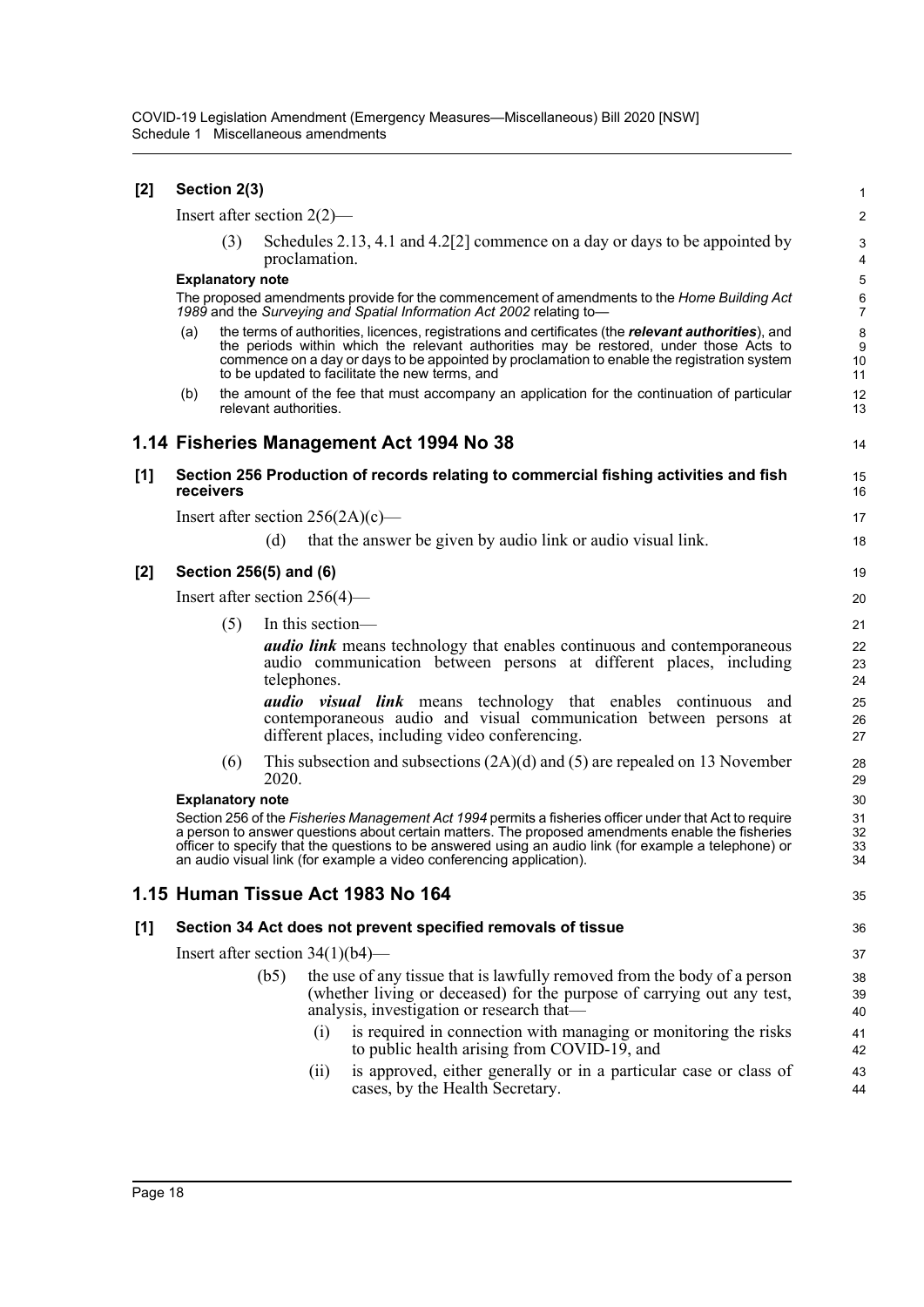COVID-19 Legislation Amendment (Emergency Measures—Miscellaneous) Bill 2020 [NSW] Schedule 1 Miscellaneous amendments

# **[2] Section 34(3)–(5)**

Insert after section 34(2)—

(3) Information relating to any test, analysis, investigation or research carried out under subsection  $(1)(b5)$  may not be published in a generally available publication (within the meaning of the *Health Records and Information Privacy Act 2002*) if it is in a form that could reasonably be expected to identify any person the subject of the test, analysis, investigation or research.

27

28 29

- (4) The use of any tissue (other than blood or blood products) for the purpose of carrying out any test, analysis, investigation or research ceases to be authorised under subsection  $(1)(b5)$  on the date specified by the Minister by notice published in the Gazette.
- (5) In determining that date, the Minister must—
	- (a) be reasonably satisfied that the date is the earliest possible day that a vaccine for COVID-19 is generally available to members of the public, and
	- (b) consult with the Chief Health Officer of the Ministry of Health.

## **Explanatory note**

Item [1] of the proposed amendments permits any test, analysis, investigation or research required in response to the risks to public health arising from COVID-19 to be carried out, with the approval of the Secretary of the Ministry of Health, on tissue that has been lawfully removed from a person without requiring the person's consent to the use of the tissue for that purpose. Item [2] provides that use of tissue other than blood or blood products for that purpose ceases to be authorised on the earliest possible day that a vaccine for COVID-19 is generally available.

Item [2] also provides that information relating to a test, analysis, investigation or research must not be published in a generally available publication if it could reasonably be expected to identify any person the subject of the test, analysis, investigation or research.

# **1.16 Industrial Relations Act 1996 No 17**

Insert after section 411—

## **412 Special provision for COVID-19 pandemic**

- (1) This section applies if this Act or the rules of a State organisation provide for a period in relation to—
	- (a) the term of office for an officer in the organisation, or
	- (b) when an election for an office of the organisation must be held.
- (2) The regulations may provide for the modification of the period.
- (3) A regulation under subsection (2)—
	- (a) may modify the period to extend it to a day that is no later than 12 months after the commencement of this section, and
	- (b) prevails to the extent of any inconsistency with any provision of this Act or the rules.
- (4) The Minister may recommend the making of a regulation under this section only if—
	- (a) the Minister considers the regulation is necessary for the purposes of responding to the public health emergency caused by the COVID-19 pandemic, and
	- (b) the Electoral Commissioner has agreed to the making of the regulation.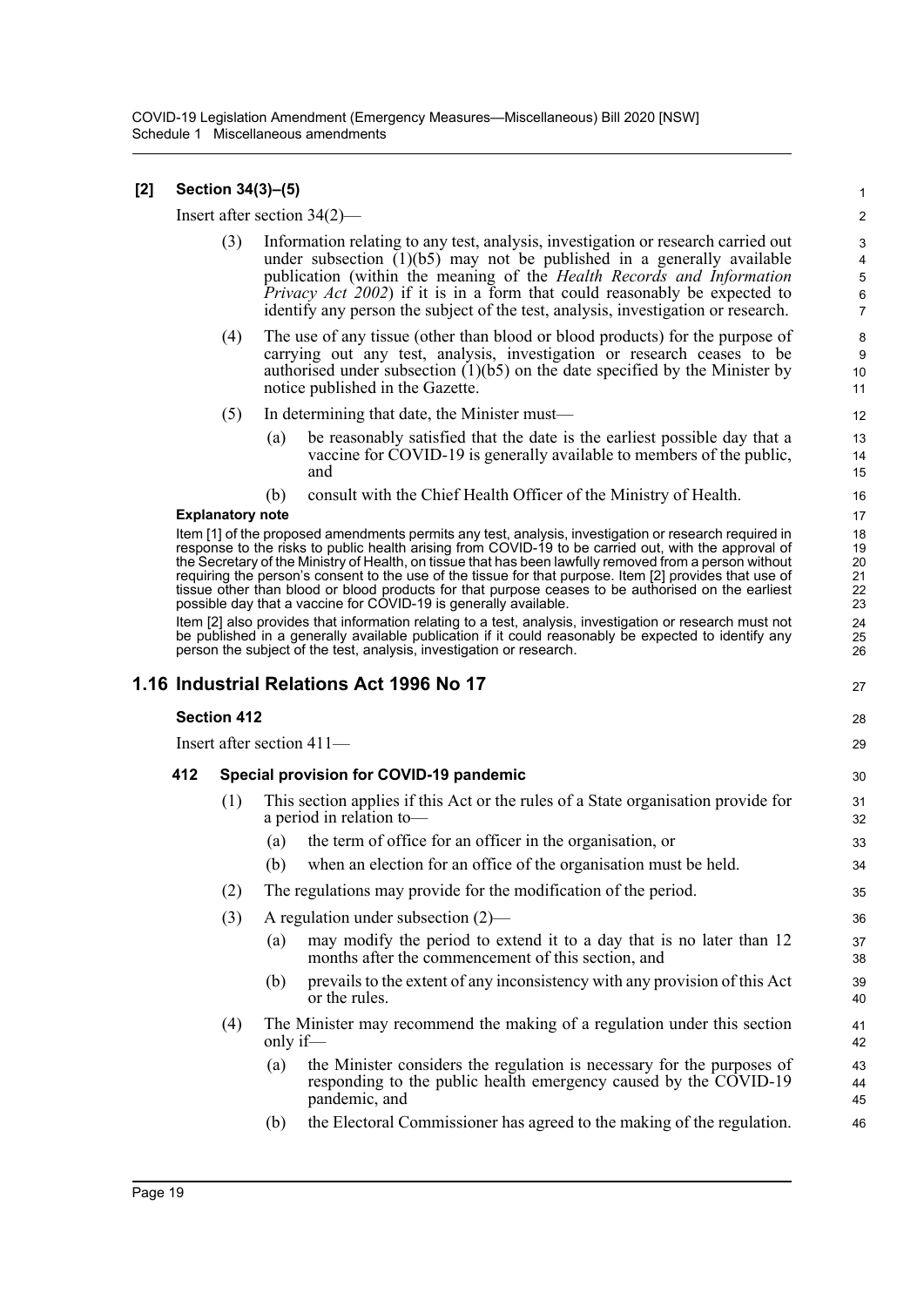|                                    | (5)<br><b>Explanatory note</b> | This section is repealed on 30 June 2021.                                                                                                                                                                                                                                                                                                                                         | $\mathbf{1}$<br>$\overline{c}$   |  |  |  |  |  |
|------------------------------------|--------------------------------|-----------------------------------------------------------------------------------------------------------------------------------------------------------------------------------------------------------------------------------------------------------------------------------------------------------------------------------------------------------------------------------|----------------------------------|--|--|--|--|--|
|                                    |                                | The proposed amendment allows regulations to be made that will permit an election of officers in<br>State organisations to be postponed for up to 12 months from the commencement of the amendment.                                                                                                                                                                               | $\ensuremath{\mathsf{3}}$<br>4   |  |  |  |  |  |
| 1.17 Interpretation Act 1987 No 15 |                                |                                                                                                                                                                                                                                                                                                                                                                                   |                                  |  |  |  |  |  |
| Part 12                            |                                |                                                                                                                                                                                                                                                                                                                                                                                   |                                  |  |  |  |  |  |
|                                    |                                | Insert after section 83-                                                                                                                                                                                                                                                                                                                                                          | $\overline{7}$                   |  |  |  |  |  |
|                                    |                                | Part 12 Special provisions for COVID-19 pandemic                                                                                                                                                                                                                                                                                                                                  | 8                                |  |  |  |  |  |
| 84                                 |                                | Power of person to modify statutory time periods                                                                                                                                                                                                                                                                                                                                  | $\boldsymbol{9}$                 |  |  |  |  |  |
|                                    | (1)                            | This section applies if a person is authorised or required under an Act to take<br>any of the following actions—                                                                                                                                                                                                                                                                  | 10<br>11                         |  |  |  |  |  |
|                                    |                                | modify, on any ground, a period within which the person, or another<br>(a)<br>person, is authorised or required to do a thing or omit to do a thing,                                                                                                                                                                                                                              | 12<br>13                         |  |  |  |  |  |
|                                    |                                | modify, on any ground, a period at the end of which a thing expires,<br>(b)                                                                                                                                                                                                                                                                                                       | 14                               |  |  |  |  |  |
|                                    |                                | waive, on any ground, a period within which a thing must be done or<br>(c)<br>omitted to be done,                                                                                                                                                                                                                                                                                 | 15<br>16                         |  |  |  |  |  |
|                                    |                                | agree that a thing may be done or omitted to be done despite the expiry<br>(d)<br>of a period.                                                                                                                                                                                                                                                                                    | 17<br>18                         |  |  |  |  |  |
|                                    | (2)                            | The power of the person to take the action referred to in subsection $(1)$ is taken<br>to include a power to take the action on the ground the person is satisfied the<br>modification, waiver or agreement is reasonable for the purposes of<br>responding to the public health emergency caused by the COVID-19<br>pandemic.                                                    | 19<br>20<br>21<br>22<br>23       |  |  |  |  |  |
|                                    | (3)                            | If a period is extended, suspended or waived under subsection (2), the period<br>may only be extended, suspended or waived to a day that is no later than 31<br>December 2020.                                                                                                                                                                                                    | 24<br>25<br>26                   |  |  |  |  |  |
|                                    | (4)                            | If it is agreed under subsection $(2)$ that a thing may be done or omitted to be<br>done despite the expiry of a period, the day by which it is agreed the thing may<br>be done or omitted to be done may be no later than 31 December 2020.                                                                                                                                      | 27<br>28<br>29                   |  |  |  |  |  |
|                                    | (5)                            | A reference in this section to a period within which a person is authorised or<br>required to do a thing or omit to do a thing includes a reference to any<br>expression of time provided for under a provision for doing or omitting to do<br>the thing.<br>Note. Examples of an expression of time include a requirement for a person to do a<br>thing immediately or promptly. | 30<br>31<br>32<br>33<br>34<br>35 |  |  |  |  |  |
|                                    | (6)                            | The power of a person to take the action referred to in subsection $(1)$ operates<br>retrospectively to the extent it applies to a period that ends on or after 16<br>March 2020.                                                                                                                                                                                                 | 36<br>37<br>38                   |  |  |  |  |  |
| 85                                 |                                | Regulation-making power to modify or suspend limitation and other statutory<br>time periods                                                                                                                                                                                                                                                                                       | 39<br>40                         |  |  |  |  |  |
|                                    | (1)                            | This section applies if an Act (a relevant Act) provides for a period—                                                                                                                                                                                                                                                                                                            | 41                               |  |  |  |  |  |
|                                    |                                | within which a person is authorised or required to do a thing or omit to<br>(a)<br>do a thing, or                                                                                                                                                                                                                                                                                 | 42<br>43                         |  |  |  |  |  |
|                                    |                                | at the end of which a thing expires.<br>(b)<br>Note. Examples of periods for which an Act may provide include-                                                                                                                                                                                                                                                                    | 44<br>45                         |  |  |  |  |  |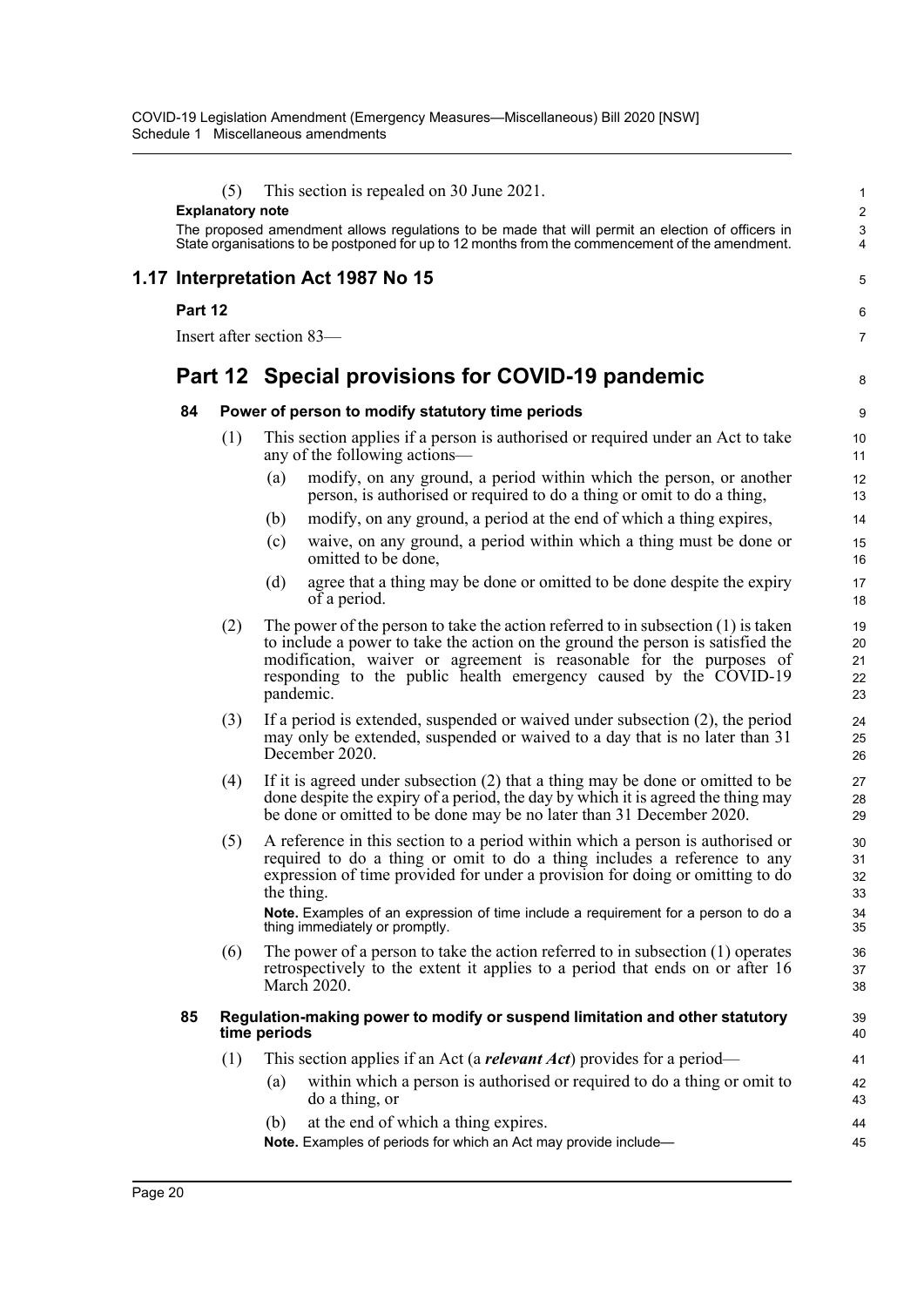|     | (a)                                                                                                                                                                                                                                                       | time limits for civil and criminal procedures and processes, including limitation<br>periods and time limits for giving notices, lodging applications and filing<br>documents, and | $\frac{1}{2}$<br>$\mathsf 3$ |  |  |  |  |
|-----|-----------------------------------------------------------------------------------------------------------------------------------------------------------------------------------------------------------------------------------------------------------|------------------------------------------------------------------------------------------------------------------------------------------------------------------------------------|------------------------------|--|--|--|--|
|     | (b)                                                                                                                                                                                                                                                       | the expiry of a document at the end of a period.                                                                                                                                   | $\overline{4}$               |  |  |  |  |
| (2) | A regulation may be made under either of the following to provide for the<br>modification or suspension of the period—                                                                                                                                    |                                                                                                                                                                                    |                              |  |  |  |  |
|     | (a)                                                                                                                                                                                                                                                       | the relevant Act,                                                                                                                                                                  | $\overline{7}$               |  |  |  |  |
|     | (b)                                                                                                                                                                                                                                                       | this section.                                                                                                                                                                      | 8                            |  |  |  |  |
| (3) | $to-$                                                                                                                                                                                                                                                     | Subsection (2) does not provide power for a regulation to be made in relation                                                                                                      | $9\,$<br>10                  |  |  |  |  |
|     | (a)                                                                                                                                                                                                                                                       | a period under the <i>Constitution Act 1902</i> relating to-                                                                                                                       | 11                           |  |  |  |  |
|     |                                                                                                                                                                                                                                                           | the duration of the Legislative Assembly, or<br>(i)                                                                                                                                | 12                           |  |  |  |  |
|     |                                                                                                                                                                                                                                                           | the date of a general election for Members of the Legislative<br>(i)<br>Assembly, or                                                                                               | 13<br>14                     |  |  |  |  |
|     |                                                                                                                                                                                                                                                           | the date of a periodic Council election, or<br>(iii)                                                                                                                               | 15                           |  |  |  |  |
|     | (b)                                                                                                                                                                                                                                                       | a period under the <i>Electoral Act 2017</i> relating to a State election.                                                                                                         | 16                           |  |  |  |  |
| (4) |                                                                                                                                                                                                                                                           | To remove any doubt, for the purposes of subsection $(2)(a)$ , the relevant Act is<br>taken to include a power to make a regulation as provided in this section.                   | 17<br>18                     |  |  |  |  |
| (5) | Without limiting subsection (2), a regulation under a relevant Act or this<br>section may-                                                                                                                                                                |                                                                                                                                                                                    |                              |  |  |  |  |
|     | (a)                                                                                                                                                                                                                                                       | expressly modify or suspend the period, or                                                                                                                                         | 21                           |  |  |  |  |
|     | (b)                                                                                                                                                                                                                                                       | authorise a person having a function under the relevant Act to modify<br>or suspend the period, or                                                                                 | 22<br>23                     |  |  |  |  |
|     | (c)                                                                                                                                                                                                                                                       | authorise a person mentioned in paragraph (b) to delegate or<br>subdelegate a power given under paragraph (b) to suspend or modify the<br>period.                                  | 24<br>25<br>26               |  |  |  |  |
| (6) |                                                                                                                                                                                                                                                           | However, a regulation under a relevant Act or this section may not—                                                                                                                | 27                           |  |  |  |  |
|     | (a)                                                                                                                                                                                                                                                       | modify the period to shorten the period, or                                                                                                                                        | 28                           |  |  |  |  |
|     | (b)                                                                                                                                                                                                                                                       | extend or suspend the period to a day that is later than 31 December<br>2020, or                                                                                                   | 29<br>30                     |  |  |  |  |
|     | (c)                                                                                                                                                                                                                                                       | authorise a person mentioned in subsection $(5)(b)$ , or a person to whom<br>a power is delegated or subdelegated as mentioned in subsection $(5)(c)$ ,<br>$to-$                   | 31<br>32<br>33               |  |  |  |  |
|     |                                                                                                                                                                                                                                                           | (i) shorten the period, or                                                                                                                                                         | 34                           |  |  |  |  |
|     |                                                                                                                                                                                                                                                           | (ii)<br>extend or suspend the period to a day that is later than 31<br>December 2020.                                                                                              | 35<br>36                     |  |  |  |  |
| (7) | A reference in this section to a period within which a person is authorised or<br>required to do a thing or omit to do a thing includes a reference to any<br>expression of time provided for under a provision for doing or omitting to do<br>the thing. |                                                                                                                                                                                    |                              |  |  |  |  |
|     |                                                                                                                                                                                                                                                           | Note. Examples of an expression of time include a requirement for a person to do a<br>thing immediately or promptly.                                                               | 41<br>42                     |  |  |  |  |
| (8) | A regulation may operate retrospectively to the extent that it applies to a period<br>that ends on or after 16 March 2020.                                                                                                                                |                                                                                                                                                                                    |                              |  |  |  |  |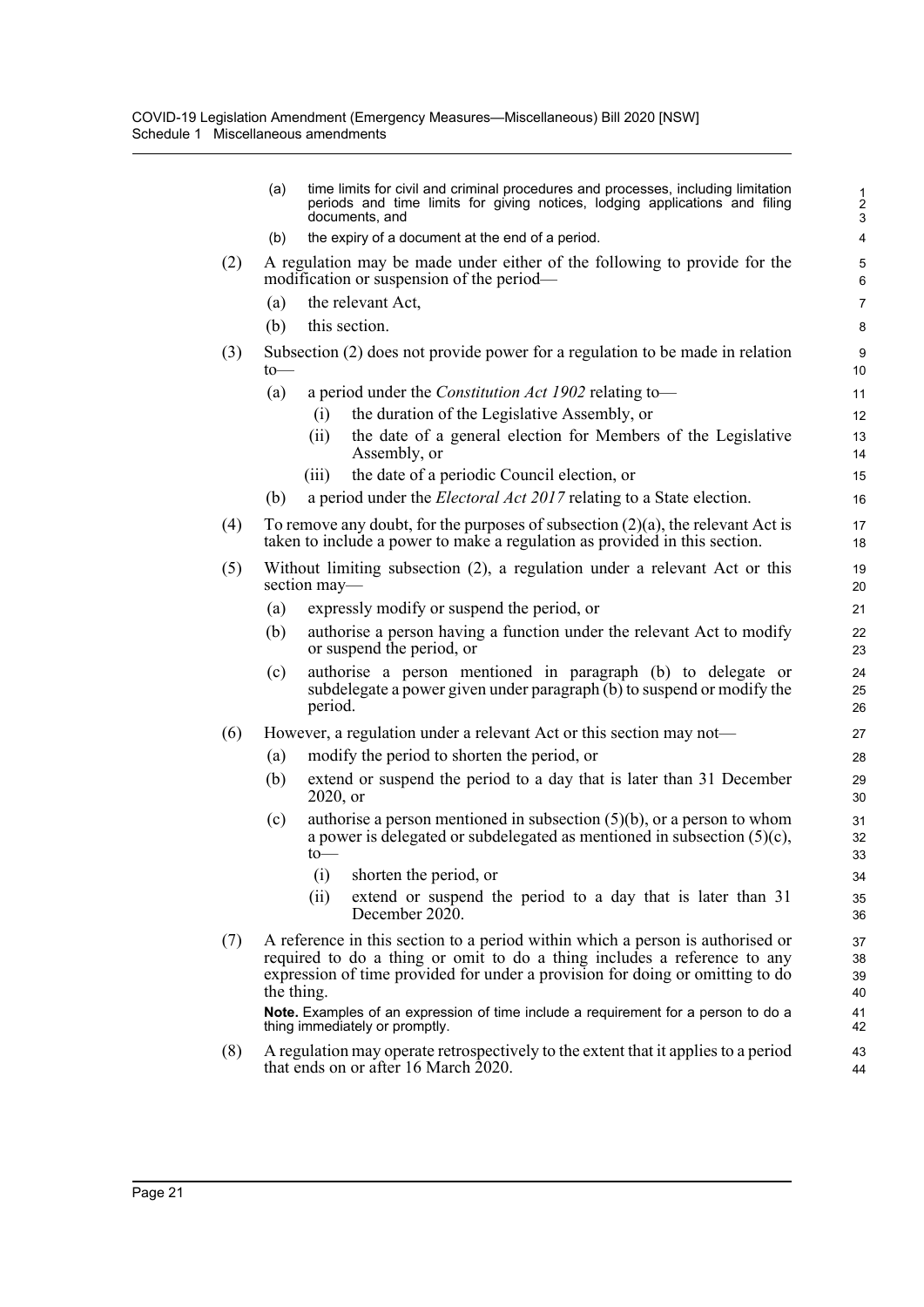# **86 Regulation-making power relating to altered arrangements for physical attendance and meetings**

- (1) This section applies if an Act (a *relevant Act*), or a statutory rule made under a relevant Act, requires or permits a person to—
	- (a) physically attend a place or meeting for a particular purpose or particular matter, or

38

43 44 45

- (b) call or hold a meeting for a particular purpose or particular matter.
- (2) A regulation may be made under either of the following to provide for altered arrangements for undertaking the particular purpose or matter or calling or holding the meeting-
	- (a) the relevant Act,
	- (b) this section.
- (3) To remove any doubt, for the purposes of subsection (2)(a), the relevant Act is taken to include a power to make a regulation as provided in this section.
- (4) Without limiting subsection (2), a regulation under a relevant Act or this section may provide for the following—
	- (a) a meeting to be held—
		- (i) using communication technology, or
		- (ii) on the papers or out of session,
	- (b) modified procedures and requirements relating to meetings, including procedures and requirements about quorums, voting, decision-making and the recording of decisions,
	- (c) alternative ways that a person may produce information or a stated thing for the purposes of a meeting,
	- (d) the suspension of a requirement for a meeting to be held or for a person to attend a meeting,
	- (e) alternatives for an attendance or inspection, including requiring information to be shared or provided in other ways or communication technology to be used in place of a physical visit,
	- (f) the empowerment of a decision-maker under a relevant Act to exercise discretion about whether, when or how attendance is to be required, to suspend a requirement for a person to call or hold a meeting or to issue guidelines regarding the altered arrangements.

# (5) In this section—

*altered arrangements* includes—

- (a) modified arrangements, permissions or requirements, and
- (b) suspended arrangements, permissions or requirements.

# **87 Regulation-making powers**

(1) The Governor may make regulations, not inconsistent with this Part, for or with respect to any matter that by this Part is required or permitted to be prescribed or that is necessary or convenient to be prescribed for carrying out or giving effect to this Part. 39  $40$ 41 42

# (2) A regulation mentioned in this Part may be made—

(a) only for the purposes of responding to the public health emergency caused by the COVID-19 pandemic, and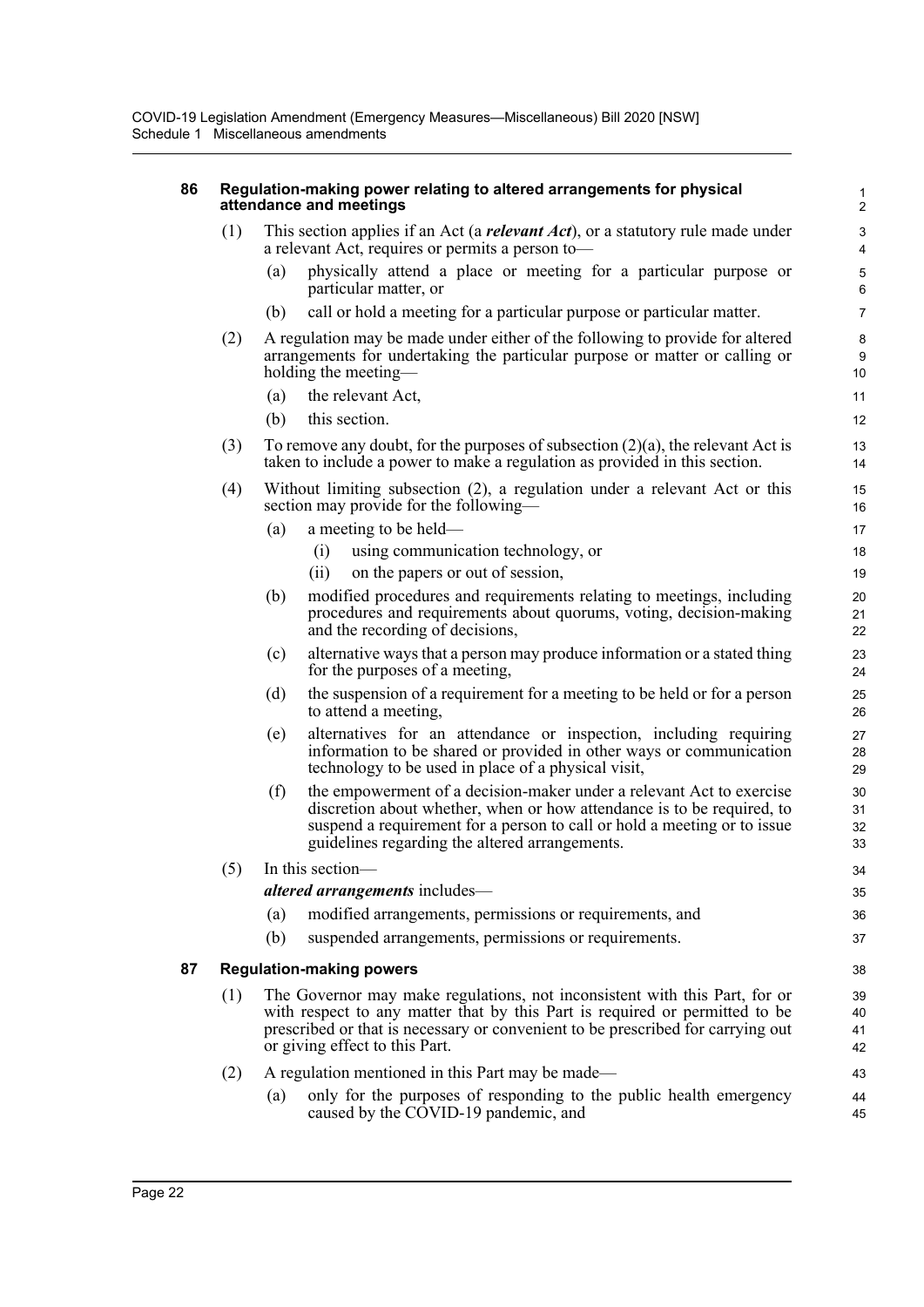|    |                                    | (b)              | if made under another Act—only on the recommendation of the<br>Minister administering that Act.                                                                                                                                                                  | 1<br>$\overline{\mathbf{c}}$ |  |  |  |  |  |
|----|------------------------------------|------------------|------------------------------------------------------------------------------------------------------------------------------------------------------------------------------------------------------------------------------------------------------------------|------------------------------|--|--|--|--|--|
|    | (3)                                |                  | Also, a Minister may recommend a regulation mentioned in section 85 be<br>made only if Parliament is not sitting and, due to the COVID-19 pandemic or<br>the response to it, is not likely to be sitting within 2 weeks after the day the<br>regulation is made. | 3<br>4<br>5<br>6             |  |  |  |  |  |
| 88 |                                    |                  | <b>Application of regulations</b>                                                                                                                                                                                                                                | 7                            |  |  |  |  |  |
|    |                                    |                  | Regulations mentioned in this Part—                                                                                                                                                                                                                              | 8                            |  |  |  |  |  |
|    |                                    | (a)              | are not limited by the regulation-making power in another Act, and                                                                                                                                                                                               | 9                            |  |  |  |  |  |
|    |                                    | (b)              | if the regulation is made under this Part—may override the provisions<br>of any Act, regulation or other law, and                                                                                                                                                | 10<br>11                     |  |  |  |  |  |
|    |                                    | (c)              | if the regulation is made under a relevant Act—may override the<br>provisions of that Act or a regulation made under that Act.                                                                                                                                   | 12<br>13                     |  |  |  |  |  |
| 89 |                                    |                  | <b>Expiry of regulations</b>                                                                                                                                                                                                                                     | 14                           |  |  |  |  |  |
|    |                                    | $\frac{days}{x}$ | Regulations mentioned in this Part expire on the earliest of the following                                                                                                                                                                                       | 15<br>16                     |  |  |  |  |  |
|    |                                    | (a)              | the day the provision of this Part that provides power for the making of<br>the regulation is repealed,                                                                                                                                                          | 17<br>18                     |  |  |  |  |  |
|    |                                    | (b)              | the day that is 6 months after the regulations commence,                                                                                                                                                                                                         | 19                           |  |  |  |  |  |
|    |                                    | (c)              | the day decided by Parliament by resolution of either House of<br>Parliament.                                                                                                                                                                                    | 20<br>21                     |  |  |  |  |  |
| 90 | <b>Repeal of provision of Part</b> |                  |                                                                                                                                                                                                                                                                  |                              |  |  |  |  |  |
|    |                                    |                  | A provision of this Part is repealed on-                                                                                                                                                                                                                         | 23                           |  |  |  |  |  |
|    |                                    | (a)              | 26 September 2020, or                                                                                                                                                                                                                                            | 24                           |  |  |  |  |  |
|    |                                    | (b)              | the later day, no later than 31 December 2020, prescribed by the<br>regulations as being the day on which that provision is repealed.                                                                                                                            | 25<br>26                     |  |  |  |  |  |
| 91 | <b>Saving provision</b>            |                  |                                                                                                                                                                                                                                                                  |                              |  |  |  |  |  |
|    | (1)                                |                  | This section applies if—                                                                                                                                                                                                                                         | 28                           |  |  |  |  |  |
|    |                                    | (a)              | under a provision of this Part or a regulation mentioned in this Part, the<br>period (the <i>modified period</i> ) to do a thing or to omit to do a thing is<br>modified, and                                                                                    | 29<br>30<br>31               |  |  |  |  |  |
|    |                                    | (b)              | at the time the provision or the regulation is repealed, the modified<br>period has not yet ended.                                                                                                                                                               | 32<br>33                     |  |  |  |  |  |
|    | (2)                                |                  | Despite the repeal of the provision or the regulation, the modified period<br>continues to apply to doing the thing or omitting to do the thing.                                                                                                                 | 34<br>35                     |  |  |  |  |  |
|    | (3)                                |                  | In this section-                                                                                                                                                                                                                                                 | 36                           |  |  |  |  |  |
|    |                                    |                  | <i>modified</i> , in relation to a period to do a thing or to omit to do a thing,<br>includes—                                                                                                                                                                   | 37<br>38                     |  |  |  |  |  |
|    |                                    | (a)              | suspended, and                                                                                                                                                                                                                                                   | 39                           |  |  |  |  |  |
|    |                                    | (b)              | waived, and                                                                                                                                                                                                                                                      | 40                           |  |  |  |  |  |
|    |                                    | (c)              | agreement that the thing may be done or omitted to be done despite the<br>period having expired.                                                                                                                                                                 | 41<br>42                     |  |  |  |  |  |
|    |                                    |                  |                                                                                                                                                                                                                                                                  |                              |  |  |  |  |  |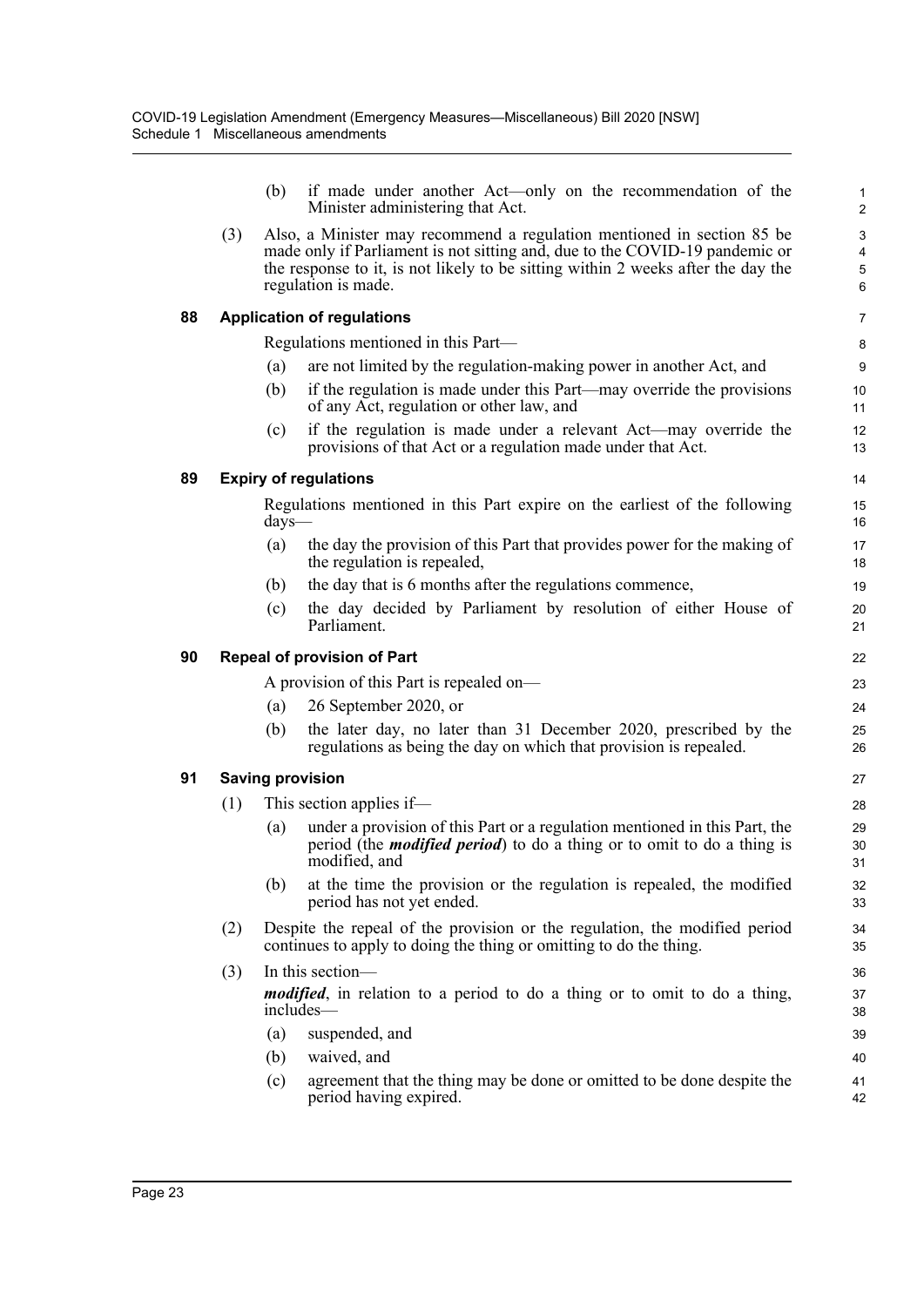|     | <b>Explanatory note</b>                                                                                                                                                                                                                                                                                | 1                                              |  |  |  |  |
|-----|--------------------------------------------------------------------------------------------------------------------------------------------------------------------------------------------------------------------------------------------------------------------------------------------------------|------------------------------------------------|--|--|--|--|
|     | The proposed amendment inserts a regulation-making power into the Interpretation Act 1987 to<br>provide power for modification of legislative requirements across the statute book dealing with<br>statutory timeframes and attendance at places or meetings. These special arrangements apply for the | $\overline{c}$<br>3<br>$\overline{\mathbf{4}}$ |  |  |  |  |
|     | purposes of responding to the public health emergency caused by the COVID-19 pandemic and apply<br>only for a limited period.                                                                                                                                                                          | 5<br>6                                         |  |  |  |  |
|     | 1.18 Landlord and Tenant Regulation 2015                                                                                                                                                                                                                                                               | $\overline{7}$                                 |  |  |  |  |
|     | <b>Repeal of regulation</b>                                                                                                                                                                                                                                                                            | 8                                              |  |  |  |  |
|     | The Landlord and Tenant Regulation 2015 is repealed.                                                                                                                                                                                                                                                   | 9                                              |  |  |  |  |
|     | <b>Explanatory note</b><br>The proposed amendment repeals the Landlord and Tenant Regulation 2015.                                                                                                                                                                                                     | 10<br>11                                       |  |  |  |  |
|     | 1.19 Local Government Act 1993 No 30                                                                                                                                                                                                                                                                   | 12                                             |  |  |  |  |
|     |                                                                                                                                                                                                                                                                                                        |                                                |  |  |  |  |
| [1] | Sections 509(1) and 512(1)                                                                                                                                                                                                                                                                             | 13                                             |  |  |  |  |
|     | Omit "or 511A" wherever occurring. Insert instead ", 511A or 747AD".                                                                                                                                                                                                                                   | 14                                             |  |  |  |  |
| [2] | Section 511 Catching up of shortfall in general income                                                                                                                                                                                                                                                 | 15                                             |  |  |  |  |
|     | Omit "either or both of the next 2 years" from section $511(1)$ .                                                                                                                                                                                                                                      | 16                                             |  |  |  |  |
|     | Insert instead "any 1 or more of the next 10 years".                                                                                                                                                                                                                                                   | 17                                             |  |  |  |  |
| [3] | Section 511(1), note                                                                                                                                                                                                                                                                                   |                                                |  |  |  |  |
|     | Insert after section $511(1)$ —                                                                                                                                                                                                                                                                        | 19                                             |  |  |  |  |
|     | <b>Note.</b> For example, a council that had a shortfall referred to in subsection (1) of<br>\$100,000 in a particular year could recover that amount by increasing the amount of<br>rates and charges-                                                                                                | 20<br>21<br>22                                 |  |  |  |  |
|     | in 1 of the next 10 years to recover an additional \$100,000 in that year, or<br>(a)                                                                                                                                                                                                                   | 23                                             |  |  |  |  |
|     | in 4 of the next 10 years to recover an additional \$25,000 in each of those years,<br>(b)<br>or                                                                                                                                                                                                       | 24<br>25                                       |  |  |  |  |
|     | in each of the next 10 years to recover an additional \$10,000 in each of those<br>(c)<br>years.                                                                                                                                                                                                       | 26<br>27                                       |  |  |  |  |
| [4] | Section 512, heading                                                                                                                                                                                                                                                                                   | 28                                             |  |  |  |  |
|     | Omit "or 511A". Insert instead ", 511A or 747AD".                                                                                                                                                                                                                                                      | 29                                             |  |  |  |  |
| [5] | Chapter 18, Part 1A and section 747AA                                                                                                                                                                                                                                                                  | 30                                             |  |  |  |  |
|     | Insert before section 747A-                                                                                                                                                                                                                                                                            | 31                                             |  |  |  |  |
|     | Part 1A COVID-19 pandemic-special provisions                                                                                                                                                                                                                                                           | 32                                             |  |  |  |  |
|     | <b>Definition</b><br>747AA                                                                                                                                                                                                                                                                             | 33                                             |  |  |  |  |
|     | In this Part-                                                                                                                                                                                                                                                                                          | 34                                             |  |  |  |  |
|     | <i>prescribed period</i> means the period—                                                                                                                                                                                                                                                             | 35                                             |  |  |  |  |
|     | starting on 25 March 2020, and<br>(a)                                                                                                                                                                                                                                                                  | 36                                             |  |  |  |  |
|     | ending on-<br>(b)                                                                                                                                                                                                                                                                                      | 37                                             |  |  |  |  |
|     | 26 September 2020, or<br>(i)                                                                                                                                                                                                                                                                           | 38                                             |  |  |  |  |
|     | the later day, not later than 26 March 2021, prescribed by the<br>(ii)<br>regulations.                                                                                                                                                                                                                 | 39<br>40                                       |  |  |  |  |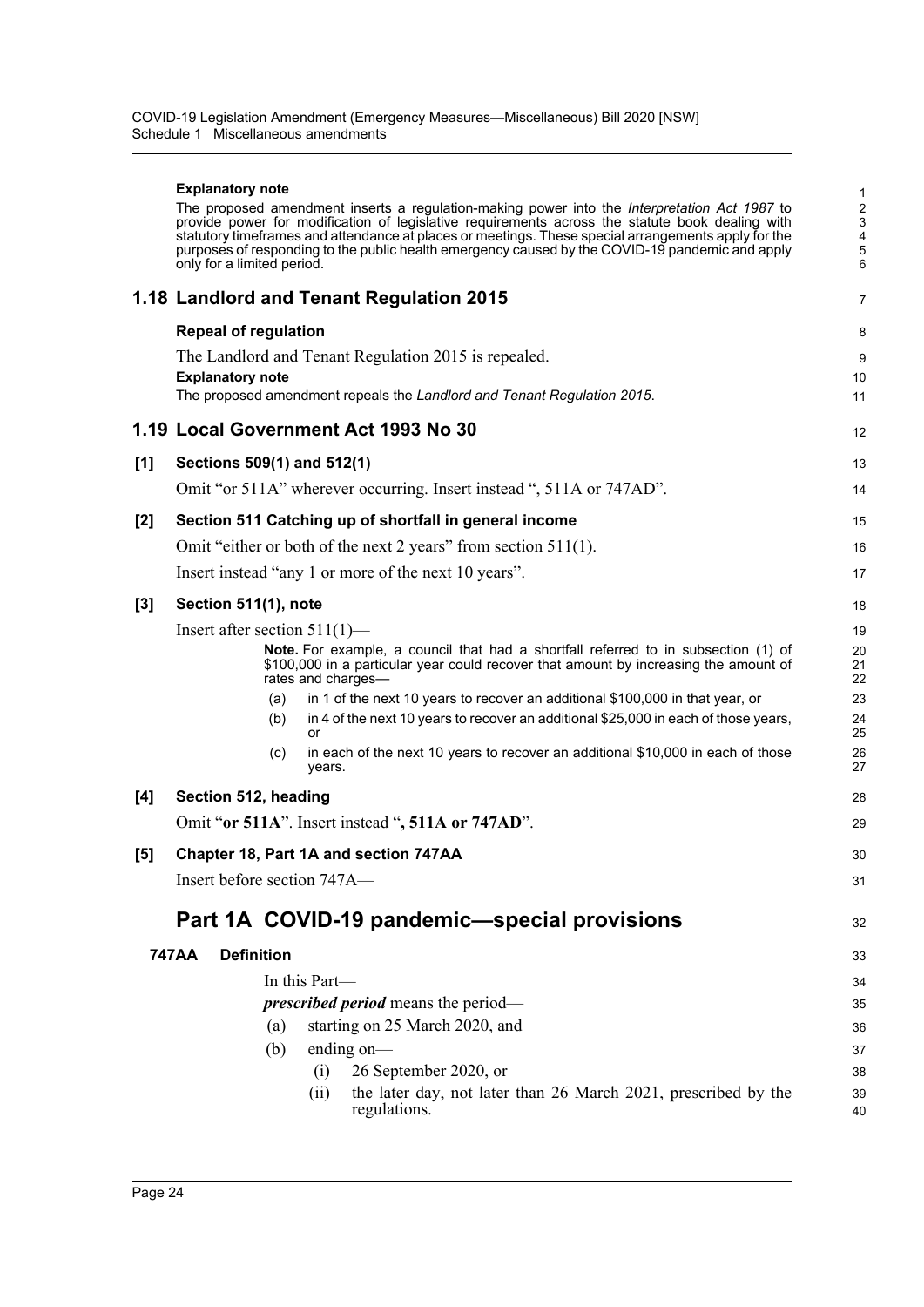| [6]               | Section 747A, heading<br>Omit "special provisions". Insert instead "meetings".                                                                                                                                                                                                                                                                                                                                                                                                                                                                                                                                                                                                                                                                                                                              |     |                                                                                                                                                                                                                                                                                       |                      |  |  |  |  |  |
|-------------------|-------------------------------------------------------------------------------------------------------------------------------------------------------------------------------------------------------------------------------------------------------------------------------------------------------------------------------------------------------------------------------------------------------------------------------------------------------------------------------------------------------------------------------------------------------------------------------------------------------------------------------------------------------------------------------------------------------------------------------------------------------------------------------------------------------------|-----|---------------------------------------------------------------------------------------------------------------------------------------------------------------------------------------------------------------------------------------------------------------------------------------|----------------------|--|--|--|--|--|
|                   | Section 747A(3)                                                                                                                                                                                                                                                                                                                                                                                                                                                                                                                                                                                                                                                                                                                                                                                             |     |                                                                                                                                                                                                                                                                                       |                      |  |  |  |  |  |
| $\left[ 7\right]$ |                                                                                                                                                                                                                                                                                                                                                                                                                                                                                                                                                                                                                                                                                                                                                                                                             |     | Omit the subsection.                                                                                                                                                                                                                                                                  | 3                    |  |  |  |  |  |
|                   |                                                                                                                                                                                                                                                                                                                                                                                                                                                                                                                                                                                                                                                                                                                                                                                                             |     |                                                                                                                                                                                                                                                                                       | 4                    |  |  |  |  |  |
| [8]               |                                                                                                                                                                                                                                                                                                                                                                                                                                                                                                                                                                                                                                                                                                                                                                                                             |     | Sections 747AB-747AD                                                                                                                                                                                                                                                                  | 5                    |  |  |  |  |  |
|                   |                                                                                                                                                                                                                                                                                                                                                                                                                                                                                                                                                                                                                                                                                                                                                                                                             |     | Insert after section $747A$ —                                                                                                                                                                                                                                                         | 6                    |  |  |  |  |  |
|                   | <b>747AB</b>                                                                                                                                                                                                                                                                                                                                                                                                                                                                                                                                                                                                                                                                                                                                                                                                |     | COVID-19 pandemic-recovery of unpaid rates                                                                                                                                                                                                                                            | $\overline{7}$       |  |  |  |  |  |
|                   |                                                                                                                                                                                                                                                                                                                                                                                                                                                                                                                                                                                                                                                                                                                                                                                                             |     | During the prescribed period, proceedings for the recovery of a rate or charge<br>may not be commenced against a person by or on behalf of a council under<br>section 712 unless the council has considered each of the following—                                                    | 8<br>9<br>10         |  |  |  |  |  |
|                   |                                                                                                                                                                                                                                                                                                                                                                                                                                                                                                                                                                                                                                                                                                                                                                                                             |     | whether the payment of the rate or charge could be made in instalments<br>(a)<br>or by way of some other financial arrangement,                                                                                                                                                       | 11<br>12             |  |  |  |  |  |
|                   |                                                                                                                                                                                                                                                                                                                                                                                                                                                                                                                                                                                                                                                                                                                                                                                                             |     | whether the person should be referred to a financial counsellor,<br>(b)                                                                                                                                                                                                               | 13                   |  |  |  |  |  |
|                   |                                                                                                                                                                                                                                                                                                                                                                                                                                                                                                                                                                                                                                                                                                                                                                                                             |     | whether mediation or alternative dispute resolution should be attempted<br>(c)<br>first,                                                                                                                                                                                              | 14<br>15             |  |  |  |  |  |
|                   |                                                                                                                                                                                                                                                                                                                                                                                                                                                                                                                                                                                                                                                                                                                                                                                                             |     | (d)<br>whether interest on the unpaid amount should be deferred or waived.                                                                                                                                                                                                            | 16                   |  |  |  |  |  |
|                   | <b>747AC</b>                                                                                                                                                                                                                                                                                                                                                                                                                                                                                                                                                                                                                                                                                                                                                                                                |     | COVID-19 pandemic-expenditure on council buildings                                                                                                                                                                                                                                    | 17                   |  |  |  |  |  |
|                   |                                                                                                                                                                                                                                                                                                                                                                                                                                                                                                                                                                                                                                                                                                                                                                                                             | (1) | From the commencement of this section until 13 May 2022, a council must not<br>enter a contract or agreement for the carrying out of building work involving<br>a building used (or to be used) by the council in the exercise of its<br>administrative or decision-making functions. | 18<br>19<br>20<br>21 |  |  |  |  |  |
|                   |                                                                                                                                                                                                                                                                                                                                                                                                                                                                                                                                                                                                                                                                                                                                                                                                             | (2) | Subsection (1) does not apply to building work—                                                                                                                                                                                                                                       | 22                   |  |  |  |  |  |
|                   |                                                                                                                                                                                                                                                                                                                                                                                                                                                                                                                                                                                                                                                                                                                                                                                                             |     | required to be carried out in an emergency, or<br>(a)                                                                                                                                                                                                                                 | 23                   |  |  |  |  |  |
|                   |                                                                                                                                                                                                                                                                                                                                                                                                                                                                                                                                                                                                                                                                                                                                                                                                             |     | for the purposes of maintenance, or<br>(b)                                                                                                                                                                                                                                            | 24                   |  |  |  |  |  |
|                   |                                                                                                                                                                                                                                                                                                                                                                                                                                                                                                                                                                                                                                                                                                                                                                                                             |     | having a capital value of less than \$1,000,000, or<br>(c)                                                                                                                                                                                                                            | 25                   |  |  |  |  |  |
|                   |                                                                                                                                                                                                                                                                                                                                                                                                                                                                                                                                                                                                                                                                                                                                                                                                             |     | (d)<br>prescribed by the regulations.                                                                                                                                                                                                                                                 | 26                   |  |  |  |  |  |
|                   | 747AD                                                                                                                                                                                                                                                                                                                                                                                                                                                                                                                                                                                                                                                                                                                                                                                                       |     | COVID-19 pandemic-general income derived by council                                                                                                                                                                                                                                   | 27                   |  |  |  |  |  |
|                   |                                                                                                                                                                                                                                                                                                                                                                                                                                                                                                                                                                                                                                                                                                                                                                                                             | (1) | During the prescribed period, the Minister may, by order in writing given to a<br>council, set a maximum amount of general income that the council may<br>produce in the year ending 30 June 2021.                                                                                    | 28<br>29<br>30       |  |  |  |  |  |
|                   |                                                                                                                                                                                                                                                                                                                                                                                                                                                                                                                                                                                                                                                                                                                                                                                                             | (2) | The order may specify the maximum amount as a dollar amount or by<br>reference to the general income derived by the council in a previous year.                                                                                                                                       | 31<br>32             |  |  |  |  |  |
|                   |                                                                                                                                                                                                                                                                                                                                                                                                                                                                                                                                                                                                                                                                                                                                                                                                             | (3) | This provision has effect despite any provision of Part 2 of Chapter 15.                                                                                                                                                                                                              | 33                   |  |  |  |  |  |
|                   |                                                                                                                                                                                                                                                                                                                                                                                                                                                                                                                                                                                                                                                                                                                                                                                                             |     | <b>Explanatory note</b>                                                                                                                                                                                                                                                               | 34                   |  |  |  |  |  |
|                   |                                                                                                                                                                                                                                                                                                                                                                                                                                                                                                                                                                                                                                                                                                                                                                                                             |     | Item [2] of the proposed amendments to the Local Government Act 1993 provides for a council to<br>recover shortfalls in rates and charges in a particular year by increasing rates and charges in later<br>years. Item [3] inserts a note giving examples of how this could be done.  | 35<br>36<br>37       |  |  |  |  |  |
|                   | Item [8] contains 3 new sections. Proposed section 747AB requires a council to consider certain<br>matters before commencing proceedings for the recovery of a rate or charge during the prescribed<br>period relating to the COVID-19 pandemic. Proposed section 747AC prevents, for 2 years, a council<br>from undertaking major building work involving certain council buildings. Proposed section 747AD<br>permits the Minister, during the prescribed period relating to the COVID-19 pandemic, to set the<br>maximum amount of general income that a particular council may derive from rates and charges in<br>the year ending 30 June 2021. Item [5] inserts a missing heading and a definition of <i>prescribed</i><br><b>period</b> . Items [1], [4], [6] and [7] make consequential amendments. |     |                                                                                                                                                                                                                                                                                       |                      |  |  |  |  |  |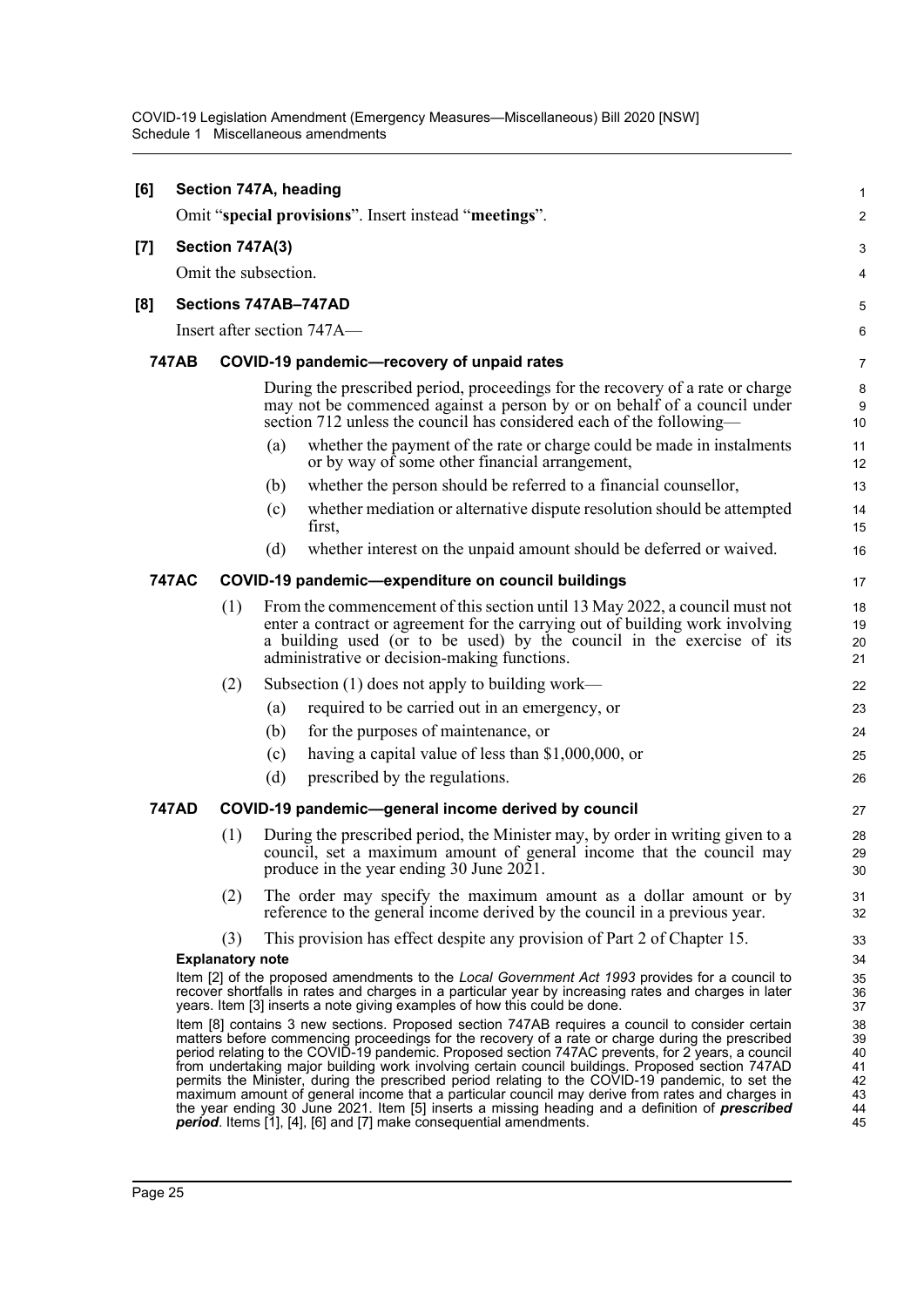|                                                                                                                                                                                                                                                                                                                                                   |                         |                                            |                           | 1.20 Long Service Leave Act 1955 No 38                                                                                                                                                        | $\mathbf{1}$             |  |  |
|---------------------------------------------------------------------------------------------------------------------------------------------------------------------------------------------------------------------------------------------------------------------------------------------------------------------------------------------------|-------------------------|--------------------------------------------|---------------------------|-----------------------------------------------------------------------------------------------------------------------------------------------------------------------------------------------|--------------------------|--|--|
| Sections 15B and 15C                                                                                                                                                                                                                                                                                                                              |                         |                                            |                           |                                                                                                                                                                                               |                          |  |  |
| Insert after section 15A—                                                                                                                                                                                                                                                                                                                         |                         |                                            |                           |                                                                                                                                                                                               |                          |  |  |
| 15B                                                                                                                                                                                                                                                                                                                                               |                         |                                            |                           | COVID-19 pandemic-taking long service leave                                                                                                                                                   | 4                        |  |  |
|                                                                                                                                                                                                                                                                                                                                                   | (1)                     |                                            |                           | This section has effect for the prescribed period and prevails to the extent of<br>any inconsistency with any other provision of this Act.                                                    | 5<br>6                   |  |  |
|                                                                                                                                                                                                                                                                                                                                                   | (2)                     |                                            |                           | Despite section $4(3)(b)$ , an employer and worker may agree to the worker<br>taking long service leave during the prescribed period in 2 or more separate<br>periods of not less than 1 day. | $\overline{7}$<br>8<br>9 |  |  |
|                                                                                                                                                                                                                                                                                                                                                   | (3)                     |                                            | In this section-          |                                                                                                                                                                                               | 10                       |  |  |
|                                                                                                                                                                                                                                                                                                                                                   |                         | <i>prescribed period</i> means the period- |                           |                                                                                                                                                                                               |                          |  |  |
|                                                                                                                                                                                                                                                                                                                                                   |                         | (a)                                        |                           | starting on the commencement of this section, and                                                                                                                                             | 12                       |  |  |
|                                                                                                                                                                                                                                                                                                                                                   |                         | (b)                                        |                           | ending on—                                                                                                                                                                                    | 13                       |  |  |
|                                                                                                                                                                                                                                                                                                                                                   |                         |                                            | (i)                       | the day that is 6 months after the commencement, or                                                                                                                                           | 14                       |  |  |
|                                                                                                                                                                                                                                                                                                                                                   |                         |                                            | (ii)                      | the later day, not more than 12 months after the commencement,<br>prescribed by the regulations.                                                                                              | 15<br>16                 |  |  |
| <b>15C</b>                                                                                                                                                                                                                                                                                                                                        |                         |                                            |                           | COVID-19 pandemic-accrual of long service leave                                                                                                                                               | 17                       |  |  |
|                                                                                                                                                                                                                                                                                                                                                   | (1)                     |                                            |                           | If, during the prescribed period, a worker is stood down without pay by an<br>employer as a direct or indirect result of the COVID-19 pandemic—                                               | 18<br>19                 |  |  |
|                                                                                                                                                                                                                                                                                                                                                   |                         | (a)                                        |                           | the service of the worker with the employer is, despite that break, taken<br>to be continuous service, and                                                                                    | 20<br>21                 |  |  |
|                                                                                                                                                                                                                                                                                                                                                   |                         | (b)                                        |                           | the worker continues to accrue long service leave while stood down.                                                                                                                           | 22                       |  |  |
|                                                                                                                                                                                                                                                                                                                                                   | (2)                     |                                            |                           | This section extends to long service leave entitlements under any other Act.                                                                                                                  | 23                       |  |  |
|                                                                                                                                                                                                                                                                                                                                                   | (3)                     | In this section-                           |                           |                                                                                                                                                                                               |                          |  |  |
|                                                                                                                                                                                                                                                                                                                                                   |                         | <i>prescribed period</i> means the period— |                           |                                                                                                                                                                                               |                          |  |  |
|                                                                                                                                                                                                                                                                                                                                                   |                         | (a)                                        |                           | starting on 11 March 2020, and                                                                                                                                                                | 26                       |  |  |
|                                                                                                                                                                                                                                                                                                                                                   |                         | (b)                                        |                           | ending $on$ —                                                                                                                                                                                 | 27                       |  |  |
|                                                                                                                                                                                                                                                                                                                                                   |                         |                                            | (i)                       | 12 September 2020, or                                                                                                                                                                         | 28                       |  |  |
|                                                                                                                                                                                                                                                                                                                                                   |                         |                                            | (ii)                      | a later day, not later than 12 March 2021, prescribed by the<br>regulations.                                                                                                                  | 29<br>30                 |  |  |
|                                                                                                                                                                                                                                                                                                                                                   |                         |                                            |                           | worker includes any person who may access long service leave entitlements<br>under this or any other Act.                                                                                     | 31<br>32                 |  |  |
|                                                                                                                                                                                                                                                                                                                                                   | <b>Explanatory note</b> |                                            |                           |                                                                                                                                                                                               | 33<br>34                 |  |  |
| The proposed amendment inserts 2 new provisions into the Long Service Leave Act 1955. Proposed<br>section 15B allows an employer and worker to agree to accrued long service leave being taken over<br>multiple periods of not less than 1 day (for example, 4 periods, each being 2 days, in consecutive<br>weeks) during the prescribed period. |                         |                                            |                           |                                                                                                                                                                                               |                          |  |  |
| Proposed section 15C ensures that a worker's long service leave continues to accrue during any<br>period in the specified COVID-19 pandemic period during which the worker is stood down without pay<br>as a direct or indirect result of the COVID-19 pandemic.                                                                                  |                         |                                            |                           |                                                                                                                                                                                               |                          |  |  |
|                                                                                                                                                                                                                                                                                                                                                   |                         |                                            |                           | 1.21 Mental Health Act 2007 No 8                                                                                                                                                              | 41                       |  |  |
|                                                                                                                                                                                                                                                                                                                                                   | <b>Section 203</b>      |                                            |                           |                                                                                                                                                                                               | 42                       |  |  |
|                                                                                                                                                                                                                                                                                                                                                   |                         |                                            | Insert after section 202- |                                                                                                                                                                                               | 43                       |  |  |
|                                                                                                                                                                                                                                                                                                                                                   |                         |                                            |                           |                                                                                                                                                                                               |                          |  |  |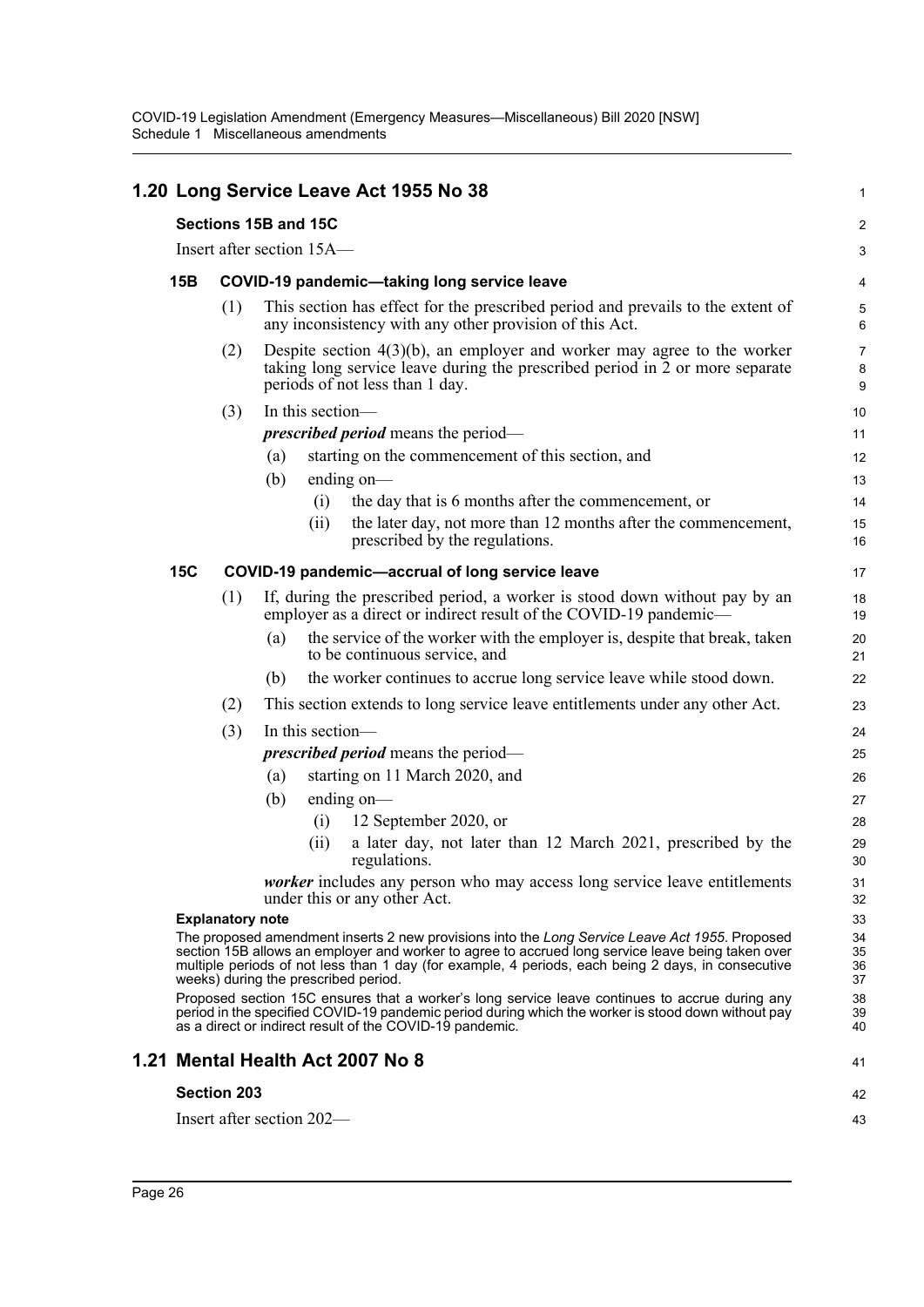| 203                                                                                                                                                                                                | COVID-19 pandemic-examination by audio visual link for purpose of<br>detention |                                                                                                                                                                                                                                                              |                  |                                                                                                                                                                                                                     |                     |  |  |
|----------------------------------------------------------------------------------------------------------------------------------------------------------------------------------------------------|--------------------------------------------------------------------------------|--------------------------------------------------------------------------------------------------------------------------------------------------------------------------------------------------------------------------------------------------------------|------------------|---------------------------------------------------------------------------------------------------------------------------------------------------------------------------------------------------------------------|---------------------|--|--|
|                                                                                                                                                                                                    | (1)                                                                            | This section applies to an examination of a person or observation of a person's<br>condition during the prescribed period for the purpose of determining under<br>section 27 whether the person is a mentally ill person or a mentally disordered<br>person. |                  |                                                                                                                                                                                                                     |                     |  |  |
|                                                                                                                                                                                                    | (2)                                                                            |                                                                                                                                                                                                                                                              |                  | Despite section $27A(1)$ , an examination of a person or observation of a<br>person's condition may be carried out using an audio visual link by-                                                                   | $\overline{7}$<br>8 |  |  |
|                                                                                                                                                                                                    |                                                                                | (a)                                                                                                                                                                                                                                                          |                  | a medical practitioner, or                                                                                                                                                                                          | $\boldsymbol{9}$    |  |  |
|                                                                                                                                                                                                    |                                                                                | (b)                                                                                                                                                                                                                                                          |                  | an accredited person authorised by the medical superintendent of the<br>mental health facility to do so.                                                                                                            | 10<br>11            |  |  |
|                                                                                                                                                                                                    | (3)                                                                            |                                                                                                                                                                                                                                                              |                  | An examination or observation may be carried out under subsection (2) only<br>if the medical practitioner or accredited person is satisfied that—                                                                   | 12<br>13            |  |  |
|                                                                                                                                                                                                    |                                                                                | (a)                                                                                                                                                                                                                                                          |                  | carrying out the examination or observation by audio visual link is<br>necessary because of the COVID-19 pandemic, and                                                                                              | 14<br>15            |  |  |
|                                                                                                                                                                                                    |                                                                                | (b)                                                                                                                                                                                                                                                          |                  | the examination or observation can be carried out with sufficient skill or<br>care using an audio visual link so as to form the required opinion about<br>the person.                                               | 16<br>17<br>18      |  |  |
|                                                                                                                                                                                                    | (4)                                                                            |                                                                                                                                                                                                                                                              |                  | Section 27A(2), (4) and (5) of this Act applies to an examination or<br>observation carried out under this section in the same way as it applies to an<br>examination or observation carried out under section 27A. | 19<br>20<br>21      |  |  |
|                                                                                                                                                                                                    | (5)                                                                            |                                                                                                                                                                                                                                                              | In this section- |                                                                                                                                                                                                                     | 22                  |  |  |
|                                                                                                                                                                                                    |                                                                                |                                                                                                                                                                                                                                                              |                  | <i>prescribed period</i> means the period—                                                                                                                                                                          | 23                  |  |  |
|                                                                                                                                                                                                    |                                                                                | (a)                                                                                                                                                                                                                                                          |                  | starting on the commencement of this section, and                                                                                                                                                                   | 24                  |  |  |
|                                                                                                                                                                                                    |                                                                                | (b)                                                                                                                                                                                                                                                          |                  | ending on—                                                                                                                                                                                                          | 25                  |  |  |
|                                                                                                                                                                                                    |                                                                                |                                                                                                                                                                                                                                                              | (i)              | 26 September 2020, or                                                                                                                                                                                               | 26                  |  |  |
|                                                                                                                                                                                                    |                                                                                |                                                                                                                                                                                                                                                              | (ii)             | the later day, not later than 26 March 2021, prescribed by the<br>regulations.                                                                                                                                      | 27<br>28<br>29      |  |  |
| <b>Explanatory note</b><br>The proposed amendment enables an assessment of a person detained in a mental health facility to                                                                        |                                                                                |                                                                                                                                                                                                                                                              |                  |                                                                                                                                                                                                                     |                     |  |  |
| be carried out by a medical practitioner or accredited person via audio visual link, for the purposes of<br>determining whether the person is a mentally ill person or mentally disordered person. |                                                                                |                                                                                                                                                                                                                                                              |                  |                                                                                                                                                                                                                     |                     |  |  |
|                                                                                                                                                                                                    |                                                                                |                                                                                                                                                                                                                                                              |                  | Assessments may be done by audio visual link only if it is necessary because of the COVID-19<br>pandemic and if the assessment can be effectively carried out by audio visual link.                                 | 33<br>34            |  |  |
| 1.22 Mining Act 1992 No 29                                                                                                                                                                         |                                                                                |                                                                                                                                                                                                                                                              |                  |                                                                                                                                                                                                                     |                     |  |  |
|                                                                                                                                                                                                    |                                                                                |                                                                                                                                                                                                                                                              |                  | Section 248L Power of inspectors to require answers                                                                                                                                                                 | 36                  |  |  |
|                                                                                                                                                                                                    | Insert after section $248L(5)$ —                                               |                                                                                                                                                                                                                                                              |                  |                                                                                                                                                                                                                     | 37                  |  |  |
|                                                                                                                                                                                                    | (6)                                                                            |                                                                                                                                                                                                                                                              |                  | The inspector may, in the notice under subsection $(4)$ or in a subsequent notice,<br>authorise the person to answer the questions using an audio link or audio visual<br>link of a kind approved by the inspector. | 38<br>39<br>40      |  |  |
|                                                                                                                                                                                                    | (7)                                                                            |                                                                                                                                                                                                                                                              | visual link—     | If the questions are to be answered by the person using an audio link or audio                                                                                                                                      | 41<br>42            |  |  |
|                                                                                                                                                                                                    |                                                                                | (a)                                                                                                                                                                                                                                                          |                  | the place at which the person is required to attend is taken to be any<br>place having adequate facilities for the answering of questions in that                                                                   | 43<br>44            |  |  |

manner at the time nominated under subsection  $(5)$ , and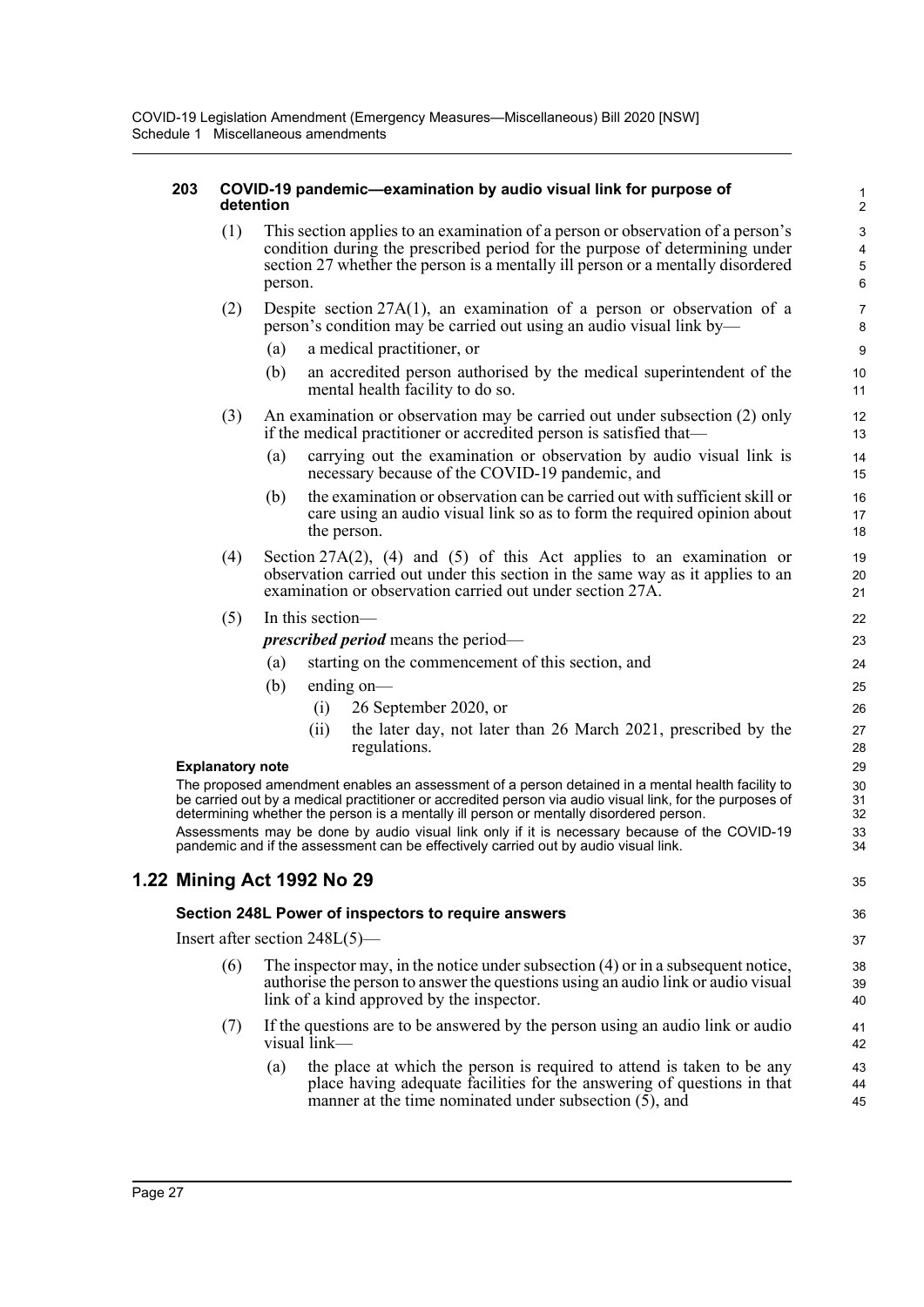clear to the inspector.

|     | (8)                     | In this section—                                                                                                                                                                                                                                                                                                                                                                                                                                                                                                                                                                                                                                         | $\overline{\mathcal{A}}$               |
|-----|-------------------------|----------------------------------------------------------------------------------------------------------------------------------------------------------------------------------------------------------------------------------------------------------------------------------------------------------------------------------------------------------------------------------------------------------------------------------------------------------------------------------------------------------------------------------------------------------------------------------------------------------------------------------------------------------|----------------------------------------|
|     |                         | <b><i>audio link</i></b> means technology that enables continuous and contemporaneous<br>audio communication between persons at different places, including<br>telephones.                                                                                                                                                                                                                                                                                                                                                                                                                                                                               | 5<br>6<br>$\overline{7}$               |
|     |                         | <i>audio visual link</i> means technology that enables continuous and<br>contemporaneous audio and visual communication between persons at<br>different places, including video conferencing.                                                                                                                                                                                                                                                                                                                                                                                                                                                            | $\bf 8$<br>9<br>10                     |
|     | (9)                     | This subsection and subsections $(6)$ – $(8)$ are repealed on 13 November 2020.                                                                                                                                                                                                                                                                                                                                                                                                                                                                                                                                                                          | 11                                     |
|     | <b>Explanatory note</b> |                                                                                                                                                                                                                                                                                                                                                                                                                                                                                                                                                                                                                                                          | 12                                     |
|     |                         | Section 248L of the Mining Act 1992 permits an inspector under that Act to require a person to answer<br>questions about certain matters if the inspector suspects on reasonable grounds that the person has<br>knowledge of those matters. The proposed amendment enables the inspector to authorise the<br>questions to be answered using an audio link (for example a telephone) or an audio visual link (for<br>example a video conferencing application).                                                                                                                                                                                           | 13<br>14<br>15<br>16<br>17             |
|     |                         | 1.23 Private Health Facilities Act 2007 No 9                                                                                                                                                                                                                                                                                                                                                                                                                                                                                                                                                                                                             | 18                                     |
|     | <b>Section 12A</b>      |                                                                                                                                                                                                                                                                                                                                                                                                                                                                                                                                                                                                                                                          | 19                                     |
|     |                         | Insert after section 12-                                                                                                                                                                                                                                                                                                                                                                                                                                                                                                                                                                                                                                 | 20                                     |
| 12A |                         | Special conditions during COVID-19 pandemic                                                                                                                                                                                                                                                                                                                                                                                                                                                                                                                                                                                                              | 21                                     |
|     | (1)                     | A licence may be subject to any conditions that the Secretary considers<br>necessary, having regard to the COVID-19 pandemic, to protect the health and<br>safety of the public, manage resources or ensure the provision of balanced and<br>coordinated health services throughout the State.                                                                                                                                                                                                                                                                                                                                                           | 22<br>23<br>24<br>25                   |
|     | (2)                     | A condition referred to in this section may be—                                                                                                                                                                                                                                                                                                                                                                                                                                                                                                                                                                                                          | 26                                     |
|     |                         | specified in a licence when the licence is issued by the Secretary, or<br>(a)                                                                                                                                                                                                                                                                                                                                                                                                                                                                                                                                                                            | 27                                     |
|     |                         | attached to a licence when the licence is amended by the Secretary<br>(b)<br>under section $17(3)(c)$ .                                                                                                                                                                                                                                                                                                                                                                                                                                                                                                                                                  | 28<br>29                               |
|     | (3)                     | This section is repealed, and any conditions referred to in this section are<br>revoked, on-                                                                                                                                                                                                                                                                                                                                                                                                                                                                                                                                                             | 30<br>31                               |
|     |                         | 26 March 2021, or<br>(a)                                                                                                                                                                                                                                                                                                                                                                                                                                                                                                                                                                                                                                 | 32                                     |
|     |                         | the later day, not later than 26 March 2022, prescribed by the<br>(b)<br>regulations.                                                                                                                                                                                                                                                                                                                                                                                                                                                                                                                                                                    | 33<br>34                               |
|     | <b>Explanatory note</b> |                                                                                                                                                                                                                                                                                                                                                                                                                                                                                                                                                                                                                                                          | 35                                     |
|     |                         | The proposed amendment permits the Secretary of the Ministry of Health to impose any conditions<br>on a licence for a private health facility that the Secretary considers necessary, having regard to the<br>COVID-19 pandemic, to protect the health and safety of the public, manage resources or ensure the<br>provision of balanced and coordinated health services. The proposed amendment is repealed on 26<br>March 2021 unless the regulations prescribe a later date for the repeal, not being later than 26 March<br>2022. Any condition imposed by the Secretary is also revoked on the same day that the proposed<br>amendment is repealed. | 36<br>37<br>38<br>39<br>40<br>41<br>42 |
|     |                         | 1.24 Property and Stock Agents Act 2002 No 66                                                                                                                                                                                                                                                                                                                                                                                                                                                                                                                                                                                                            | 43                                     |
|     |                         | Schedule 1 Savings, transitional and other provisions                                                                                                                                                                                                                                                                                                                                                                                                                                                                                                                                                                                                    | 44                                     |
|     |                         | Insert at the end of the Part inserted by Schedule 2.12 to the Fair Trading Legislation<br>Amendment (Reform) Act 2018, with appropriate clause numbering—                                                                                                                                                                                                                                                                                                                                                                                                                                                                                               | 45<br>46                               |

(b) the person must ensure that the audio link or audio visual link is operated appropriately so that the answers given to the questions are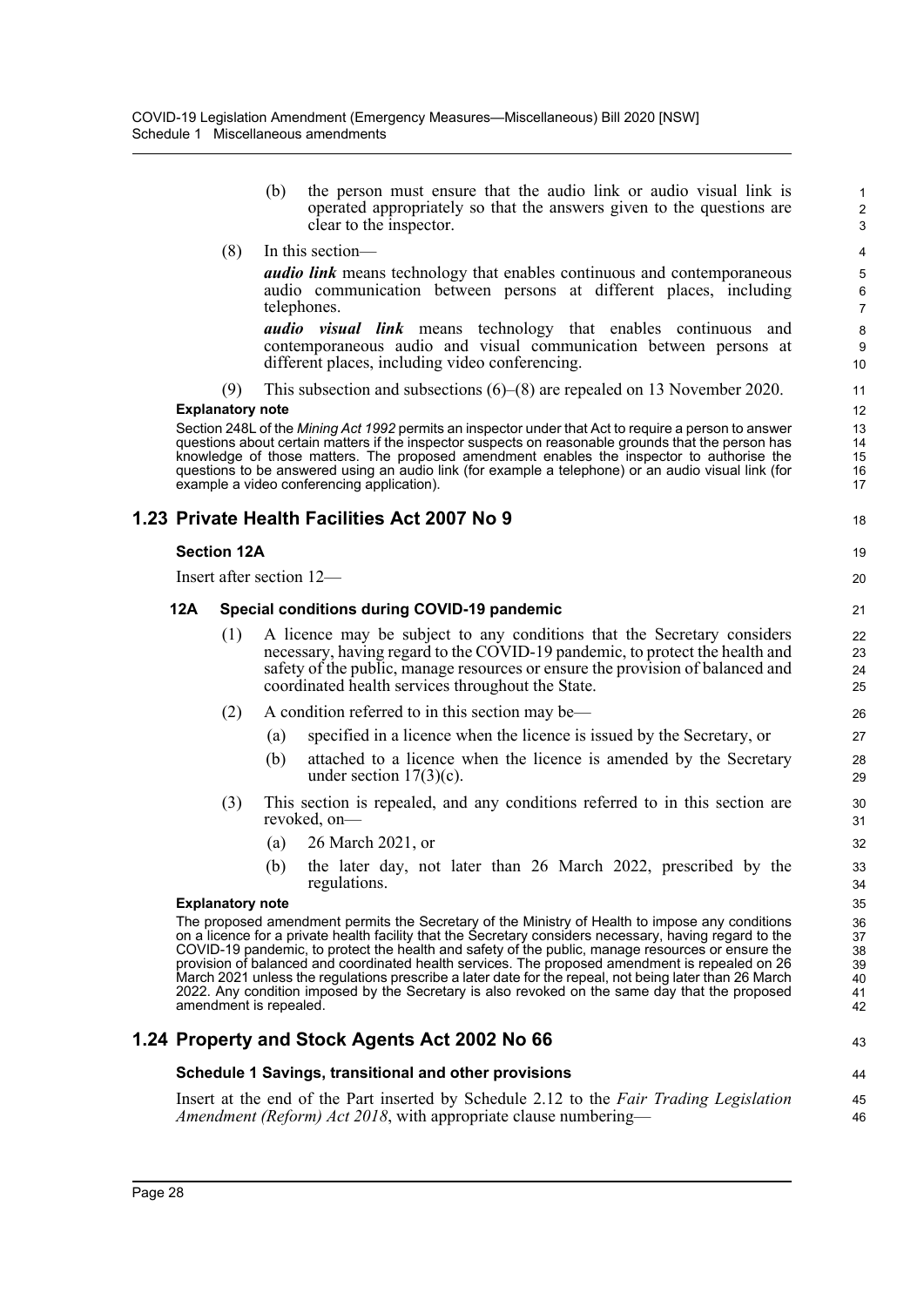|     |                                                                                           |                         |     | <b>Expired or cancelled certificates of registration</b>                                                                                                                                                                                                                                                                                                                                                                                                                                                                   | 1                          |  |  |  |  |
|-----|-------------------------------------------------------------------------------------------|-------------------------|-----|----------------------------------------------------------------------------------------------------------------------------------------------------------------------------------------------------------------------------------------------------------------------------------------------------------------------------------------------------------------------------------------------------------------------------------------------------------------------------------------------------------------------------|----------------------------|--|--|--|--|
|     | Section $26B(1)$ does not apply to an application for a certificate of registration<br>if |                         |     |                                                                                                                                                                                                                                                                                                                                                                                                                                                                                                                            |                            |  |  |  |  |
|     |                                                                                           |                         | (a) | the application is made within 1 year after the commencement day, and                                                                                                                                                                                                                                                                                                                                                                                                                                                      | 4                          |  |  |  |  |
|     |                                                                                           |                         | (b) | the applicant previously held a certificate of registration that expired or<br>was cancelled within 1 year before the commencement day.                                                                                                                                                                                                                                                                                                                                                                                    | 5<br>6                     |  |  |  |  |
|     |                                                                                           | <b>Explanatory note</b> |     |                                                                                                                                                                                                                                                                                                                                                                                                                                                                                                                            | $\overline{7}$             |  |  |  |  |
|     |                                                                                           |                         |     | The proposed amendment provides that, despite a general prohibition on applying for a certificate of<br>registration under the Property and Stock Agents Act 2002 within 1 year of the expiry or cancellation<br>of a previous certificate of registration, an application of that kind may be made, if-                                                                                                                                                                                                                   | 8<br>9<br>10               |  |  |  |  |
|     | (a)                                                                                       |                         |     | the application is made within 1 year after the commencement of section 26B(1) of the Act, and                                                                                                                                                                                                                                                                                                                                                                                                                             | 11                         |  |  |  |  |
|     | (b)                                                                                       |                         |     | the applicant previously held a certificate that expired or was cancelled within 1 year before<br>the commencement of section 26B(1) of the Act.                                                                                                                                                                                                                                                                                                                                                                           | 12<br>13                   |  |  |  |  |
|     |                                                                                           |                         |     | 1.25 Protection of the Environment Operations Act 1997 No 156                                                                                                                                                                                                                                                                                                                                                                                                                                                              | 14                         |  |  |  |  |
|     |                                                                                           |                         |     | Section 203 Power of authorised officers to require answers                                                                                                                                                                                                                                                                                                                                                                                                                                                                | 15                         |  |  |  |  |
|     |                                                                                           |                         |     | Insert after section $203(6)$ —                                                                                                                                                                                                                                                                                                                                                                                                                                                                                            | 16                         |  |  |  |  |
|     |                                                                                           | (7)                     |     | The authorised officer may, in the notice under subsection $(5)$ or in a<br>subsequent notice, authorise the person to answer the questions using an audio<br>link or audio visual link of a kind approved by the authorised officer.                                                                                                                                                                                                                                                                                      | 17<br>18<br>19             |  |  |  |  |
|     |                                                                                           | (8)                     |     | If the questions are to be answered by the person using an audio link or audio<br>visual link—                                                                                                                                                                                                                                                                                                                                                                                                                             | 20<br>21                   |  |  |  |  |
|     |                                                                                           |                         | (a) | the place at which the person is required to attend is taken to be any<br>place having adequate facilities for the answering of questions in that<br>manner at the time nominated under subsection (6), and                                                                                                                                                                                                                                                                                                                | 22<br>23<br>24             |  |  |  |  |
|     |                                                                                           |                         | (b) | the person must ensure that the audio link or audio visual link is<br>operated appropriately so that the answers given to the questions are<br>clear to the authorised officer.                                                                                                                                                                                                                                                                                                                                            | 25<br>26<br>27             |  |  |  |  |
|     |                                                                                           | (9)                     |     | In this section-                                                                                                                                                                                                                                                                                                                                                                                                                                                                                                           | 28                         |  |  |  |  |
|     |                                                                                           |                         |     | <b><i>audio link</i></b> means technology that enables continuous and contemporaneous<br>audio communication between persons at different places, including<br>telephones.                                                                                                                                                                                                                                                                                                                                                 | 29<br>30<br>31             |  |  |  |  |
|     |                                                                                           |                         |     | <b><i>audio visual link</i></b> means technology that enables continuous and<br>contemporaneous audio and visual communication between persons at<br>different places, including video conferencing.                                                                                                                                                                                                                                                                                                                       | 32<br>33<br>34             |  |  |  |  |
|     |                                                                                           | (10)                    |     | This subsection and subsections $(7)$ – $(9)$ are repealed on 13 November 2020.                                                                                                                                                                                                                                                                                                                                                                                                                                            | 35                         |  |  |  |  |
|     | <b>Explanatory note</b>                                                                   |                         |     |                                                                                                                                                                                                                                                                                                                                                                                                                                                                                                                            |                            |  |  |  |  |
|     |                                                                                           |                         |     | Section 203 of the Protection of the Environment Operations Act 1997 permits an authorised officer<br>under that Act to require a person to answer questions about certain matters if the authorised officer<br>suspects on reasonable grounds that the person has knowledge of those matters. The proposed<br>amendment enables the authorised officer to authorise the questions to be answered using an audio<br>link (for example a telephone) or an audio visual link (for example a video conferencing application). | 37<br>38<br>39<br>40<br>41 |  |  |  |  |
|     |                                                                                           |                         |     | 1.26 Public Health Act 2010 No 127                                                                                                                                                                                                                                                                                                                                                                                                                                                                                         | 42                         |  |  |  |  |
| [1] |                                                                                           |                         |     | Section 53 Notification of death arising from scheduled medical condition                                                                                                                                                                                                                                                                                                                                                                                                                                                  | 43                         |  |  |  |  |
|     |                                                                                           | Omit the section.       |     |                                                                                                                                                                                                                                                                                                                                                                                                                                                                                                                            | 44                         |  |  |  |  |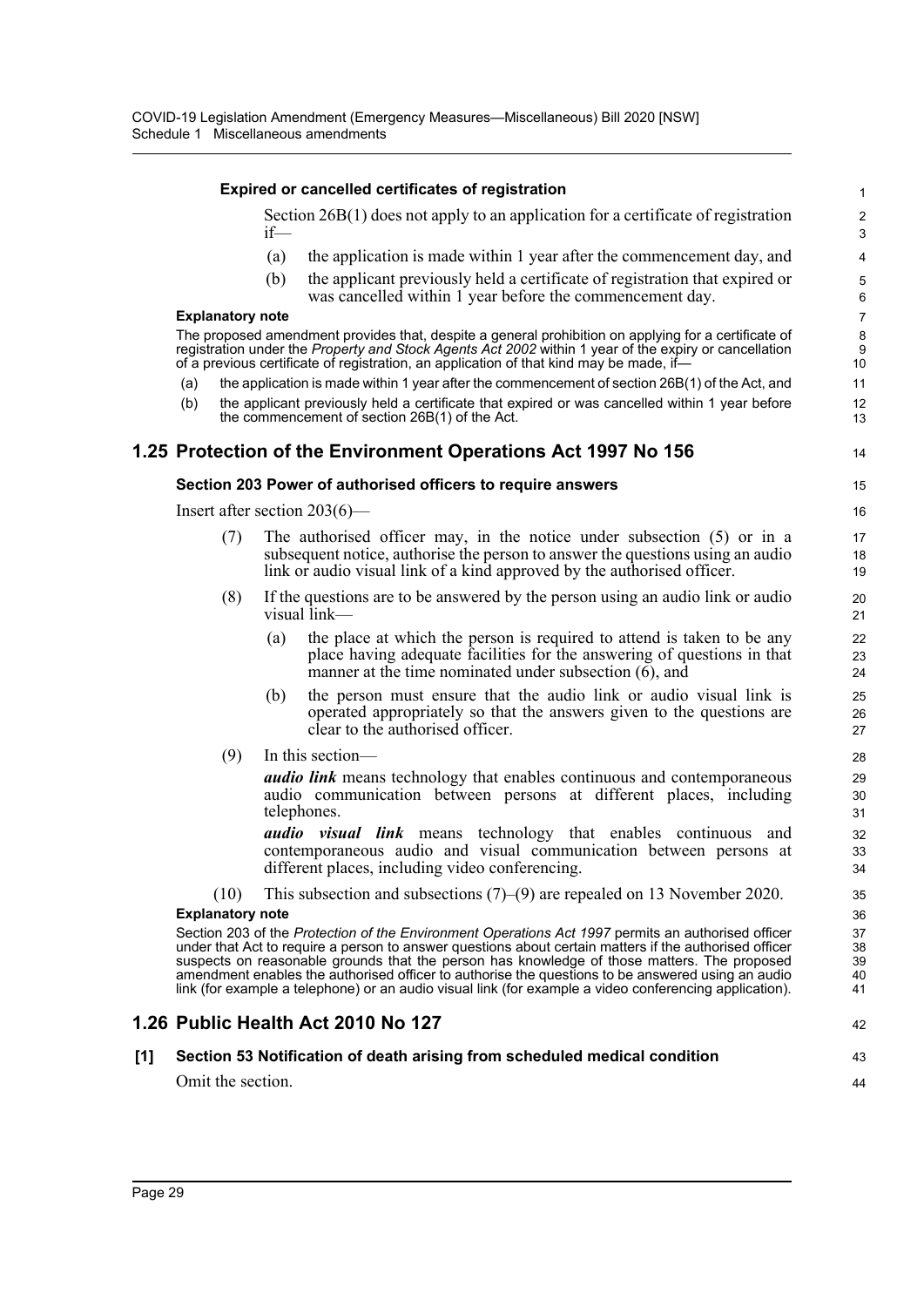| $[2]$ | Section 62 Making of public health orders relating to person with Category 4 or 5<br>condition or contact order condition                                                                                                                                                                                                                                                                                                            |                         |     |                                                                                                                                                                                                                                                                                                                                         |                      |  |  |  |
|-------|--------------------------------------------------------------------------------------------------------------------------------------------------------------------------------------------------------------------------------------------------------------------------------------------------------------------------------------------------------------------------------------------------------------------------------------|-------------------------|-----|-----------------------------------------------------------------------------------------------------------------------------------------------------------------------------------------------------------------------------------------------------------------------------------------------------------------------------------------|----------------------|--|--|--|
|       |                                                                                                                                                                                                                                                                                                                                                                                                                                      |                         |     | Omit section $62(3)(g)$ . Insert instead—                                                                                                                                                                                                                                                                                               | 3                    |  |  |  |
|       |                                                                                                                                                                                                                                                                                                                                                                                                                                      |                         | (g) | to undergo a specified kind of medical examination or test.                                                                                                                                                                                                                                                                             | 4                    |  |  |  |
| $[3]$ |                                                                                                                                                                                                                                                                                                                                                                                                                                      |                         |     | Section 98 Public health and disease registers                                                                                                                                                                                                                                                                                          | 5                    |  |  |  |
|       |                                                                                                                                                                                                                                                                                                                                                                                                                                      |                         |     | Insert "or class of persons" after "a person" where firstly occurring in section 98(6).                                                                                                                                                                                                                                                 | 6                    |  |  |  |
| [4]   |                                                                                                                                                                                                                                                                                                                                                                                                                                      | Section 98(6A)          |     |                                                                                                                                                                                                                                                                                                                                         | 7                    |  |  |  |
|       |                                                                                                                                                                                                                                                                                                                                                                                                                                      |                         |     | Insert after section $98(6)$ —                                                                                                                                                                                                                                                                                                          | 8                    |  |  |  |
|       |                                                                                                                                                                                                                                                                                                                                                                                                                                      | (6A)                    |     | The Secretary may authorise the following classes of persons, or a subclass of<br>persons from the following classes, for the purposes of subsection $(6)$ —                                                                                                                                                                            | 9<br>10              |  |  |  |
|       |                                                                                                                                                                                                                                                                                                                                                                                                                                      |                         | (a) | health practitioners,                                                                                                                                                                                                                                                                                                                   | 11                   |  |  |  |
|       |                                                                                                                                                                                                                                                                                                                                                                                                                                      |                         |     | Note. For example, medical practitioners are a subclass of health practitioners.                                                                                                                                                                                                                                                        | 12                   |  |  |  |
|       |                                                                                                                                                                                                                                                                                                                                                                                                                                      |                         | (b) | health organisations within the meaning of the <i>Health Care Complaints</i><br>Act 1993,                                                                                                                                                                                                                                               | 13<br>14             |  |  |  |
|       |                                                                                                                                                                                                                                                                                                                                                                                                                                      |                         | (c) | public authorities,                                                                                                                                                                                                                                                                                                                     | 15                   |  |  |  |
|       |                                                                                                                                                                                                                                                                                                                                                                                                                                      |                         | (d) | any other class of persons prescribed by the regulations.                                                                                                                                                                                                                                                                               | 16                   |  |  |  |
| [5]   |                                                                                                                                                                                                                                                                                                                                                                                                                                      | <b>Section 129A</b>     |     |                                                                                                                                                                                                                                                                                                                                         | 17                   |  |  |  |
|       |                                                                                                                                                                                                                                                                                                                                                                                                                                      |                         |     | Insert after section 129—                                                                                                                                                                                                                                                                                                               | 18                   |  |  |  |
|       | 129A                                                                                                                                                                                                                                                                                                                                                                                                                                 |                         |     | Notification of deaths by Registrar of Births, Deaths and Marriages                                                                                                                                                                                                                                                                     | 19                   |  |  |  |
|       |                                                                                                                                                                                                                                                                                                                                                                                                                                      |                         |     | The Registrar of Births, Deaths and Marriages must, immediately after<br>registering the death of a person under the Births, Deaths and Marriages<br>Registration Act 1995, provide the Secretary with notice of the death in the<br>form and manner, and containing the particulars, determined by the Secretary<br>from time to time. | 20<br>21<br>22<br>23 |  |  |  |
|       |                                                                                                                                                                                                                                                                                                                                                                                                                                      | <b>Explanatory note</b> |     |                                                                                                                                                                                                                                                                                                                                         | 24<br>25             |  |  |  |
|       | Item [2] of the proposed amendments enables a public health order, being an order made under the<br>Public Health Act 2010 (the Act) in relation to a person who has a Category 4 or 5 medical condition<br>such as COVID-19, to require the person subject to the order to undergo a specified kind of medical<br>examination or test.                                                                                              |                         |     |                                                                                                                                                                                                                                                                                                                                         |                      |  |  |  |
|       | Items [3] and [4] provide for the Secretary of the Ministry of Health to approve certain classes of<br>persons to provide personal information to a health records linkage organisation for the purpose of a<br>public health or disease register established under the Act.                                                                                                                                                         |                         |     |                                                                                                                                                                                                                                                                                                                                         |                      |  |  |  |
|       | Item [5] requires the Registrar of Births, Deaths and Marriages to notify the Secretary of all deaths<br>registered under the Births, Deaths and Marriages Registration Act 1995. Currently, the Registrar is<br>only required to notify the Secretary of the death of a person if the apparent cause of death involves<br>a scheduled medical condition within the meaning of the Act. Item [1] makes a consequential<br>amendment. |                         |     |                                                                                                                                                                                                                                                                                                                                         |                      |  |  |  |
|       |                                                                                                                                                                                                                                                                                                                                                                                                                                      |                         |     | 1.27 Registered Clubs Act 1976 No 31                                                                                                                                                                                                                                                                                                    | 38                   |  |  |  |
|       | <b>Section 77</b>                                                                                                                                                                                                                                                                                                                                                                                                                    |                         |     |                                                                                                                                                                                                                                                                                                                                         |                      |  |  |  |
|       |                                                                                                                                                                                                                                                                                                                                                                                                                                      |                         |     | Insert after section 76—                                                                                                                                                                                                                                                                                                                | 40                   |  |  |  |
|       | 77                                                                                                                                                                                                                                                                                                                                                                                                                                   |                         |     | Special provision for COVID-19 pandemic                                                                                                                                                                                                                                                                                                 | 41                   |  |  |  |
|       |                                                                                                                                                                                                                                                                                                                                                                                                                                      | (1)                     |     | This section applies if this Act or the rules of a registered club provide for a<br>period in relation to the election of the governing body of the club responsible<br>for the management of the business and affairs of the club.                                                                                                     | 42<br>43<br>44       |  |  |  |
|       |                                                                                                                                                                                                                                                                                                                                                                                                                                      | (2)                     |     | The regulations may provide for the modification of the period.                                                                                                                                                                                                                                                                         | 45                   |  |  |  |
|       |                                                                                                                                                                                                                                                                                                                                                                                                                                      |                         |     |                                                                                                                                                                                                                                                                                                                                         |                      |  |  |  |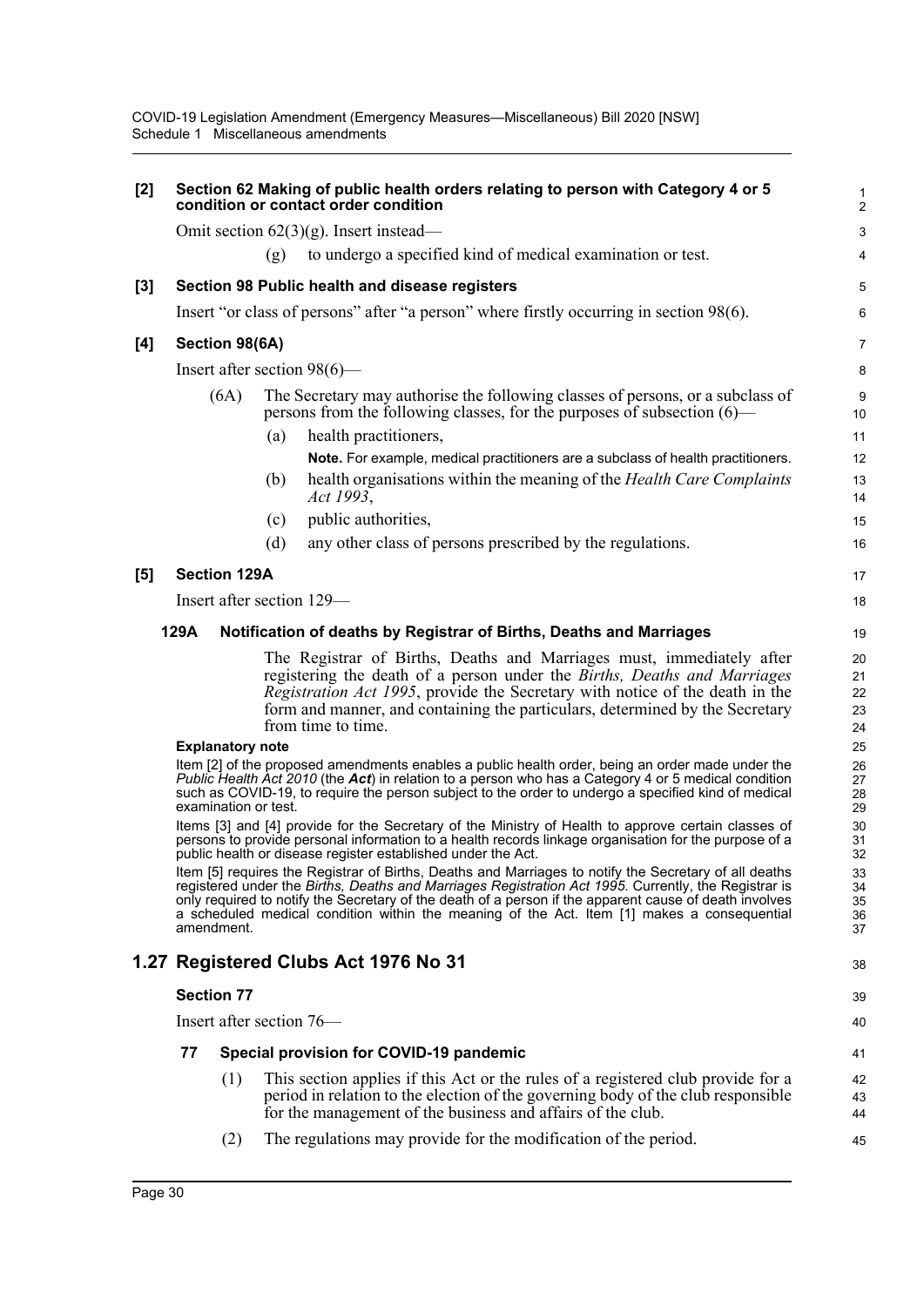|     |      | (3)                     | A regulation under subsection $(2)$ — |                                                                                                                                                                                                                                                                                                                         |                                |  |  |  |
|-----|------|-------------------------|---------------------------------------|-------------------------------------------------------------------------------------------------------------------------------------------------------------------------------------------------------------------------------------------------------------------------------------------------------------------------|--------------------------------|--|--|--|
|     |      |                         | (a)                                   | may modify the period to extend it to a day that is no later than 12<br>months after the commencement of this section, and                                                                                                                                                                                              | $\overline{c}$<br>$\mathbf{3}$ |  |  |  |
|     |      |                         | (b)<br>or the rules.                  | prevails to the extent of any inconsistency with any provision of this Act                                                                                                                                                                                                                                              | 4<br>5                         |  |  |  |
|     |      | (4)                     | only if—                              | The Minister may recommend the making of a regulation under this section                                                                                                                                                                                                                                                | 6<br>$\overline{7}$            |  |  |  |
|     |      |                         | (a)                                   | the Minister considers the regulation is necessary for the purposes of<br>responding to the public health emergency caused by the COVID-19<br>pandemic, and                                                                                                                                                             | 8<br>9<br>10                   |  |  |  |
|     |      |                         | (b)                                   | the Electoral Commissioner has agreed to the making of the regulation.                                                                                                                                                                                                                                                  | 11                             |  |  |  |
|     |      | (5)                     |                                       | This section is repealed on 30 June 2021.                                                                                                                                                                                                                                                                               | 12                             |  |  |  |
|     |      | <b>Explanatory note</b> |                                       |                                                                                                                                                                                                                                                                                                                         | 13                             |  |  |  |
|     |      | amendment.              |                                       | The proposed amendment allows regulations to be made that will permit an election of the governing<br>body of a registered club to be postponed for up to 12 months from the commencement of the                                                                                                                        | 14<br>15<br>16                 |  |  |  |
|     |      |                         |                                       | 1.28 Residential Tenancies Act 2010 No 42                                                                                                                                                                                                                                                                               | 17                             |  |  |  |
| [1] |      |                         | <b>Sections 228A-228C</b>             |                                                                                                                                                                                                                                                                                                                         | 18                             |  |  |  |
|     |      |                         | Insert before section 229-            |                                                                                                                                                                                                                                                                                                                         |                                |  |  |  |
|     | 228A |                         | <b>Definitions</b>                    |                                                                                                                                                                                                                                                                                                                         | 20                             |  |  |  |
|     |      |                         | In this Part—                         |                                                                                                                                                                                                                                                                                                                         | 21                             |  |  |  |
|     |      |                         |                                       | <i>formal rent negotiation process</i> means a dispute resolution process between<br>a landlord and an impacted tenant, facilitated by NSW Fair Trading, to<br>negotiate the rent payable under a residential tenancy agreement having regard<br>to the specific circumstances of the landlord and the impacted tenant. | 22<br>23<br>24<br>25           |  |  |  |
|     |      |                         | residential premises.                 | <b>household</b> means any tenants or other persons living together in the same                                                                                                                                                                                                                                         | 26<br>27                       |  |  |  |
|     |      |                         |                                       | <i>impacted tenant</i> means a tenant who is a member of a household impacted by<br>the COVID-19 pandemic.                                                                                                                                                                                                              | 28<br>29                       |  |  |  |
|     |      |                         |                                       | <i>moratorium period</i> means the period ending at the end of 15 October 2020.                                                                                                                                                                                                                                         | 30                             |  |  |  |
|     |      |                         |                                       | <i>rent-paying member</i> of a household means any member of the household who<br>regularly contributes towards the rent payable under a residential tenancy<br>agreement for the residential premises in which the household resides.                                                                                  | 31<br>32<br>33                 |  |  |  |
|     |      |                         |                                       | <i>termination notice</i> has the same meaning as in section 80.                                                                                                                                                                                                                                                        | 34                             |  |  |  |
|     |      |                         |                                       | <i>termination order</i> has the same meaning as in section 80.                                                                                                                                                                                                                                                         | 35                             |  |  |  |
|     | 228B |                         |                                       | When a household is impacted by COVID-19 pandemic                                                                                                                                                                                                                                                                       | 36                             |  |  |  |
|     |      | (1)                     | pandemic if-                          | For the purposes of this Part, a household is impacted by the COVID-19                                                                                                                                                                                                                                                  | 37<br>38                       |  |  |  |
|     |      |                         | (a)                                   | any 1 or more rent-paying members of the household have—                                                                                                                                                                                                                                                                | 39                             |  |  |  |
|     |      |                         | (i)                                   | lost employment or income as a result of the impact of the<br>COVID-19 pandemic, or                                                                                                                                                                                                                                     | 40<br>41                       |  |  |  |
|     |      |                         | (ii)                                  | had a reduction in work hours or income as a result of the impact<br>of the COVID-19 pandemic, or                                                                                                                                                                                                                       | 42<br>43                       |  |  |  |
|     |      |                         | (111)                                 | had to stop working, or materially reduce the member's work<br>hours, because of-                                                                                                                                                                                                                                       | 44<br>45                       |  |  |  |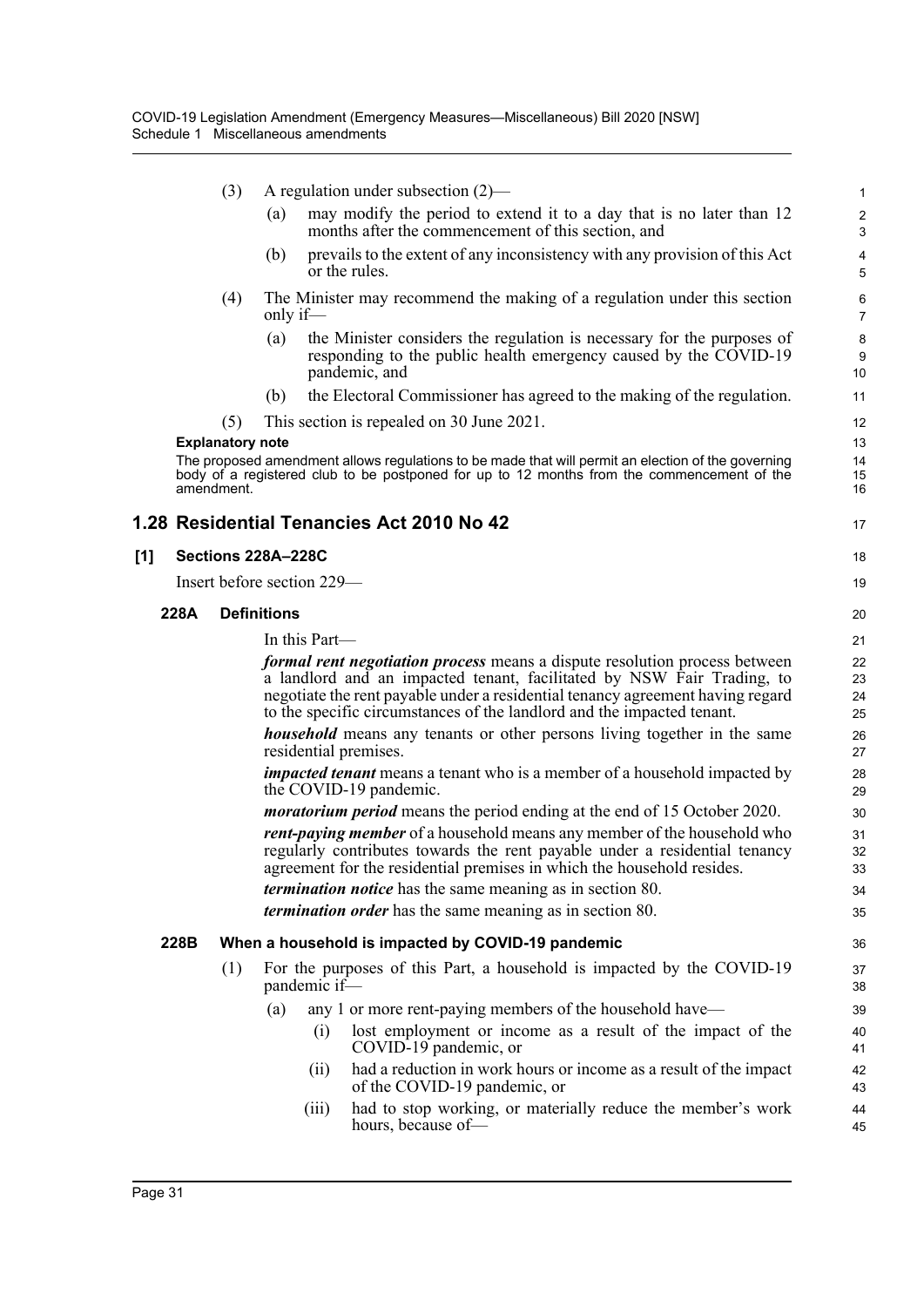|      |     |                                                                                                                                      | (A)               | the member's illness with COVID-19, or                                                                                                                                                                                                                                  | $\mathbf 1$                      |  |  |  |
|------|-----|--------------------------------------------------------------------------------------------------------------------------------------|-------------------|-------------------------------------------------------------------------------------------------------------------------------------------------------------------------------------------------------------------------------------------------------------------------|----------------------------------|--|--|--|
|      |     |                                                                                                                                      | (B)               | another member of the household's illness with<br>COVID-19, or                                                                                                                                                                                                          | $\boldsymbol{2}$<br>$\mathbf{3}$ |  |  |  |
|      |     |                                                                                                                                      | (C)               | the member's carer responsibilities for a family member ill<br>with COVID-19, and                                                                                                                                                                                       | 4<br>5                           |  |  |  |
|      |     | (b)                                                                                                                                  |                   | as a result of any of the matters stated in paragraph (a), the weekly<br>household income for the household has been reduced by at least 25%<br>compared to the weekly household income for the household before the<br>occurrence of any of the matters.               | 6<br>$\overline{7}$<br>8<br>9    |  |  |  |
|      | (2) |                                                                                                                                      | In this section-  |                                                                                                                                                                                                                                                                         | 10                               |  |  |  |
|      |     |                                                                                                                                      | household.        | <i>weekly household income</i> means the total of the weekly income, including<br>any government payments, received by each rent-paying member of the                                                                                                                   | 11<br>12<br>13                   |  |  |  |
| 228C |     |                                                                                                                                      |                   | <b>Termination by Tribunal on application by impacted tenants</b>                                                                                                                                                                                                       | 14                               |  |  |  |
|      | (1) | The Tribunal may, on application by an impacted tenant, make a termination<br>order if satisfied that, during the moratorium period— |                   |                                                                                                                                                                                                                                                                         |                                  |  |  |  |
|      |     | (a)                                                                                                                                  |                   | the impacted tenant has, by written notice given to the landlord or<br>landlord's agent, asked the landlord to participate in a formal rent<br>negotiation process and the landlord—                                                                                    | 17<br>18<br>19                   |  |  |  |
|      |     |                                                                                                                                      | (i)               | has not responded to the notice within 7 days of the impacted<br>tenant making the request, or                                                                                                                                                                          | 20<br>21                         |  |  |  |
|      |     |                                                                                                                                      | (11)              | has refused to participate in a formal rent negotiation process, or                                                                                                                                                                                                     | 22                               |  |  |  |
|      |     |                                                                                                                                      | (iii)             | has agreed to participate in, but has subsequently failed to<br>respond to or participate in the process, or                                                                                                                                                            | 23<br>24                         |  |  |  |
|      |     | (b)                                                                                                                                  | the landlord-     |                                                                                                                                                                                                                                                                         | 25                               |  |  |  |
|      |     |                                                                                                                                      | (i)               | does not respond to notice of any part of the formal negotiation<br>process given by NSW Fair Trading within 7 days of the giving<br>of the notice, or                                                                                                                  | 26<br>27<br>28                   |  |  |  |
|      |     |                                                                                                                                      | (11)              | fails to participate in, or stops participating in, the formal rent<br>negotiation process, or                                                                                                                                                                          | 29<br>30                         |  |  |  |
|      |     | (c)                                                                                                                                  | $of$ —            | the impacted tenant and the landlord have participated in a formal rent<br>negotiation process in good faith but are not able to reach an agreement<br>that would avoid financial hardship for the impacted tenant because                                              | 31<br>32<br>33<br>34             |  |  |  |
|      |     |                                                                                                                                      |                   | (i) the amount of rent that would be payable under an arrangement<br>the landlord could agree to, or                                                                                                                                                                    | 35<br>36                         |  |  |  |
|      |     |                                                                                                                                      | (ii)              | the amount of unpaid rent that has accrued, or will accrue, if the<br>agreement is not terminated.                                                                                                                                                                      | 37<br>38                         |  |  |  |
|      | (2) |                                                                                                                                      |                   | For the purposes of determining any of the matters stated in subsection $(1)$ , the<br>Tribunal may have regard to the following—                                                                                                                                       | 39<br>40                         |  |  |  |
|      |     | (a)                                                                                                                                  |                   | any advice provided by NSW Fair Trading relating to the participation<br>of the landlord or impacted tenant in the formal rent negotiation process,<br>including whether the landlord or impacted tenant refused, or refused to<br>make, a reasonable offer about rent, | 41<br>42<br>43<br>44             |  |  |  |
|      |     | (b)                                                                                                                                  | towards the rent, | whether the impacted tenant has continued to make any payments                                                                                                                                                                                                          | 45<br>46                         |  |  |  |
|      |     | (c)                                                                                                                                  |                   | the nature of any financial hardship experienced by the landlord or<br>impacted tenant, including the general financial position of each party,                                                                                                                         | 47<br>48                         |  |  |  |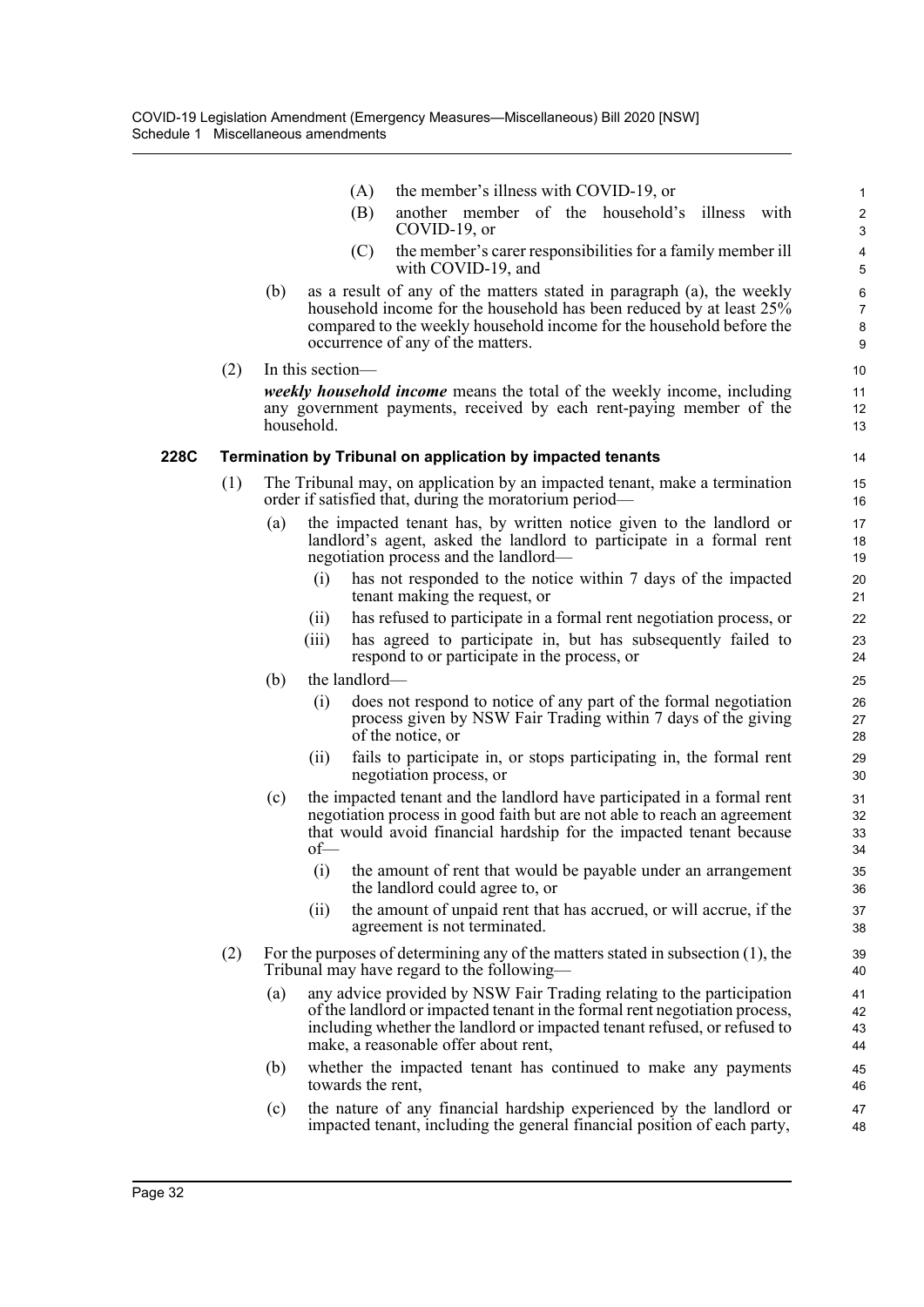|       |                                                                                                                              |                         | (d)         | any special vulnerability of the impacted tenant,                                                                                                                                                                                                                                                                                                                                                  | 1                       |  |
|-------|------------------------------------------------------------------------------------------------------------------------------|-------------------------|-------------|----------------------------------------------------------------------------------------------------------------------------------------------------------------------------------------------------------------------------------------------------------------------------------------------------------------------------------------------------------------------------------------------------|-------------------------|--|
|       |                                                                                                                              |                         | (e)         | any other matter the Tribunal considers relevant.                                                                                                                                                                                                                                                                                                                                                  | $\overline{\mathbf{c}}$ |  |
|       |                                                                                                                              | (3)                     |             | An impacted tenant may make an application under this section without giving<br>the landlord a termination notice.                                                                                                                                                                                                                                                                                 | 3<br>4                  |  |
|       |                                                                                                                              | (4)                     |             | An impacted tenant must give a copy of the application to the landlord or<br>landlord's agent.                                                                                                                                                                                                                                                                                                     | 5<br>6                  |  |
|       |                                                                                                                              | (5)                     | weeks rent. | If the Tribunal makes the termination order, the Tribunal must also order the<br>impacted tenant pay compensation to the landlord of an amount equal to 2                                                                                                                                                                                                                                          | 7<br>8<br>9             |  |
| $[2]$ |                                                                                                                              | <b>Section 230</b>      |             |                                                                                                                                                                                                                                                                                                                                                                                                    | 10                      |  |
|       |                                                                                                                              |                         |             | Insert at the end of Part 13-                                                                                                                                                                                                                                                                                                                                                                      | 11                      |  |
|       | 230                                                                                                                          | <b>Repeal of Part</b>   |             |                                                                                                                                                                                                                                                                                                                                                                                                    |                         |  |
|       |                                                                                                                              |                         |             | This Part is repealed—                                                                                                                                                                                                                                                                                                                                                                             | 12<br>13                |  |
|       |                                                                                                                              |                         | (a)         | on 26 September 2020, or                                                                                                                                                                                                                                                                                                                                                                           | 14                      |  |
|       |                                                                                                                              |                         | (b)         | on a later day, no later than 26 March 2021, prescribed the regulations.                                                                                                                                                                                                                                                                                                                           | 15                      |  |
| $[3]$ |                                                                                                                              |                         |             | Schedule 2 Savings, transitional and other provisions                                                                                                                                                                                                                                                                                                                                              | 16                      |  |
|       |                                                                                                                              |                         |             | Insert in alphabetical order in clause 22—                                                                                                                                                                                                                                                                                                                                                         | 17                      |  |
|       |                                                                                                                              |                         |             | 1899 Act means the Landlord and Tenant Act 1899.                                                                                                                                                                                                                                                                                                                                                   |                         |  |
|       |                                                                                                                              |                         |             |                                                                                                                                                                                                                                                                                                                                                                                                    | 18                      |  |
| [4]   |                                                                                                                              |                         |             | Schedule 2, clause 24(4) and (5)                                                                                                                                                                                                                                                                                                                                                                   | 19                      |  |
|       |                                                                                                                              |                         |             | Insert after clause $24(3)$ —                                                                                                                                                                                                                                                                                                                                                                      | 20                      |  |
|       |                                                                                                                              | (4)                     |             | Despite its repeal by Schedule 3 to the Statute Law (Miscellaneous Provisions)<br>Act 2020, the Landlord and Tenant Regulation 2015 continues to apply to<br>prescribed premises as if the Regulation had not been repealed until the 1948<br>Act ceases to apply to the premises under this clause.                                                                                               | 21<br>22<br>23<br>24    |  |
|       |                                                                                                                              | (5)                     |             | Despite the repeal of the 1899 Act by section 1D of that Act, the 1899 Act<br>continues to apply, but only to the extent and for the period necessary for the<br>continuation of the 1948 Act under this clause.                                                                                                                                                                                   | 25<br>26<br>27          |  |
|       |                                                                                                                              | <b>Explanatory note</b> |             |                                                                                                                                                                                                                                                                                                                                                                                                    | 28                      |  |
|       | Item [1] of the proposed amendments insert provisions into Part 13 of the Residential Tenancies Act<br>2010 (the $Act$ ) to— |                         |             |                                                                                                                                                                                                                                                                                                                                                                                                    |                         |  |
|       |                                                                                                                              |                         |             | (a) enable the NSW Civil and Administrative Tribunal (the Tribunal), on application by a tenant<br>who is a member of a household financially impacted by the COVID-19 pandemic (an<br><i>impacted tenant</i> ), to terminate a residential tenancy agreement if satisfied—                                                                                                                        | 31<br>32<br>33          |  |
|       |                                                                                                                              | (i)                     |             | the impacted tenant has asked the landlord to formally negotiate the rent payable under<br>the agreement and the landlord has not responded to the request within 7 days, has<br>refused to negotiate the rent, or has agreed to negotiate but the negotiations have not<br>started within 7 days of the landlord's agreement, or                                                                  | 34<br>35<br>36<br>37    |  |
|       |                                                                                                                              | (ii)                    | tenant, and | the impacted tenant and landlord are not able, after negotiating in good faith, to reach<br>an agreement about the rent that would avoid financial hardship for the impacted                                                                                                                                                                                                                       | 38<br>39<br>40          |  |
|       | (b)                                                                                                                          |                         |             | if the Tribunal makes a termination order—require the impacted tenant to pay to the landlord<br>compensation of an amount equal to 2 weeks rent.                                                                                                                                                                                                                                                   | 41<br>42                |  |
|       |                                                                                                                              |                         |             | Item [2] repeals Part 13 of the Act on 26 September 2020 or a later day (no later than 26 March 2021)<br>prescribed by the regulations.                                                                                                                                                                                                                                                            | 43<br>44                |  |
|       |                                                                                                                              |                         |             | Item [4] of the proposed amendments extends the application of the Landlord and Tenant Regulation<br>2015 to certain premises to which the repealed Landlord and Tenant (Amendment) Act 1948<br>continues to apply. The Landlord and Tenant Regulation 2015 is repealed by Schedule 1.18 to this<br>Act. Item [4] also continues the application of the Landlord and Tenant Act 1899 to the extent | 45<br>46<br>47<br>48    |  |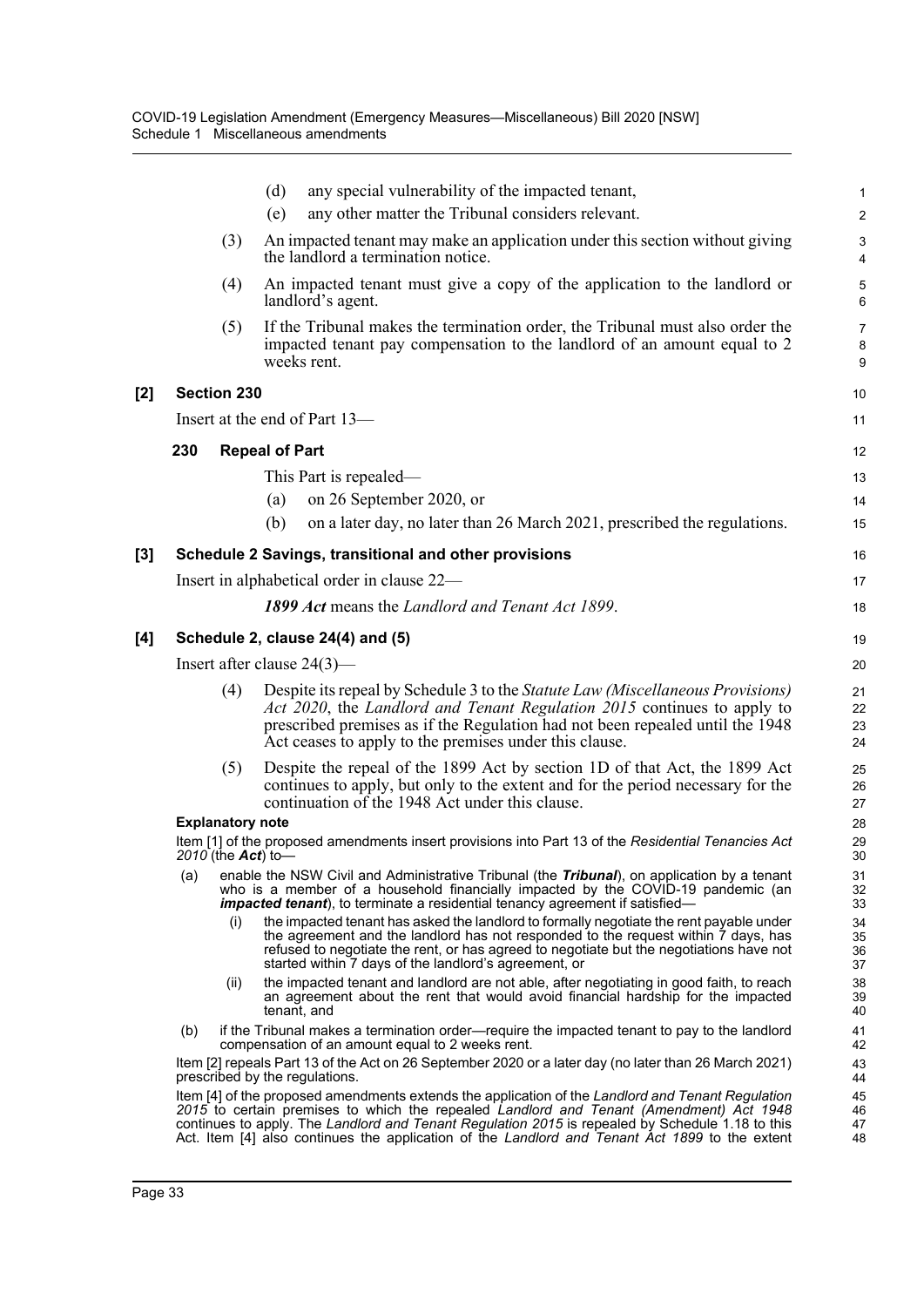|     |                                                                                                                                                                        |     | necessary for the continuation of the Landlord and Tenant (Amendment) Act 1948. Section 1D of the<br>Landlord and Tenant Act 1899 provides for the repeal of that Act 5 years after the commencement of<br>that section (which was 29 June 2015).<br>Item [3] makes a consequential amendment.                                | $\frac{1}{2}$<br>3<br>$\overline{4}$ |
|-----|------------------------------------------------------------------------------------------------------------------------------------------------------------------------|-----|-------------------------------------------------------------------------------------------------------------------------------------------------------------------------------------------------------------------------------------------------------------------------------------------------------------------------------|--------------------------------------|
|     |                                                                                                                                                                        |     | 1.29 Residential Tenancies Regulation 2019                                                                                                                                                                                                                                                                                    | 5                                    |
| [1] |                                                                                                                                                                        |     | <b>Clause 41A Definitions</b><br>Omit the definitions of <i>formal rent negotiation process, household, impacted tenant,</i><br><i>moratorium period and rent-paying member.</i>                                                                                                                                              | 6<br>$\overline{7}$<br>8             |
| [2] | Clause 41B When a household is impacted by the COVID-19 pandemic<br>Omit the clause.<br><b>Explanatory note</b><br>The proposed amendments omit redundant definitions. |     |                                                                                                                                                                                                                                                                                                                               |                                      |
|     |                                                                                                                                                                        |     | 1.30 Retirement Villages Act 1999 No 81                                                                                                                                                                                                                                                                                       | 13                                   |
|     |                                                                                                                                                                        |     | Sections 204 and 205<br>Insert after section 203-                                                                                                                                                                                                                                                                             | 14<br>15                             |
|     | 204                                                                                                                                                                    |     | <b>COVID-19 pandemic-Ministerial exemptions</b>                                                                                                                                                                                                                                                                               | 16                                   |
|     |                                                                                                                                                                        | (1) | During the prescribed period, the Minister may, by order published in the<br>Gazette, exempt any of the following from a specified provision of this Act or<br>the regulations—                                                                                                                                               | 17<br>18<br>19                       |
|     |                                                                                                                                                                        |     | a retirement village or a class of retirement villages,<br>(a)                                                                                                                                                                                                                                                                | 20                                   |
|     |                                                                                                                                                                        |     | a resident of a retirement village or a class of residents,<br>(b)                                                                                                                                                                                                                                                            | 21                                   |
|     |                                                                                                                                                                        |     | an operator of a retirement village or a class of operators,<br>(c)                                                                                                                                                                                                                                                           | 22                                   |
|     |                                                                                                                                                                        |     | the Secretary.<br>(d)                                                                                                                                                                                                                                                                                                         | 23                                   |
|     |                                                                                                                                                                        |     | Note. Power to make an order includes power to amend or repeal the order-see<br>section 43(2) of the Interpretation Act 1987.                                                                                                                                                                                                 | 24<br>25                             |
|     |                                                                                                                                                                        | (2) | An exemption granted under this section is subject to any conditions specified<br>in the order.                                                                                                                                                                                                                               | 26<br>27                             |
|     |                                                                                                                                                                        | (3) | In particular, an order may specify that the exemption operates only to the<br>extent that alternative requirements, specified in the order, are complied with<br>instead of the provision from which the exemption is granted.                                                                                               | 28<br>29<br>30                       |
|     |                                                                                                                                                                        | (4) | The Minister must not grant an exemption under this section unless the<br>Minister is satisfied that the exemption is necessary because the provision<br>from which the exemption is granted requires non-compliance with a specified<br>order under section 7 of the <i>Public Health Act 2010</i> that relates to COVID-19. | 31<br>32<br>33<br>34                 |
|     |                                                                                                                                                                        | (5) | An application to the Tribunal for an order under another provision of this Act<br>cannot be made in respect of a person's failure to comply with a provision<br>from which the person has been granted an exemption under this section if the<br>failure is in compliance with the exemption.                                | 35<br>36<br>37<br>38                 |
|     |                                                                                                                                                                        | (6) | However, an application may be made to the Tribunal for an administrative<br>review under the <i>Administrative Decisions Review Act 1997</i> of a decision to<br>grant an exemption under this section.                                                                                                                      | 39<br>40<br>41                       |
|     |                                                                                                                                                                        | (7) | In this section-                                                                                                                                                                                                                                                                                                              | 42                                   |
|     |                                                                                                                                                                        |     | <i>prescribed period</i> means the period-                                                                                                                                                                                                                                                                                    | 43                                   |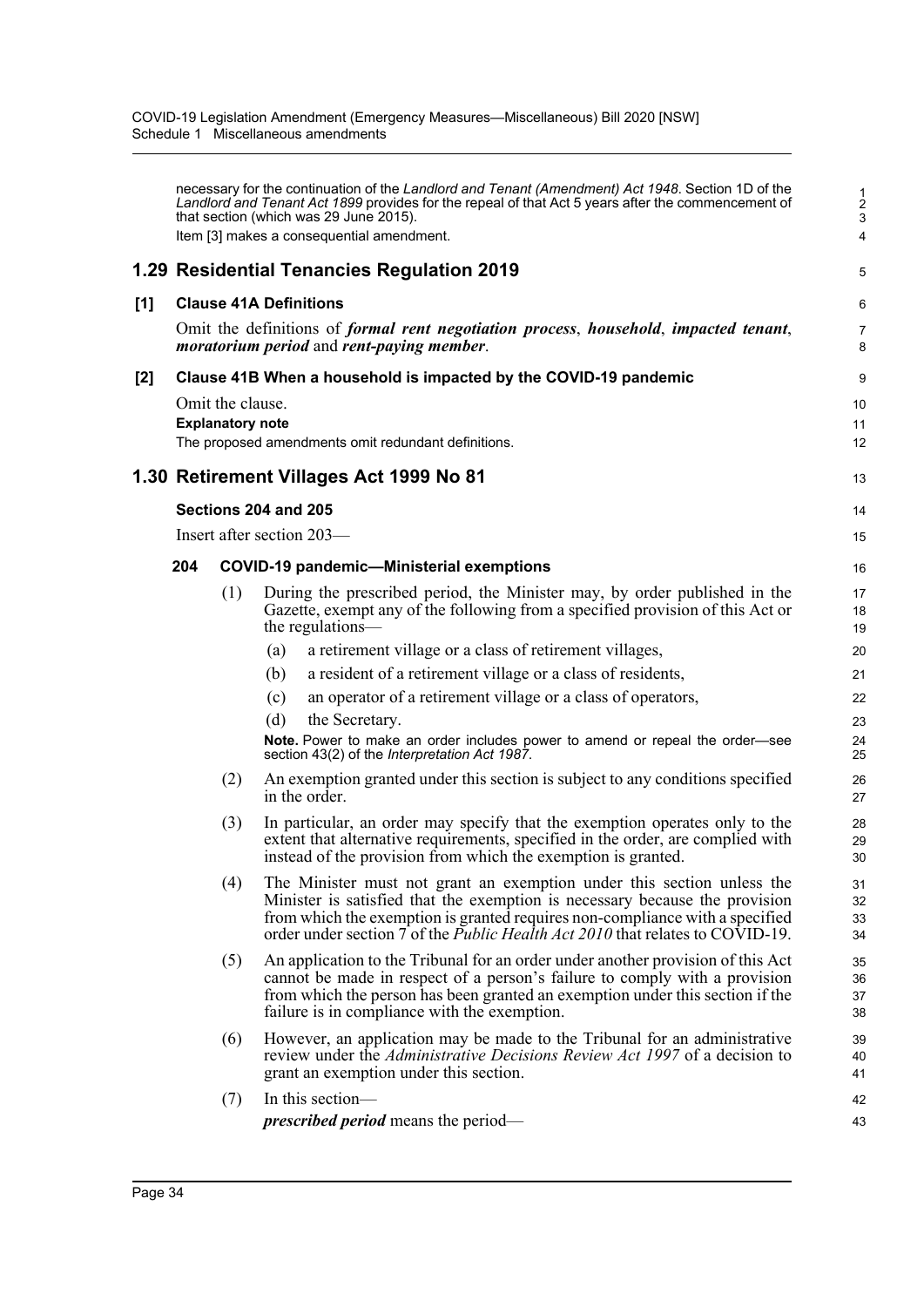|     |      |                         | starting on the commencement of this section, and<br>(a)                                                                                                                                                                                                                                                                                                              | 1                    |
|-----|------|-------------------------|-----------------------------------------------------------------------------------------------------------------------------------------------------------------------------------------------------------------------------------------------------------------------------------------------------------------------------------------------------------------------|----------------------|
|     |      |                         | (b)<br>ending on-                                                                                                                                                                                                                                                                                                                                                     | $\overline{2}$       |
|     |      |                         | 26 September 2020, or<br>(i)                                                                                                                                                                                                                                                                                                                                          | 3                    |
|     |      |                         | the day, not later than 26 March 2021, prescribed by the<br>(ii)<br>regulations.                                                                                                                                                                                                                                                                                      | 4<br>5               |
|     | 205  |                         | COVID-19 pandemic-non-compliance with conditions of Ministerial<br>exemptions                                                                                                                                                                                                                                                                                         | 6<br>$\overline{7}$  |
|     |      | (1)                     | If the Minister reasonably believes a person is failing to comply with a<br>condition of an exemption granted under section 204, the Minister may give<br>the person a notice (a <i>compliance notice</i> ) requiring the person to comply with<br>the condition within the period specified in the notice.                                                           | 8<br>9<br>10<br>11   |
|     |      | (2)                     | A person must comply with a compliance notice given to the person.                                                                                                                                                                                                                                                                                                    | 12                   |
|     |      |                         | Maximum penalty—100 penalty units (in the case of a corporation) or 50<br>penalty units (in any other case).                                                                                                                                                                                                                                                          | 13<br>14             |
|     |      | <b>Explanatory note</b> | The proposed amendment enables the Minister for Better Regulation and Innovation to grant, by                                                                                                                                                                                                                                                                         | 15<br>16             |
|     |      |                         | order published in the Gazette, exemptions from provisions of or under the Retirement Villages Act<br>1999 that require non-compliance with an order under section 7 of the Public Health Act 2010 relating<br>to COVID-19. The amendment also enables the Minister to require, by the giving of a compliance<br>notice, compliance with a condition of an exemption. | 17<br>18<br>19<br>20 |
|     |      |                         | 1.31 Strata Schemes Management Act 2015 No 50                                                                                                                                                                                                                                                                                                                         | 21                   |
| [1] |      | <b>Section 271A</b>     |                                                                                                                                                                                                                                                                                                                                                                       | 22                   |
|     |      |                         | Insert after section 271-                                                                                                                                                                                                                                                                                                                                             | 23                   |
|     | 271A |                         | Regulation-making power for COVID-19 pandemic                                                                                                                                                                                                                                                                                                                         | 24                   |
|     |      | (1)                     | The regulations under this Act may provide for the following matters for the<br>purposes of responding to the public health emergency caused by the<br>COVID-19 pandemic-                                                                                                                                                                                             | 25<br>26<br>27       |
|     |      |                         | altered arrangements for convening a relevant strata meeting, including<br>(a)<br>arrangements for the issue or service of notices and other documents in<br>relation to the meeting,                                                                                                                                                                                 | 28<br>29<br>30       |
|     |      |                         | altered arrangements for the means of voting at a relevant strata<br>(b)<br>meeting, including—                                                                                                                                                                                                                                                                       | 31<br>32             |
|     |      |                         | (i) the circumstances in which the altered arrangements for voting<br>may apply, and                                                                                                                                                                                                                                                                                  | 33<br>34             |
|     |      |                         | conditions that apply to the way the vote is exercised,<br>(ii)                                                                                                                                                                                                                                                                                                       | 35                   |
|     |      |                         | an alternative to affixing the seal of the owners corporation, including<br>(c)<br>any requirements for witnessing or attesting to the alternative way,                                                                                                                                                                                                               | 36<br>37             |
|     |      |                         | extension of a time period in which a thing is required to be done under<br>(d)<br>the Act.                                                                                                                                                                                                                                                                           | 38<br>39             |
|     |      | (2)                     | However, a regulation made under subsection $(1)(d)$ must not result in the total                                                                                                                                                                                                                                                                                     | 40<br>41             |
|     |      |                         | time period within which the thing is required to be done to be extended to be<br>a time period of more than 6 months.                                                                                                                                                                                                                                                | 42                   |
|     |      | (3)                     | Regulations made under this section-                                                                                                                                                                                                                                                                                                                                  | 43                   |
|     |      |                         | are not limited by the regulation-making power in this Act, and<br>(a)<br>may override a provision of this Act.                                                                                                                                                                                                                                                       | 44                   |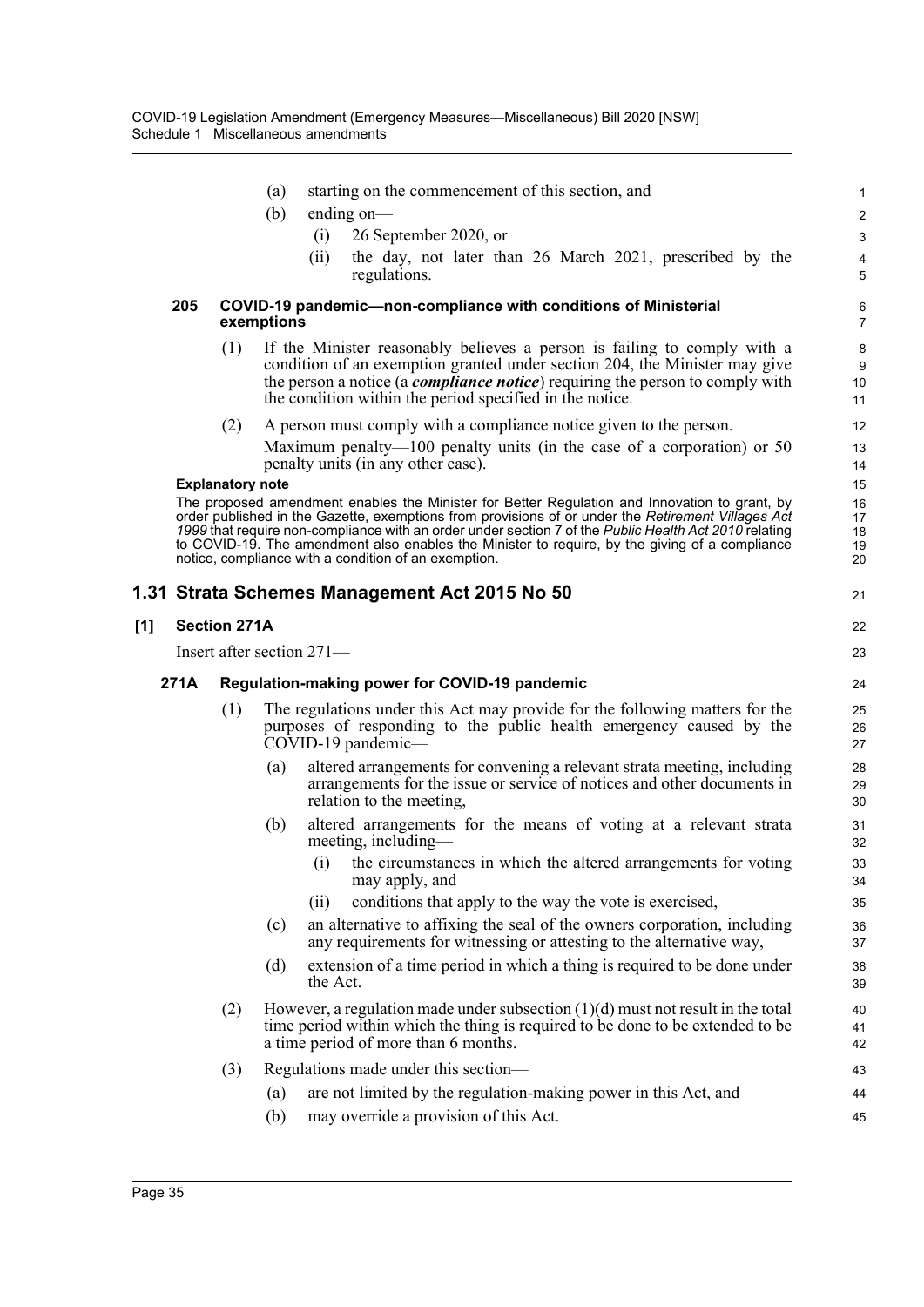|     |                                                                                                       | (4)                                                                                      | Regulations made under this section expire on-                                                                                                                                                                                                                 | 1                            |  |  |
|-----|-------------------------------------------------------------------------------------------------------|------------------------------------------------------------------------------------------|----------------------------------------------------------------------------------------------------------------------------------------------------------------------------------------------------------------------------------------------------------------|------------------------------|--|--|
|     |                                                                                                       |                                                                                          | the day that is 6 months after the day on which the regulation<br>(a)<br>commences, or                                                                                                                                                                         | $\overline{\mathbf{c}}$<br>3 |  |  |
|     |                                                                                                       |                                                                                          | the earlier day decided by Parliament by resolution of either House of<br>(b)<br>Parliament.                                                                                                                                                                   | 4<br>5                       |  |  |
|     |                                                                                                       | (5)                                                                                      | This section is repealed on—                                                                                                                                                                                                                                   | 6                            |  |  |
|     |                                                                                                       |                                                                                          | 13 November 2020, or<br>(a)                                                                                                                                                                                                                                    | 7                            |  |  |
|     |                                                                                                       |                                                                                          | a later day, not later than 13 May 2021, prescribed by the regulations.<br>(b)                                                                                                                                                                                 | 8                            |  |  |
|     |                                                                                                       | (6)                                                                                      | In this section-                                                                                                                                                                                                                                               | 9                            |  |  |
|     |                                                                                                       |                                                                                          | <i>relevant strata meeting means—</i>                                                                                                                                                                                                                          | 10                           |  |  |
|     |                                                                                                       |                                                                                          | an annual general meeting or other general meetings of an owners<br>(a)<br>corporation for a strata scheme, or                                                                                                                                                 | 11<br>12                     |  |  |
|     |                                                                                                       |                                                                                          | a meeting of the strata committee of an owners corporation.<br>(b)                                                                                                                                                                                             | 13                           |  |  |
| [2] |                                                                                                       |                                                                                          | Schedule 3 Savings, transitional and other provisions                                                                                                                                                                                                          | 14                           |  |  |
|     |                                                                                                       |                                                                                          | Insert after section 16—                                                                                                                                                                                                                                       | 15                           |  |  |
|     |                                                                                                       |                                                                                          |                                                                                                                                                                                                                                                                |                              |  |  |
|     | 17                                                                                                    |                                                                                          | Saving of a variation of a time period prescribed by regulation for COVID-19                                                                                                                                                                                   | 16                           |  |  |
|     |                                                                                                       |                                                                                          | A regulation made under section $271A(1)(d)$ continues to have effect until the<br>end of the time period specified by the regulation, despite the repeal of section<br>271A or the expiry of the regulation.                                                  | 17<br>18<br>19               |  |  |
|     |                                                                                                       | <b>Explanatory note</b>                                                                  |                                                                                                                                                                                                                                                                | 20                           |  |  |
|     | The proposed amendments provide that regulations may be made to provide for the following<br>matters- |                                                                                          |                                                                                                                                                                                                                                                                |                              |  |  |
|     | (a)                                                                                                   |                                                                                          | altered arrangements for convening meetings of an owners corporation for a strata scheme<br>and meetings of the strata committee of an owners corporation, including for the issue or<br>service of notices and other documents in relation to those meetings, | 23<br>24<br>25               |  |  |
|     | (b)                                                                                                   |                                                                                          | altered arrangements for the way a vote may be conducted at the meetings,                                                                                                                                                                                      | 26                           |  |  |
|     | (c)                                                                                                   |                                                                                          | an alternative to affixing the seal of the owners corporation,                                                                                                                                                                                                 | 27                           |  |  |
|     | (d)<br>extending the time period in which a thing is required to be done under the Act.<br>28         |                                                                                          |                                                                                                                                                                                                                                                                |                              |  |  |
|     | regulation.                                                                                           |                                                                                          | The proposed amendments also provide that a variation of a time period prescribed by the regulations<br>continues to have effect for the specified time despite the repeal of the section or the expiry of the                                                 | 29<br>30<br>31               |  |  |
|     |                                                                                                       |                                                                                          | The regulations expire 6 months after commencement, unless earlier resolved by Parliament.                                                                                                                                                                     | 32                           |  |  |
|     |                                                                                                       |                                                                                          | The proposed amendments are repealed on 13 November 2020, unless the regulations prescribe a<br>later date for the repeal, being not later than 13 May 2021.                                                                                                   | 33<br>34                     |  |  |
|     |                                                                                                       |                                                                                          | 1.32 Valuation of Land Act 1916 No 2                                                                                                                                                                                                                           | 35                           |  |  |
|     | <b>Section 84</b>                                                                                     |                                                                                          |                                                                                                                                                                                                                                                                |                              |  |  |
|     | Insert after section 83-                                                                              |                                                                                          |                                                                                                                                                                                                                                                                |                              |  |  |
|     | 84                                                                                                    | COVID-19 pandemic-special provisions for land valuations for 1 July 2020<br>valuing year |                                                                                                                                                                                                                                                                |                              |  |  |
|     |                                                                                                       | (1)                                                                                      | The Valuer-General is not required to ascertain the land values of any parcels<br>of land under section $14A(1)$ for the valuing year commencing 1 July 2020.                                                                                                  | 40<br>41                     |  |  |
|     |                                                                                                       | (2)                                                                                      | If the Valuer-General does not ascertain any land values as referred to in<br>subsection $(1)$ —                                                                                                                                                               | 42<br>43                     |  |  |
|     |                                                                                                       |                                                                                          |                                                                                                                                                                                                                                                                |                              |  |  |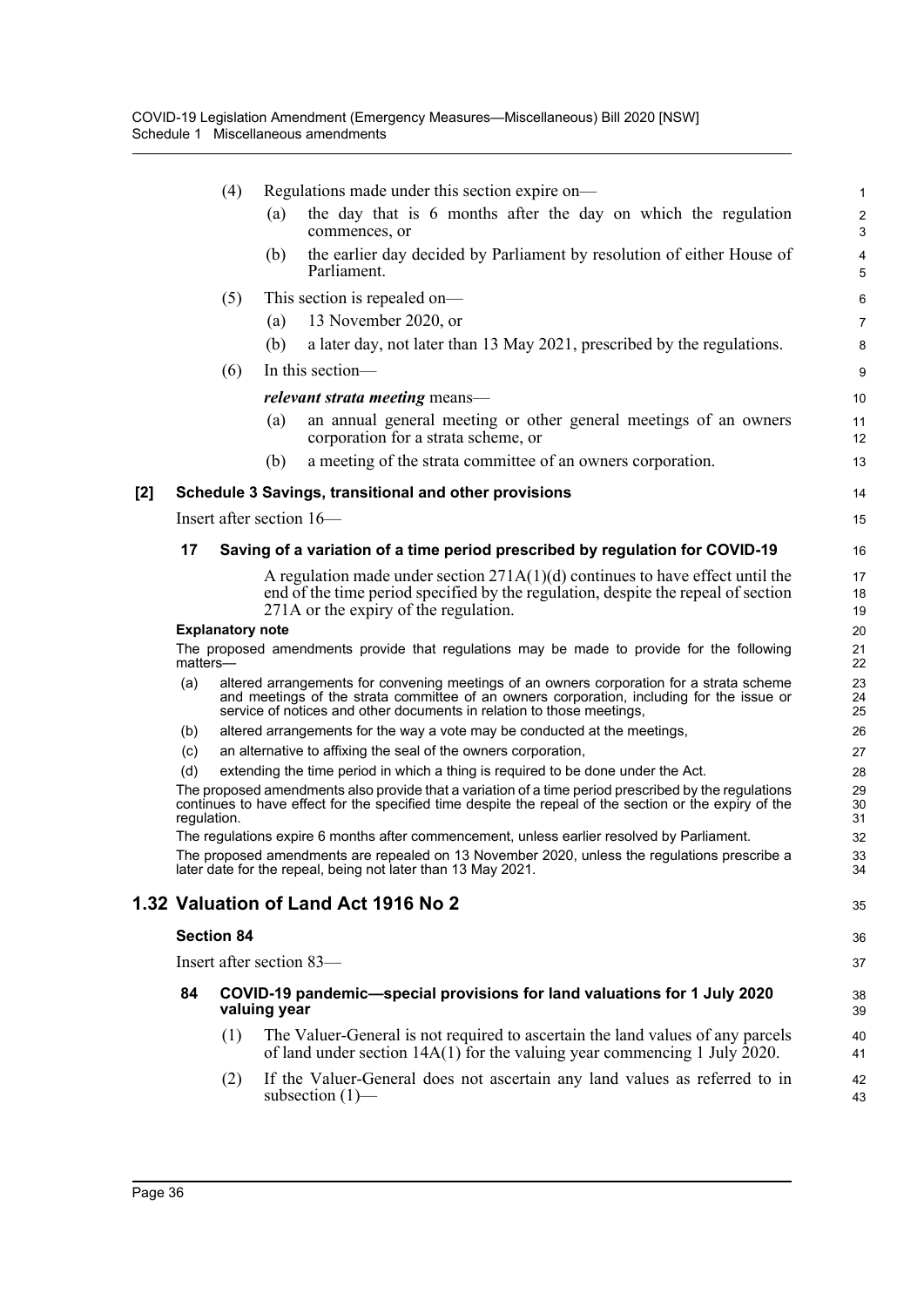|     |                         | (a) | the land values for all parcels of land for the valuing year commencing<br>1 July 2019 are to be used as the land values for the valuing year<br>commencing 1 July 2020 for the purposes of—                                                                                                 | $\mathbf{1}$<br>$\sqrt{2}$<br>$\sqrt{3}$ |
|-----|-------------------------|-----|----------------------------------------------------------------------------------------------------------------------------------------------------------------------------------------------------------------------------------------------------------------------------------------------|------------------------------------------|
|     |                         |     | (i)<br>this Act, and                                                                                                                                                                                                                                                                         | 4                                        |
|     |                         |     | (ii)<br>the Land Tax Management Act 1956, and                                                                                                                                                                                                                                                | 5                                        |
|     |                         | (b) | the Valuer-General is not required to furnish a valuation list to the Chief<br>Commissioner of State Revenue under section $48(2)(a)$ for the year<br>ending 31 December 2020.                                                                                                               | 6<br>$\overline{7}$<br>8                 |
|     | <b>Explanatory note</b> |     |                                                                                                                                                                                                                                                                                              | $\boldsymbol{9}$                         |
|     |                         |     | The proposed amendment provides that the Valuer-General is not required to carry out valuations of<br>land for the valuing year commencing 1 July 2020, as is usually required. If the valuations are not<br>carried out, the land values for the previous year are to be used instead.      | 10<br>11<br>12                           |
|     |                         |     | 1.33 Waste Avoidance and Resource Recovery Act 2001 No 58                                                                                                                                                                                                                                    | 13                                       |
|     | <b>Section 53A</b>      |     |                                                                                                                                                                                                                                                                                              | 14                                       |
|     |                         |     | Insert after section 53-                                                                                                                                                                                                                                                                     | 15                                       |
| 53A |                         |     | <b>COVID 19 response-exemptions by EPA</b>                                                                                                                                                                                                                                                   | 16                                       |
|     | (1)                     |     | The EPA may exempt a person, or class of persons, from any specified<br>provision of this Act or the regulations or from any agreement or arrangement<br>made under the Act, if the EPA is satisfied the exemption is reasonable for the<br>purposes of responding to the COVID-19 pandemic. | 17<br>18<br>19<br>20                     |
|     | (2)                     |     | The exemption may be granted by the EPA on its own motion or on the<br>application of a person.                                                                                                                                                                                              | 21<br>22                                 |
|     | (3)                     |     | The regulations may prescribe the manner in which a person must apply for an<br>exemption under this section.                                                                                                                                                                                | 23<br>24                                 |
|     | (4)                     |     | An exemption—                                                                                                                                                                                                                                                                                | 25                                       |
|     |                         | (a) | is effected by order made by the EPA and published in the Gazette, and                                                                                                                                                                                                                       | 26                                       |
|     |                         | (b) | takes effect from the date the order is published or a later date specified<br>in the order, and                                                                                                                                                                                             | 27<br>28                                 |
|     |                         | (c) | has effect for the period specified in the order or until the repeal of this<br>section (whichever occurs first).                                                                                                                                                                            | 29<br>30                                 |
|     | (5)                     |     | If the exemption is granted in an emergency, the order—                                                                                                                                                                                                                                      | 31                                       |
|     |                         | (a) | may take effect when it is made or on a later date specified in the order,<br>and                                                                                                                                                                                                            | 32<br>33                                 |
|     |                         | (b) | is to be published in the Gazette as soon as practicable after it is made.                                                                                                                                                                                                                   | 34                                       |
|     | (6)                     |     | An exemption may be unconditional or may be subject to conditions specified<br>in the order.                                                                                                                                                                                                 | 35<br>36                                 |
|     | (7)                     |     | An exemption may be revoked, varied or renewed by a further order made and<br>published in accordance with this section.                                                                                                                                                                     | 37<br>38                                 |
|     | (8)                     |     | If an exemption is granted, any person may make a written request to the EPA<br>for the reasons for the exemption and the EPA is to provide a written statement<br>of the reasons to the person.                                                                                             | 39<br>40<br>41                           |
|     | (9)                     |     | The regulations may make provision with respect to any such statement of<br>reasons, including—                                                                                                                                                                                              | 42<br>43                                 |
|     |                         | (a) | the time within which a request for reasons must be made or within<br>which the statement of reasons must be provided, and                                                                                                                                                                   | 44<br>45                                 |